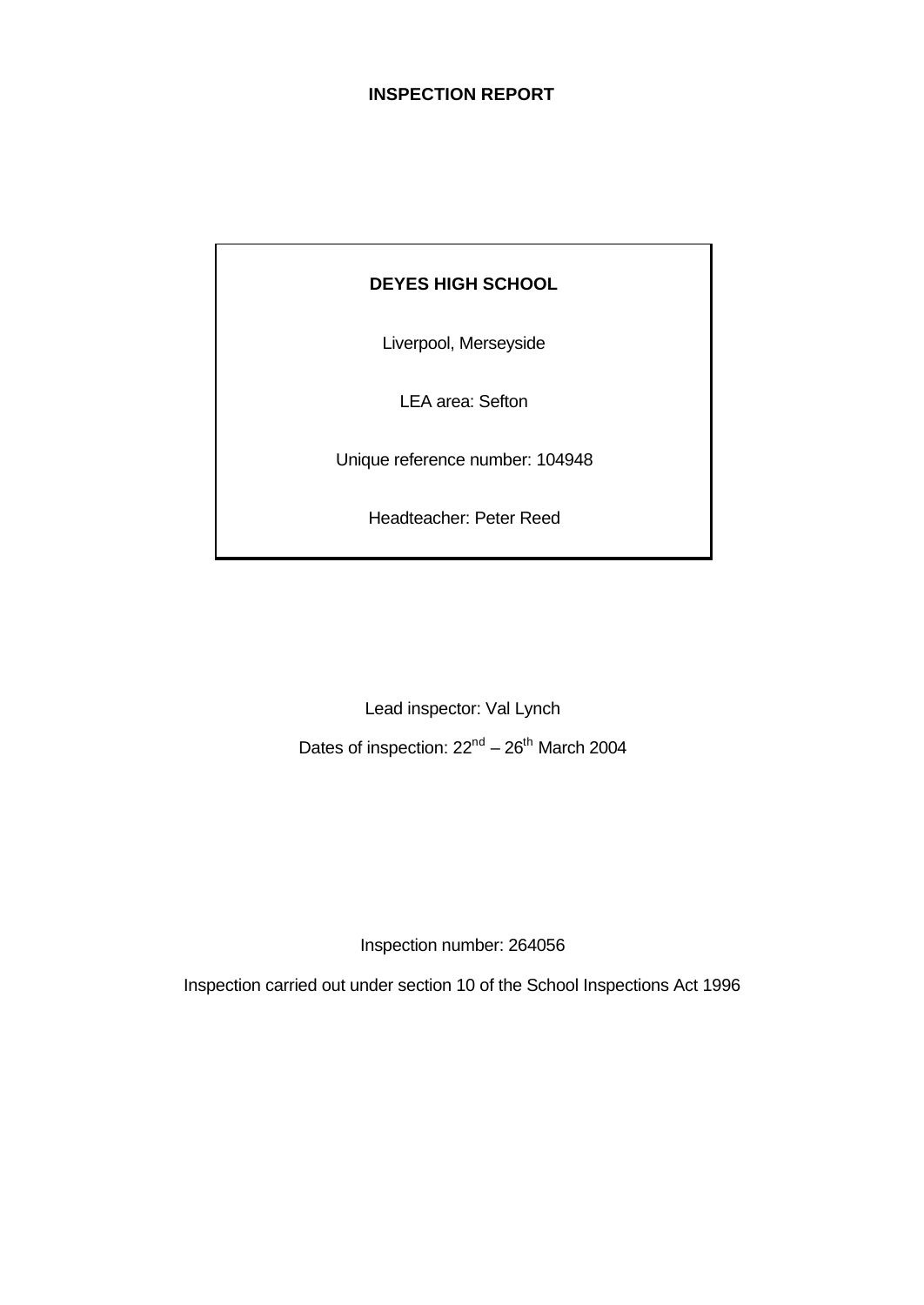# © Crown copyright 2004

This report may be reproduced in whole or in part for non-commercial educational purposes, provided that all extracts quoted are reproduced verbatim without adaptation and on condition that the source and date thereof are stated.

Further copies of this report are obtainable from the school. Under the School Inspections Act 1996, the school must provide a copy of this report and/or its summary free of charge to certain categories of people. A charge not exceeding the full cost of reproduction may be made for any other copies supplied.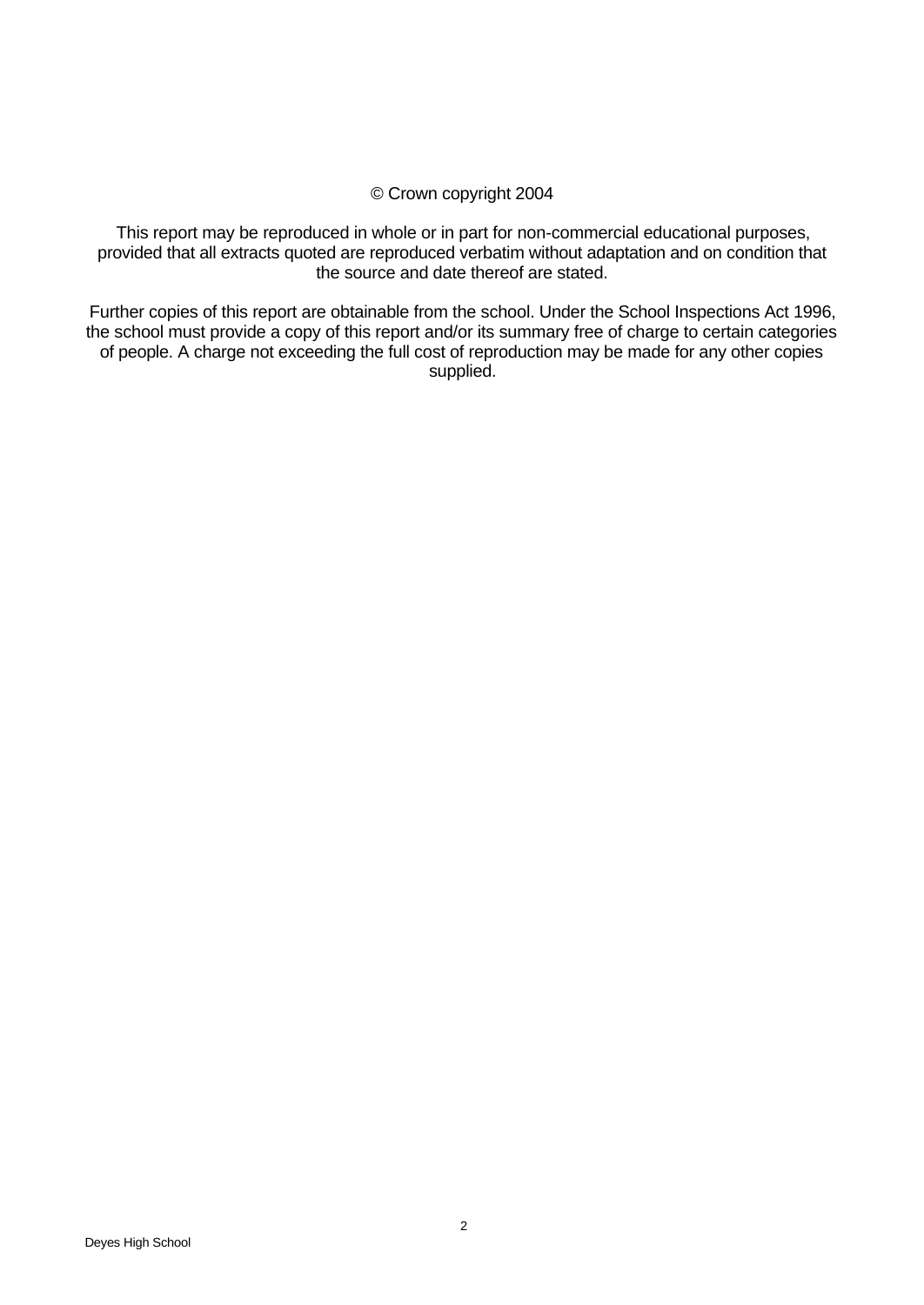# **INFORMATION ABOUT THE SCHOOL**

| Type of school:              | Comprehensive               |
|------------------------------|-----------------------------|
| School category:             | Community                   |
| Age range of students:       | $11 - 19$                   |
| Gender of students:          | <b>Mixed</b>                |
| Number on roll:              | 1,444                       |
| School address:              | Deyes Lane                  |
|                              | Maghull                     |
|                              | Liverpool                   |
|                              | Merseyside                  |
| Postcode:                    | L31 6DE                     |
| Telephone number:            | 0151 526 3814               |
| Fax number:                  | 0151 526 3713               |
| Appropriate authority:       | Governing body              |
| Name of chair of governors   | Dr David Allen              |
| Date of previous inspection: | 23 <sup>rd</sup> March 1998 |

# **CHARACTERISTICS OF THE SCHOOL**

Deyes High School is one of three secondary schools providing education for students aged 11-18 in the towns of Maghull and Lydiate. There are 1,444 students in the school and of these 282 are in the sixth form. The school is very popular with parents who appreciate the traditional values that the school promotes. When students join the school they have reached standards that are above average. A small proportion of students have special educational needs. The percentage of students eligible for free school meals is below average. Employment in the area is high. Many parents appreciate the value of education and ensure that their children can participate in the opportunities offered by the school. There are very few students from ethnic minority groups and none are at the early stage of learning English. The school has a very small minority of students who are in the care of the local authority. A small number of students play significant roles as carers within their families. Most students who wish to follow academic courses post-16 remain at the school to study in the sixth form. The school plays an active role in the Sefton Excellence in Cities programme and in collaborative work with other schools supported by the National College for School Leadership. The school has a *Sportsmark* Award and is recognised as an *Investor in People* organisation.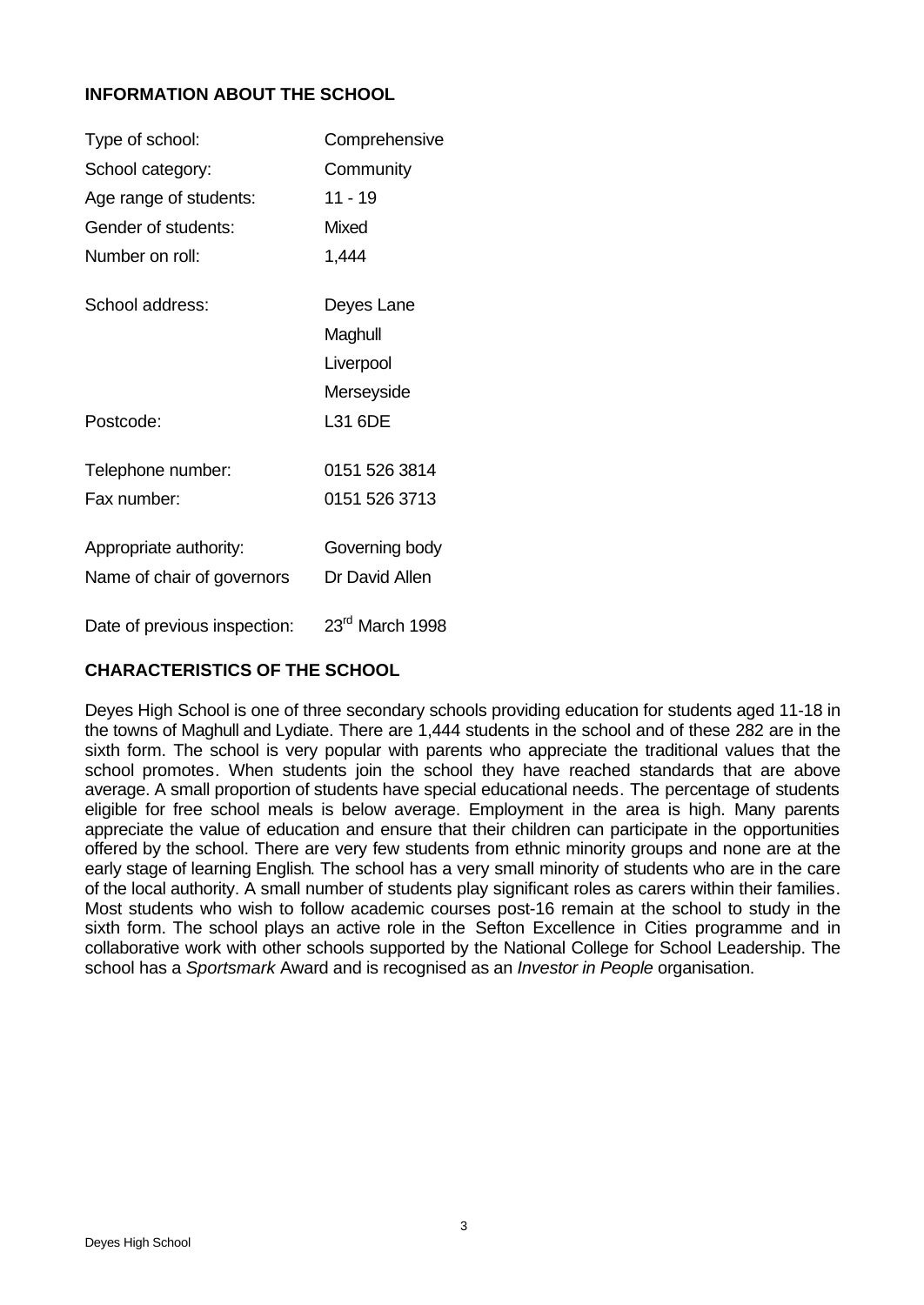# **INFORMATION ABOUT THE INSPECTION TEAM**

| Members of the inspection team |                        |                | <b>Subject responsibilities</b>                          |
|--------------------------------|------------------------|----------------|----------------------------------------------------------|
| 1475                           | Val Lynch              | Lead inspector | English as an additional language                        |
|                                |                        |                | Physical education                                       |
| 10173                          | <b>Catherine Hinds</b> | Lay inspector  |                                                          |
| 23393                          | <b>Brian Dower</b>     | Team inspector | English                                                  |
| 23082                          | <b>Graham Loach</b>    | Team inspector | Mathematics - sixth form                                 |
| 31159                          | <b>Clive Simmonds</b>  | Team inspector | Science                                                  |
|                                |                        |                | <b>Biology</b>                                           |
| 8501                           | Paul Hartwright        | Team inspector | Design and technology                                    |
| 12408                          | Alan Frith             | Team inspector | Modern foreign languages                                 |
| 8070                           | Joe Haves              | Team inspector | History                                                  |
| 11695                          | <b>Anthony Edwards</b> | Team inspector | Information and communication<br>technology - sixth form |
| 31660                          | Marianne Young         | Team inspector | <b>Music</b>                                             |
|                                |                        |                | Performing arts - sixth form                             |
| 32225                          | <b>Christine Hough</b> | Team inspector | <b>Business education</b>                                |
|                                |                        |                | Physical education - sixth form                          |
| 19026                          | <b>Brian Downes</b>    | Team inspector | Citizenship                                              |
|                                |                        |                | Geography                                                |
| 4372                           | Ralph Fordham          | Team inspector | Religious education                                      |
| 34266                          | <b>Glenys Hart</b>     | Team inspector | Information and communication<br>technology              |
| 15606                          | <b>Christine Hill</b>  | Team inspector | Art and design                                           |
|                                |                        |                | Special educational needs                                |
| 10807                          | <b>Paul Quest</b>      | Team inspector | Sociology                                                |
| 33650                          | Sarah Megeney          | Team inspector | <b>Mathematics</b>                                       |
| 4046                           | Deirdre Smith          | Team inspector | History - sixth form                                     |

The inspection contractor was:

Altecq Education 102 Bath Road **Cheltenham Gloucestershire** GL53 7JX

Any concerns or complaints about the inspection or the report should be made initially to the contractor. The procedures are set out in the leaflet *'Complaining about Ofsted Inspections'*, which is available from Ofsted Publications Centre (telephone 07002 637833) or Ofsted's website (www.ofsted.gov.uk).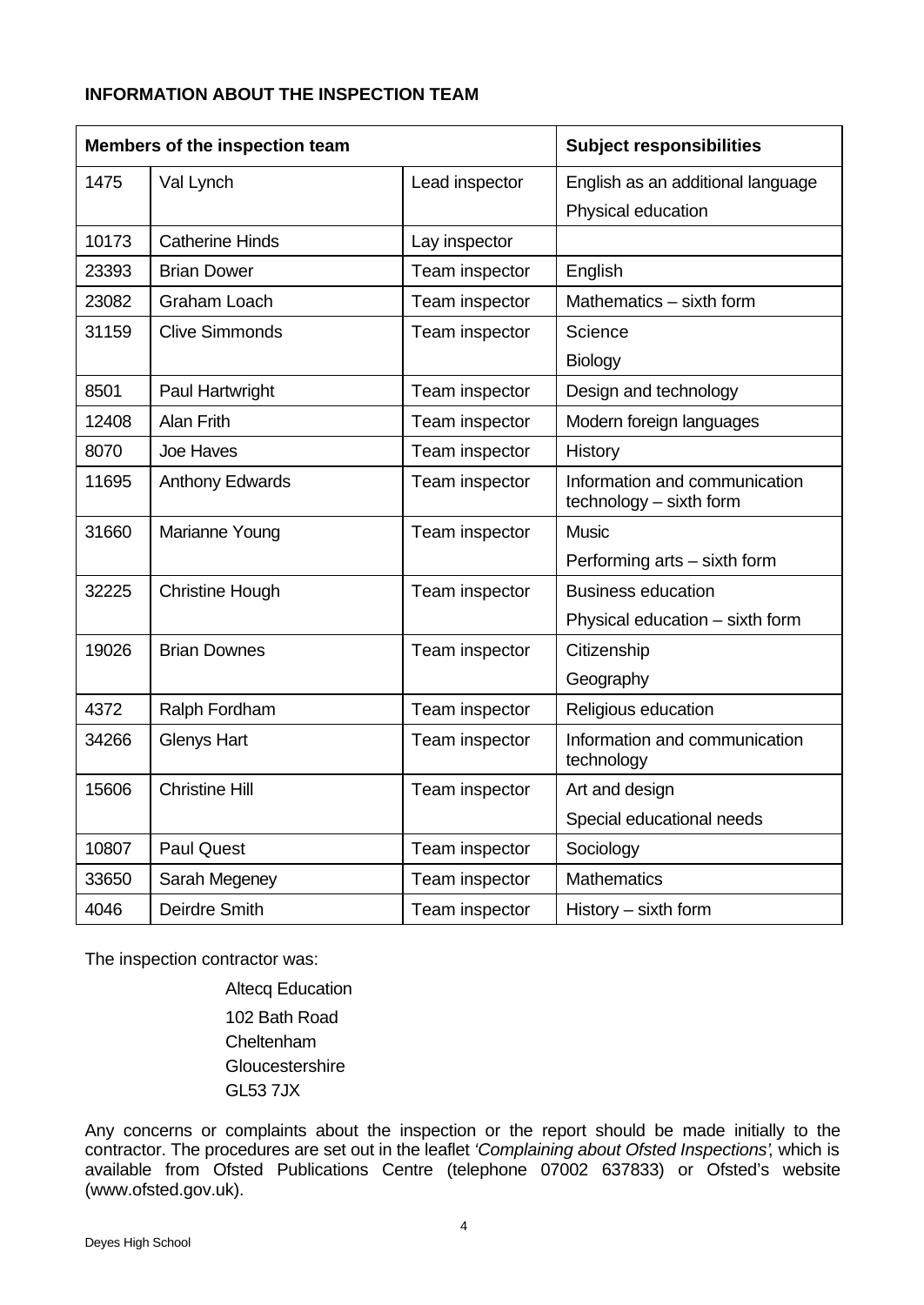# **REPORT CONTENTS**

|                                                                                                                                    | Page |
|------------------------------------------------------------------------------------------------------------------------------------|------|
| <b>PART A: SUMMARY OF THE REPORT</b>                                                                                               | 6    |
| <b>PART B: COMMENTARY ON THE MAIN INSPECTION FINDINGS</b>                                                                          |      |
| <b>STANDARDS ACHIEVED BY STUDENTS</b>                                                                                              | 10   |
| Standards achieved in areas of learning, subjects and courses                                                                      |      |
| Students' attitudes, values and other personal qualities                                                                           |      |
| <b>QUALITY OF EDUCATION PROVIDED BY THE SCHOOL</b>                                                                                 | 13   |
| Teaching and learning<br>The curriculum<br>Care, guidance and support<br>Partnership with parents, other schools and the community |      |
| <b>LEADERSHIP AND MANAGEMENT</b>                                                                                                   | 18   |
| <b>PART C: THE QUALITY OF EDUCATION IN SUBJECTS AND COURSES</b>                                                                    | 21   |
| <b>SUBJECTS AND COURSES IN KEY STAGES 3 AND 4</b>                                                                                  |      |
| <b>SUBJECTS AND COURSES IN THE SIXTH FORM</b>                                                                                      |      |
| <b>PART D: SUMMARY OF THE MAIN INSPECTION JUDGEMENTS</b>                                                                           | 48   |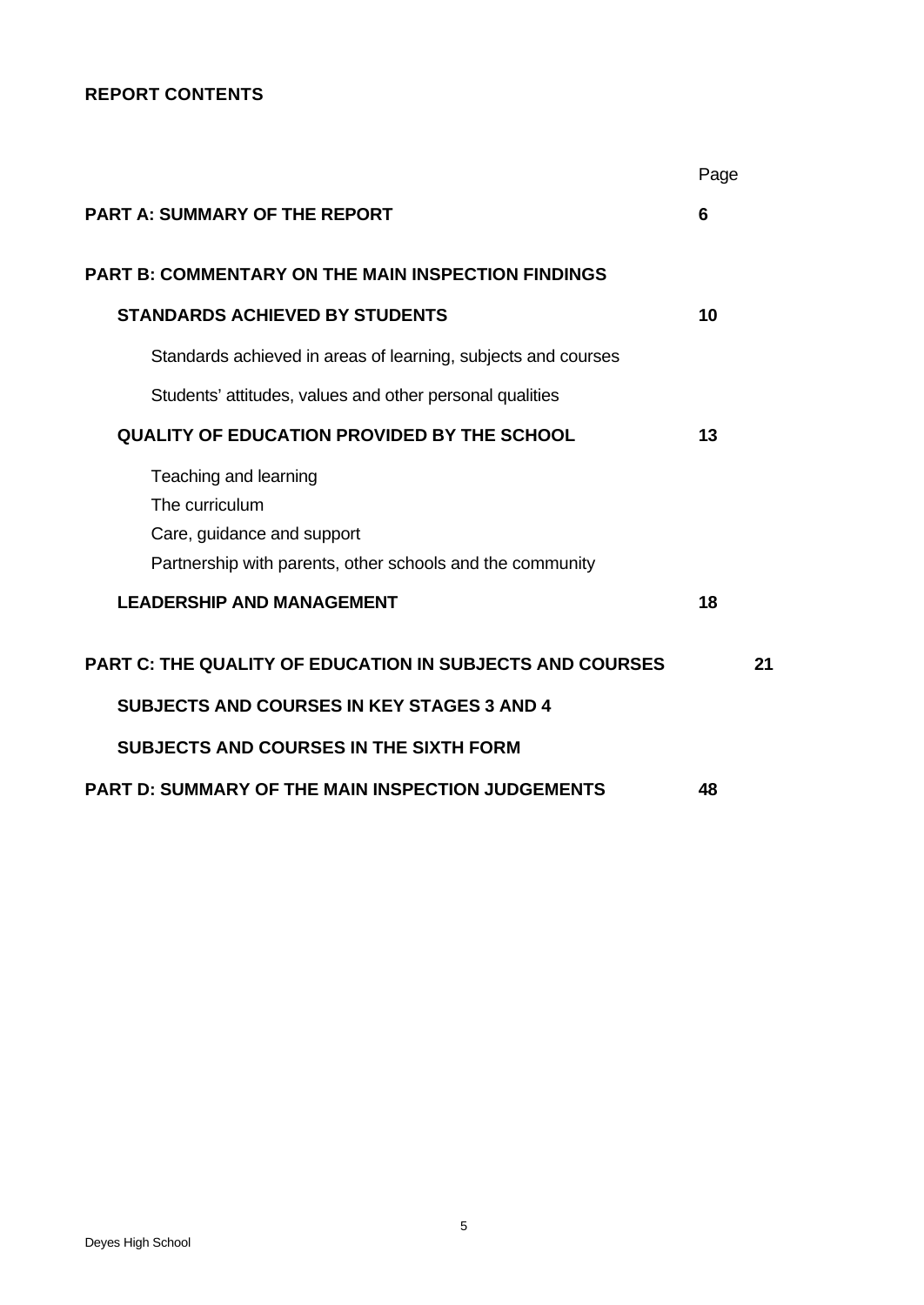# **PART A: SUMMARY OF THE REPORT**

# **OVERALL EVALUATION**

Deyes High school is a good school with many significant strengths. Test and examination results are consistently above average. Achievement is good in all years. Teaching and learning are good. Leadership and management are good. The school provides good value for money.

The school's main strengths and weaknesses are:

- The school promotes values that are appreciated by both students and parents and underpin everything that happens in the school.
- Students achieve well because their behaviour is very good; they are keen and eager to learn and therefore benefit from the good teaching.
- Although target setting and the monitoring of students' progress are relatively new, they are already rigorous and enable staff to identify potential underachievement.
- Students with special educational needs make very good progress because recent innovations in the curriculum meet their needs very well.
- There is insufficient evaluation of students' learning and achievement during lesson observations.
- Teachers miss some opportunities to develop independent learning skills, especially of the most able students.

**Improvement since the previous inspection is good.** Results have remained above average despite a slight drop in 2003. New procedures have been introduced to monitor the work of departments and to track students' progress. All other issues from the previous inspection have been addressed.

# **STANDARDS ACHIEVED**

#### **Year 11 and 13 results**

| Performance compared with: |                                 |      | similar schools |      |      |
|----------------------------|---------------------------------|------|-----------------|------|------|
|                            |                                 | 2001 | 2002            | 2003 | 2003 |
| Year 11                    | GCSE/GNVQ examinations          | B    |                 | В    |      |
| Year 13                    | A/AS level and VCE examinations |      |                 | в    |      |

*Key: A - well above average; B - above average; C - average; D - below average; E - well below average For Year 11, similar schools are those whose students attained at the end of Year 9*

**Overall standards achieved are good.** By the end of Year 9 test results are above average but in 2003 they were not as good as in similar schools. Mathematics results were high and better than results in English and science. Standards of work seen during the inspection were also above average. Students do particularly well in physical education. They do not do as well as they could in music. The way students are grouped and taught in Years 7 to 9 is now helping them all to achieve better than they have in the past and achievement is now good. As the table shows, GCSE results were above average last year but were not as good as those in similar schools. In Years 10 and 11 standards of work in lessons are above average and achievement is now good. Over the last two years the school has developed ways of tracking students' progress which help students to reach the standards of which they are capable. In the sixth form examination results and standards of work seen are above average and achievement is now good. Boys did better than girls in tests at the end of Year 9 in 2003 but girls did better than boys in both GCSE and A-level examinations. In lessons there is no difference between the attainment of boys and girls.

**Students' attitudes, values and other personal qualities are very good.** Students' personal development is good but teachers miss some opportunities to give students real responsibility for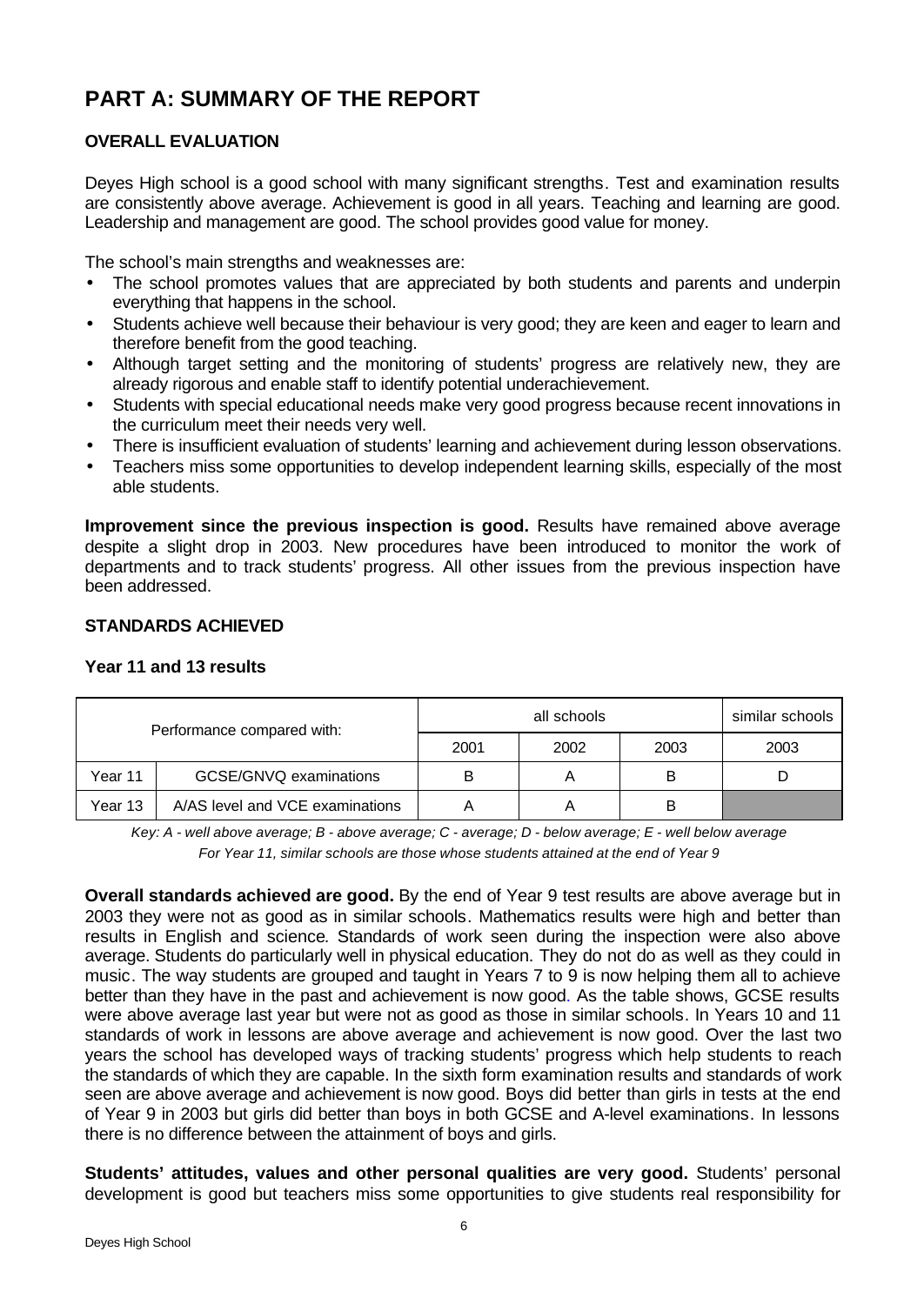aspects of school life and for their learning. Students show respect and have very good relationships with their teachers and with each other. There are very good opportunities for spiritual development in religious education, creative subjects and assemblies. Students are well aware of right and wrong. They are not as aware as they could be of the rich variety of different cultures in this country. Students like their school and are keen to learn and to participate in all the activities it offers. Behaviour in lessons and around school is very good, even in some quite congested areas. Attendance is good and students are generally punctual to school and always punctual to lessons.

# **QUALITY OF EDUCATION**

The quality of education provided by the school is good. Teaching is good and students learn well. There is a very positive atmosphere for learning in most classrooms because teachers and students relate well to each other. However, students are not given sufficient opportunities for independent learning, particularly in the sixth form. Assessment of students' work is good in Years 7 to 11 and very good in the sixth form. It provides students with good advice on how to improve. Teaching of students with special educational needs is very good and these students make very good progress in Years 7 to 9. The school is very innovative about the curriculum it provides. There is very good provision for students with learning or behavioural difficulties in Years 7 to 9. In Years 10 and 11 much thought is given to meeting the needs of less academic students. Students are well cared for and supported through their time at the school. The new arrangements for setting targets and monitoring students' progress are helping all students to achieve their potential. The school has very good relationships with parents and with local colleges. It has good links with local schools and with the community.

# **LEADERSHIP AND MANAGEMENT**

**Leadership and management are good.** The headteacher provides very good leadership. He energetically articulates a clear vision for the school and inspires the confidence of both the school and the local community. Leadership is good throughout the school and is successfully focused on achieving high standards of work and behaviour. School management is good so that the school runs very smoothly. Governors know the school well and fulfil their roles correctly and competently.

#### **PARENTS' AND STUDENTS' VIEWS OF THE SCHOOL**

The school is always over-subscribed and parents and students are proud of the school. Parents and students recognise that the students learn well because the teaching is good. They all praise the support that staff provide for individual students. Students and parents think this is a good school that is well run. They are very supportive of the school's expectations of the highest standards of dress, courtesy and respect.

#### **IMPROVEMENTS NEEDED**

The most important things the school should do to improve are:

- focus departmental self-reviews and observations of classroom practice on achievement and learning to make sure that all students are doing as well as they should;
- provide more opportunities for independent learning that challenge the most able students;

and, to meet statutory requirements:

• ensure that the way citizenship is taught and assessed meets National Curriculum requirements.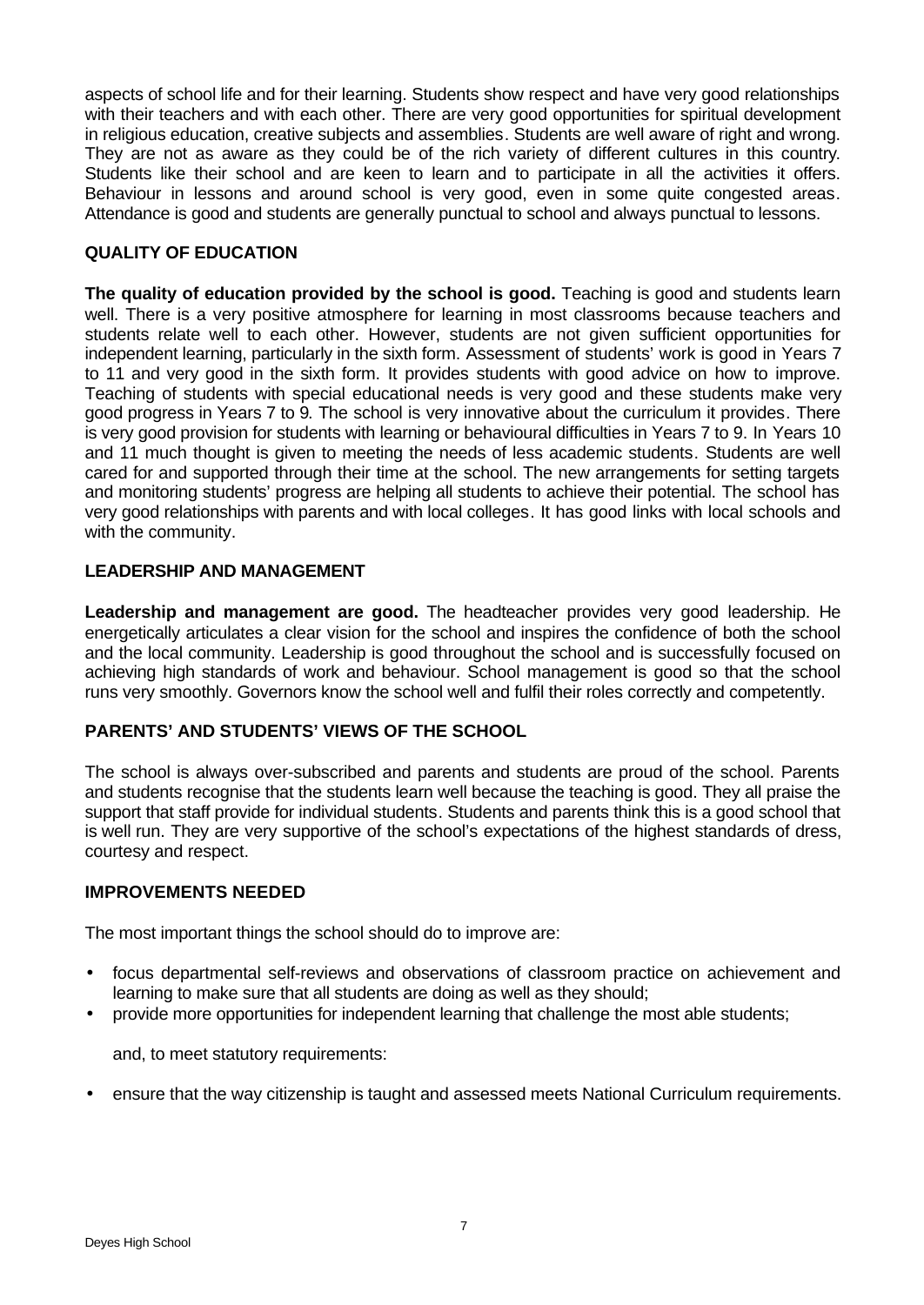# **SIXTH FORM SECTION OF THE SUMMARY REPORT**

#### **OVERALL EVALUATION**

The sixth form is effective and provides a good range of academic courses. Examination results are above average and achievement is now good. The school is one of the highest attaining schools in the borough. Teaching is good and students work hard. Leadership is satisfactory and management is good. The sixth form is cost effective.

The main strengths and weaknesses are:

- Examination results are above average but too few students gained the highest grades in 2003.
- Students have trust and confidence in their teachers because they know they have very good subject knowledge and very good knowledge of examination requirements.
- Students are very confident and mature young adults who are committed to their work and to their school.
- Monthly checks of students' progress ensure that students know how well they are doing and what they need to do next.
- There are not enough opportunities within the taught curriculum for students to broaden their interests and understanding and to develop their interpersonal skills.

# **QUALITY AND STANDARDS IN SUBJECTS AND COURSES OF THE CURRICULUM**

Judgements about the provision in the subjects and courses inspected in the sixth form are shown below. They are based mainly on the quality of teaching and learning and how well students achieve. Not all subjects in the sixth form were inspected.

| <b>Curriculum area</b>                       | <b>Evaluation</b>                                                                                                                                                                                                                                                                                                                                                                                                                                                                                                                                                                                                                                                            |  |  |
|----------------------------------------------|------------------------------------------------------------------------------------------------------------------------------------------------------------------------------------------------------------------------------------------------------------------------------------------------------------------------------------------------------------------------------------------------------------------------------------------------------------------------------------------------------------------------------------------------------------------------------------------------------------------------------------------------------------------------------|--|--|
| English, languages and<br>communication      | Students are attaining above average standards and their levels of achievement<br>are good. Teaching is stimulating and challenging and the subject is well led<br>and managed. Overall provision is good.                                                                                                                                                                                                                                                                                                                                                                                                                                                                   |  |  |
| <b>Mathematics</b>                           | Attainment is above average at A and AS level. Students make good progress<br>because teachers have strong subject knowledge and have very good working<br>relationships with students. The head of department provides very good<br>leadership and manages the department well.                                                                                                                                                                                                                                                                                                                                                                                             |  |  |
| Science                                      | Standards are above average in Biology. Teachers' very good knowledge and<br>understanding help students make good progress. Leadership is good and<br>management is satisfactory. Chemistry and physics were sampled. One<br>lesson was seen in each. Teaching was very good in both and standards seen<br>were above average.                                                                                                                                                                                                                                                                                                                                              |  |  |
| Information and communication<br>technology  | Standards are satisfactory. The teaching is good so students achieve well. The<br>department is well led and managed.                                                                                                                                                                                                                                                                                                                                                                                                                                                                                                                                                        |  |  |
| Humanities                                   | In religious education, psychology and history, examination results were below<br>average but current standards are better than this. In religious education<br>teaching is very good; teachers have high expectations and the course is<br>becoming even more popular. In history teaching is very good and leads to very<br>good progress. Teachers are developing the subject well. Examination results<br>and work seen in geography and sociology are above average. Teaching and<br>learning are very good in sociology and good in geography. The three subjects<br>inspected in depth, religious education, history and sociology, are very well led<br>and managed. |  |  |
| Engineering, technology and<br>manufacturing | Design and technology was sampled. Standards and achievement are<br>satisfactory. Teacher plan lessons well and make good use of ICT to help<br>students learn.                                                                                                                                                                                                                                                                                                                                                                                                                                                                                                              |  |  |
| Visual and performing arts                   | Standards in performing arts are above average and achievement is very good.<br>8                                                                                                                                                                                                                                                                                                                                                                                                                                                                                                                                                                                            |  |  |
|                                              |                                                                                                                                                                                                                                                                                                                                                                                                                                                                                                                                                                                                                                                                              |  |  |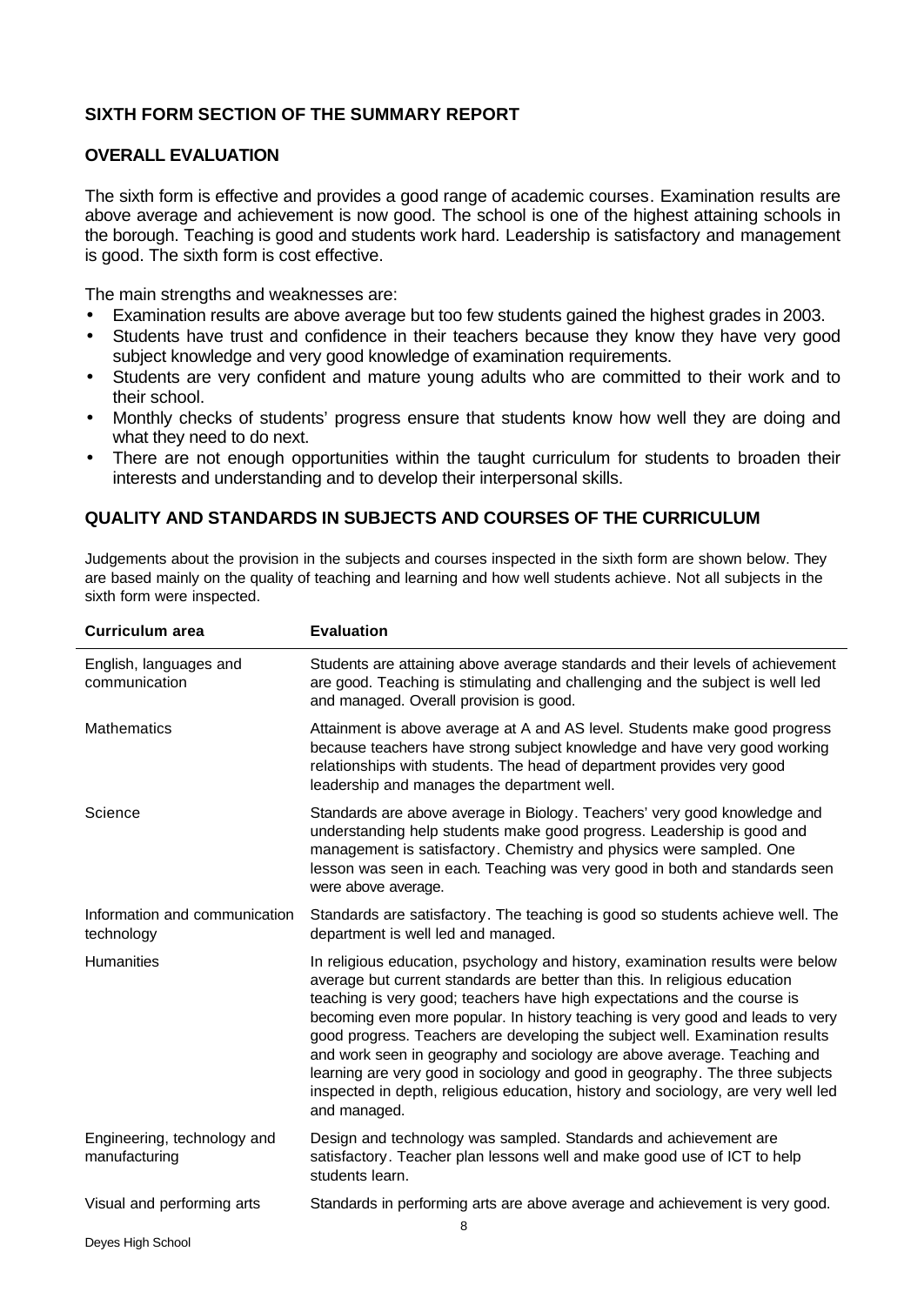|                                                | Consistently very good teaching inspires high quality performances and<br>student research. Leadership and management are very good.                                                                                 |  |  |  |
|------------------------------------------------|----------------------------------------------------------------------------------------------------------------------------------------------------------------------------------------------------------------------|--|--|--|
| Health and social care, leisure<br>and travel. | In physical education standards are average. Teaching is good so students<br>make good progress. Leadership is very good and management are good.                                                                    |  |  |  |
| <b>Business</b>                                | Standards are above average. Achievement is good because teaching and<br>learning are very good. The department is very well led and managed.                                                                        |  |  |  |
| General education                              | Although results in A-level general studies were above average in 2003,<br>standards of work in the current Years 12 and 13 are well below average. The<br>way the course is organised and taught is unsatisfactory. |  |  |  |

*The curriculum areas are broadly common across all post-16 education and training. They do not necessarily correspond with subjects and courses taught by the school. Inspectors make judgements in the range: excellent; very good; good; satisfactory; unsatisfactory; poor; very poor. Excellent and very good are equivalent to the judgement 'outstanding' in further education and sixth form college reports; poor and very poor are equivalent to 'very weak'.*

#### **ADVICE, GUIDANCE AND SUPPORT**

Students receive very good advice and support. Teachers and tutors use assessment data well so that students feel confident about the support provided for them. The personal, social and health education programme in the sixth form provides many opportunities for students to find out about and prepare themselves for higher education. Sixth formers are fully involved in the life of the school and willingly and confidently take on responsibilities. There are occasions when students could be given more responsibility, for example in fully leading and managing the school council. Sixth formers are excellent role models for younger students; they present themselves well and are pleasant, mature young people.

# **LEADERSHIP AND MANAGEMENT OF THE SIXTH FORM**

Leadership is satisfactory and management is good. Leadership is committed and there are clear lines of responsibility so that life runs smoothly in the sixth form. There is, however, a lack of strategic thinking about some aspects of the curriculum in the sixth form about which the school has choice. The school does not currently plan or provide sufficient opportunities to broaden students' curriculum experiences. Performance is analysed carefully and the school takes the correct action to bring about improvement in subject or individual performance.

# **STUDENTS' VIEWS OF THE SIXTH FORM**

Students are all pleased that they chose to study in the sixth form at Deyes High. They talk enthusiastically about their work, recognising that teachers guide them well in their studies. They have no major concerns and demonstrate high levels of pride in their school. They respect and value the head of sixth form, recognising his approachability and concern for the needs of individuals.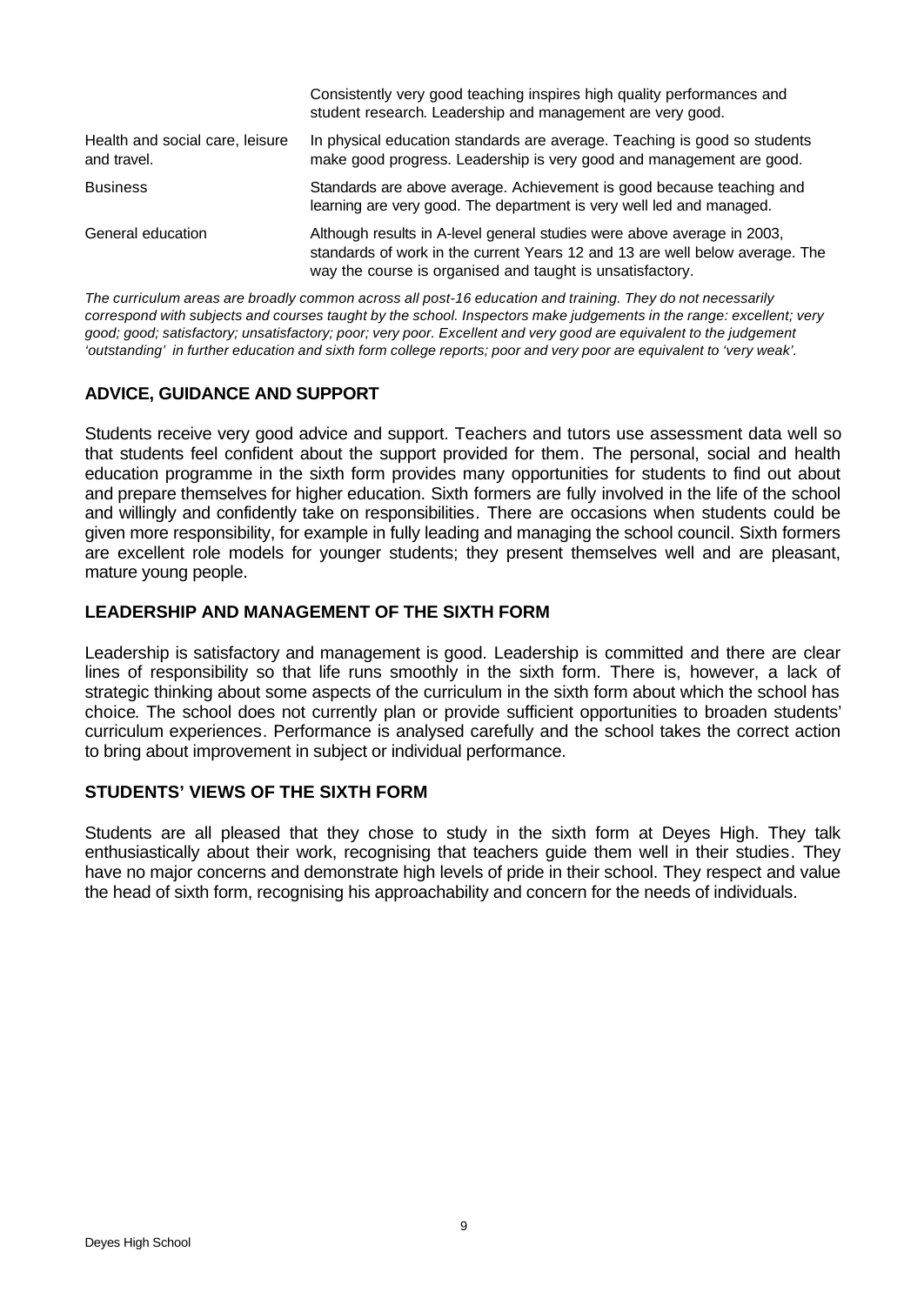# **PART B: COMMENTARY ON THE INSPECTION FINDINGS**

# **STANDARDS ACHIEVED BY STUDENTS**

## **Standards achieved in areas of learning, subjects and courses**

In all years achievement is **good** and standards of work seen are **above average**. In the sixth form standards are **above average** and achievement is **satisfactory**.

#### **Main strengths and weaknesses**

- Test and examination results at the end of Year 9 and Year 11 are above average but not as good as in similar schools.
- Achievement is now good in all subjects across Years 7 to 11.
- Although examination results are above national averages, the A and AS level results in biology and chemistry are not good enough.
- Students with special educational needs achieve very well.
- In Years 7 to 9 there has been a significant improvement in boys' performance since the last inspection.

#### **Commentary**

#### **Key Stage 3**

#### *Standards in national tests at the end of Year 9 – average point scores in 2003*

| Standards in:      | School results | National results |  |
|--------------------|----------------|------------------|--|
| English            | 34.7 (34.7)    | 33.4(33.3)       |  |
| <b>Mathematics</b> | 38.3(37.8)     | 35.4 (34.7)      |  |
| Science            | 35.1(36.8)     | 33.6(33.3)       |  |

*There were 230 students in the year group. Figures in brackets are for the previous year.*

- 1. Results in tests at the end of Year 9 were above average in 2003. However, with the exception of mathematics, they were not as good as results in similar schools. Mathematics results have improved from those of the previous year but science results have declined, as a result of which the overall improvement is at a slower rate than that seen nationally. The performance of boys has markedly improved since the last inspection. Boys attain higher levels than girls in mathematics and science, although girls gain the higher standards in English.
- 2. Standards of work seen in Years 7 to 9 are good in all subjects except music where standards are satisfactory. When compared with their prior attainment, students achieve very well in physical education and well in all subjects other than music where achievement remains satisfactory. Setting is having a positive impact on the achievement of students in Years 7 to 9 and achievement is better than last year's test results would indicate.

#### **Key Stage 4**

#### *Standards in GCSE/GNVQ examinations at the end of Year 11 in 2003*

|                                                       | School results | National results |
|-------------------------------------------------------|----------------|------------------|
| Percentage of students gaining 5 or more A*-C grades  | 63 (66)        | 52 (50)          |
| Percentage of students gaining 5 or more A*-G grades  | 95 (97)        | 91(91)           |
| Percentage of students gaining 1 or more A*-G grades  | 97(99)         | 96 (96)          |
| Average point score per student (best eight subjects) | 38.0 (40.6)    | 34.7 (34.8)      |

*There were 232 students in the year group. The percentages include the equivalent GCSE grades obtained in GNVQ*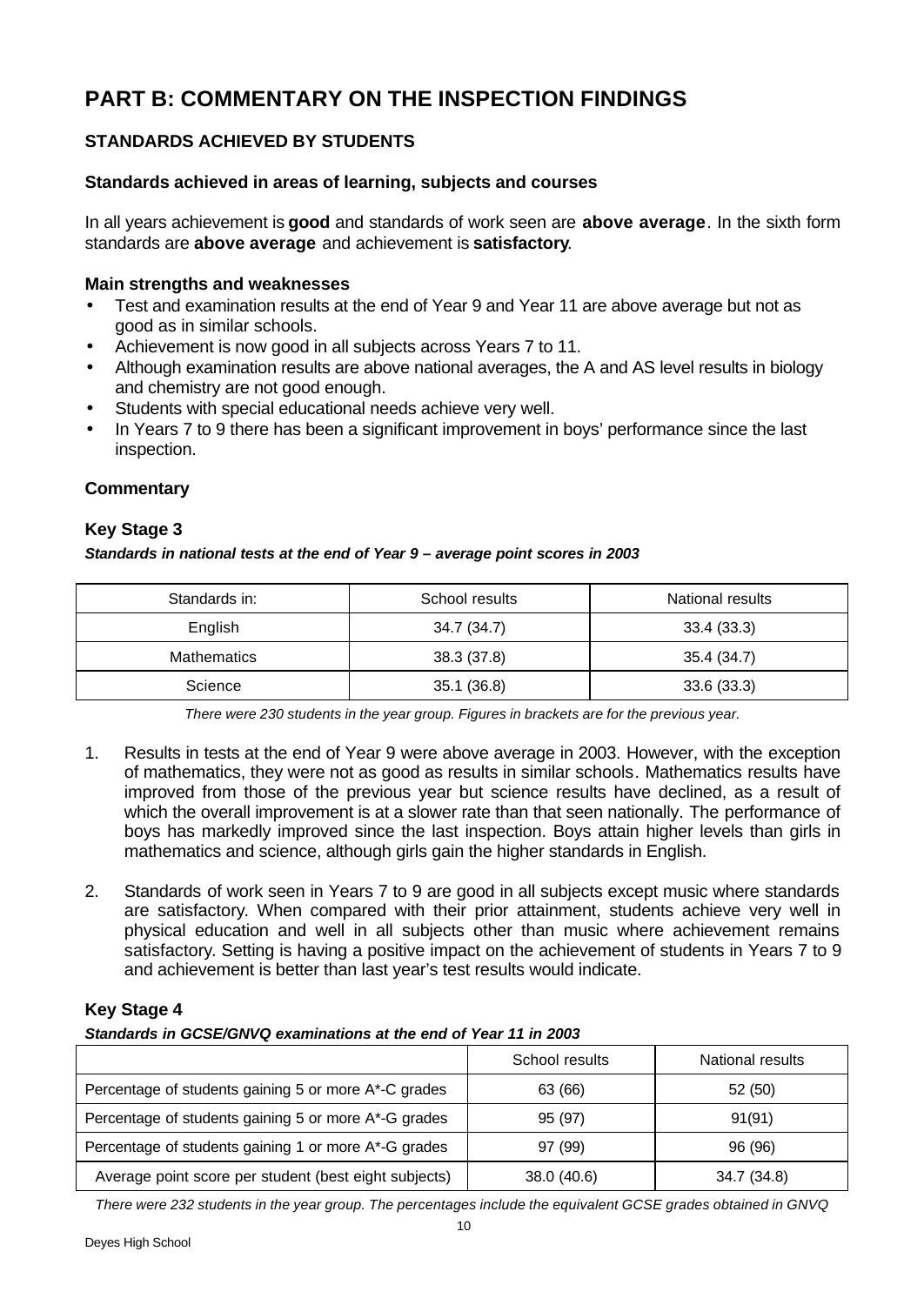- 3. GCSE results are above average and have been consistently so since the last inspection. They are below those attained in similar schools but reflect satisfactory achievement when compared with the students' prior attainment at the end of Year 9. Results in 2003 were slightly below the school's target due to underachievement by a minority of boys. Standards of work in Years 10 and 11 are good in all subjects except for business studies where they are satisfactory. In history and physical education achievement is very good. In all other subjects achievement is good. The school set up an effective system for monitoring students' progress three years ago and this is bearing fruit in the current Year 11. In the trial examinations nearly all students were on target to achieve their predicted grades.
- 4. Boys and girls reach similar standards by the end of Year 9. This represents good achievement by boys as girls do much better than boys nationally. Students with special educational needs do very well. They make good progress in lessons, in small groups and in individual sessions. Students who are recognised as gifted or talented are set appropriate levels of challenge and attain high standards in most subjects.
- 5. Students' standards in literacy are good and support their learning in other subjects; they understand a range of difficult texts and are confident and articulate when talking about their learning. Numeracy skills are well developed. Students apply these skills across other subject areas. They are able to collect data, display and interpret their findings. Students' ICT skills are good and are used to support learning across the curriculum.

# **Sixth form**

6. Examination results at A-level have remained above average since the last inspection. Results in 2003 were below those of the previous year and there was a significant reduction in the proportion of higher grades A and B obtained. Achievement was satisfactory overall, although there were marked differences across the different subject areas. The analysis of examination results indicates significant underachievement in biology and chemistry last year. Consistently high standards have been recorded in mathematics, physical education and business studies. In 2003 high standards of examination performance were also recorded in computer studies. Girls did better than boys in 2003 at both A2 and AS levels. Standards of work seen in lessons indicate considerable improvements in the sciences and good achievement in English, mathematics, biology, history, religious education, sociology, business and physical education. Overall achievement of the current group of students is good. Standards of work seen in general studies are below expectations.

#### **Students' attitudes, values and other personal qualities**

Students' personal development is **good.** Attendance and punctuality are **good**. Students' attitudes to school and their learning are **very good**. Behaviour is **very good**.

#### **Main strengths and weaknesses**

- Attendance figures are above average and students are generally punctual in their arrival at school and always punctual to lessons.
- Students like their school and are keen to learn and to participate in all the activities it offers.
- Behaviour in lessons and around school is very good, even in some quite congested areas.
- Students' personal development is good but teachers miss some opportunities to give students real responsibility for aspects of school life and for their learning.

# **Commentary**

#### **Attendance**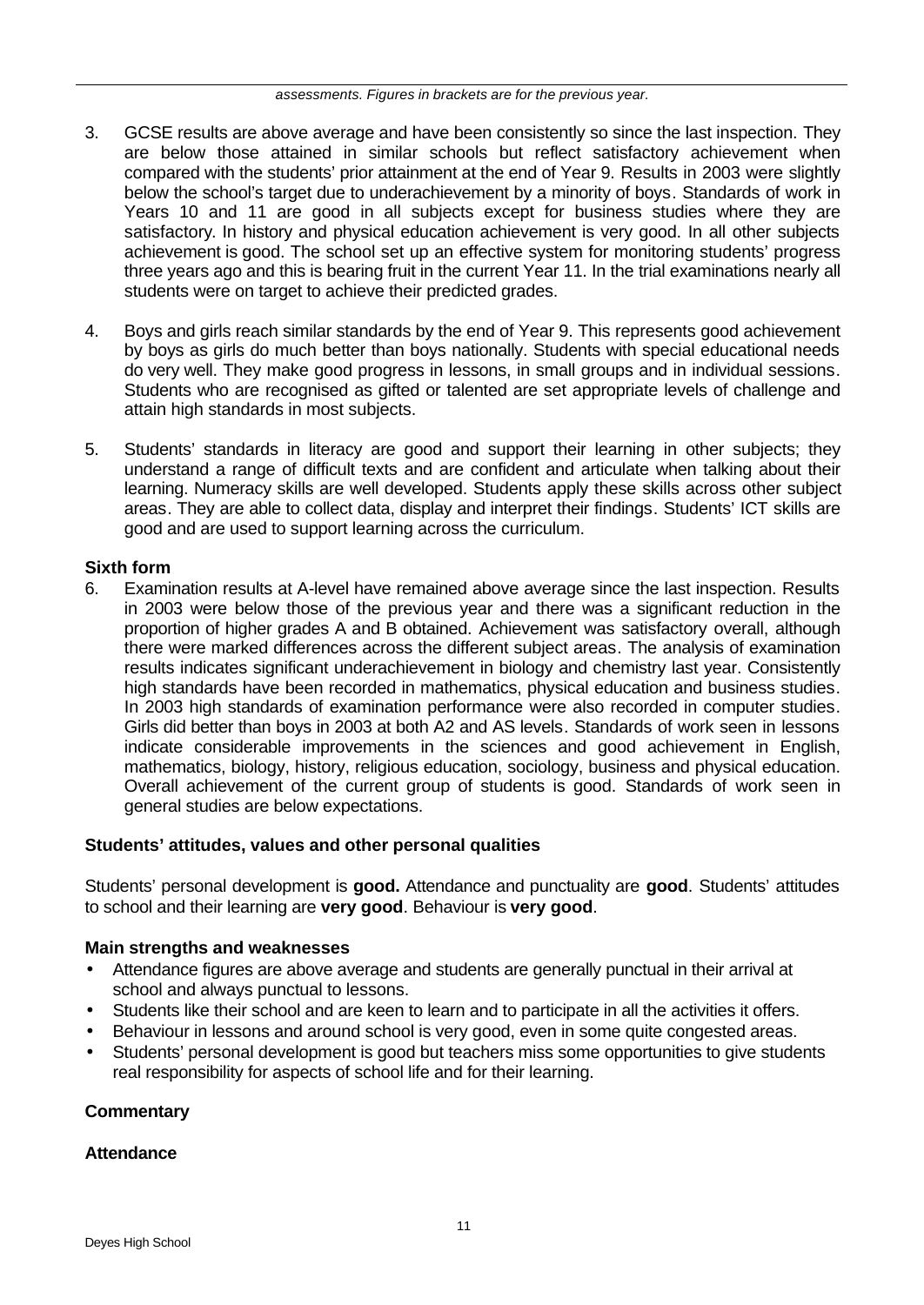7. Students attend school regularly; they miss few lessons and therefore maximise their opportunities to be successful in tests and examinations. Punctuality is good, although in the morning a minority of students are a little late, some arriving in their parents' cars.

#### *Attendance in the latest complete reporting year 2002-2003 (%)*

| Authorised absence |     |  | Unauthorised absence |  |
|--------------------|-----|--|----------------------|--|
| School data:       | 6.5 |  | School data:         |  |
| National data:     | 7.6 |  | National data:       |  |

*The table gives the percentage of half days (sessions) missed through absence for the latest complete reporting year.*

- 8. Students are very enthusiastic about their school and talk very positively about how their teachers help them. In lessons they settle quickly to work. When given responsibility or asked to do independent work they respond well. They are well organised and always have the necessary equipment with them.
- 9. Behaviour in lessons is very good. On the rare occasions that teaching is unsatisfactory students still generally behave well. At breaks and lunchtimes behaviour is very good despite the overcrowding in corridors around the dining area. Arriving and leaving school are very orderly. Although students spoke of some bullying they also said that if it does occur the school resolves the situation quickly and well.

#### **Exclusions**

#### *Ethnic background of students Exclusions in the last school year*

| <b>Categories used in the Annual School Census</b> |  | No of<br>students on<br>roll | Number of<br>fixed period<br>exclusions | Number of<br>permanent<br>exclusions |
|----------------------------------------------------|--|------------------------------|-----------------------------------------|--------------------------------------|
| White - British                                    |  | .466                         | 10                                      |                                      |

*The table gives the number of exclusions, which may be different from the number of students excluded.*

- 10. The number of fixed period exclusions is very low and there have been no permanent exclusions in recent years. One of the reasons for this is the very good provision, funded by the Excellence in Cities initiative in Sefton, for younger students who experience difficulties with their behaviour.
- 11. Students show respect and have very good relationships with their teachers and with each other. They work well in pairs, in groups and in general discussion. There are very good opportunities for the spiritual development of students in religious education and particularly in other creative subjects. They show respect for and an understanding of the beliefs of others. Students are well aware of right and wrong and have a very clear understanding of what is expected of them. Their care and sensitivity is reflected in the way they behave and in the concern they show for others in the local and wider community. Students are confident and are developing well as responsible citizens. Students are aware of their own cultural heritage but the school recognises that more could be done to help students appreciate the rich variety of different cultures and traditions that exist in this multi-cultural Britain. There is guidance for teachers on how the school can promote personal development. It is the focus of a much of what the school does. However, there is no planned or co-ordinated approach across subjects. Consequently teachers miss some opportunities for students to be more involved in learning for themselves.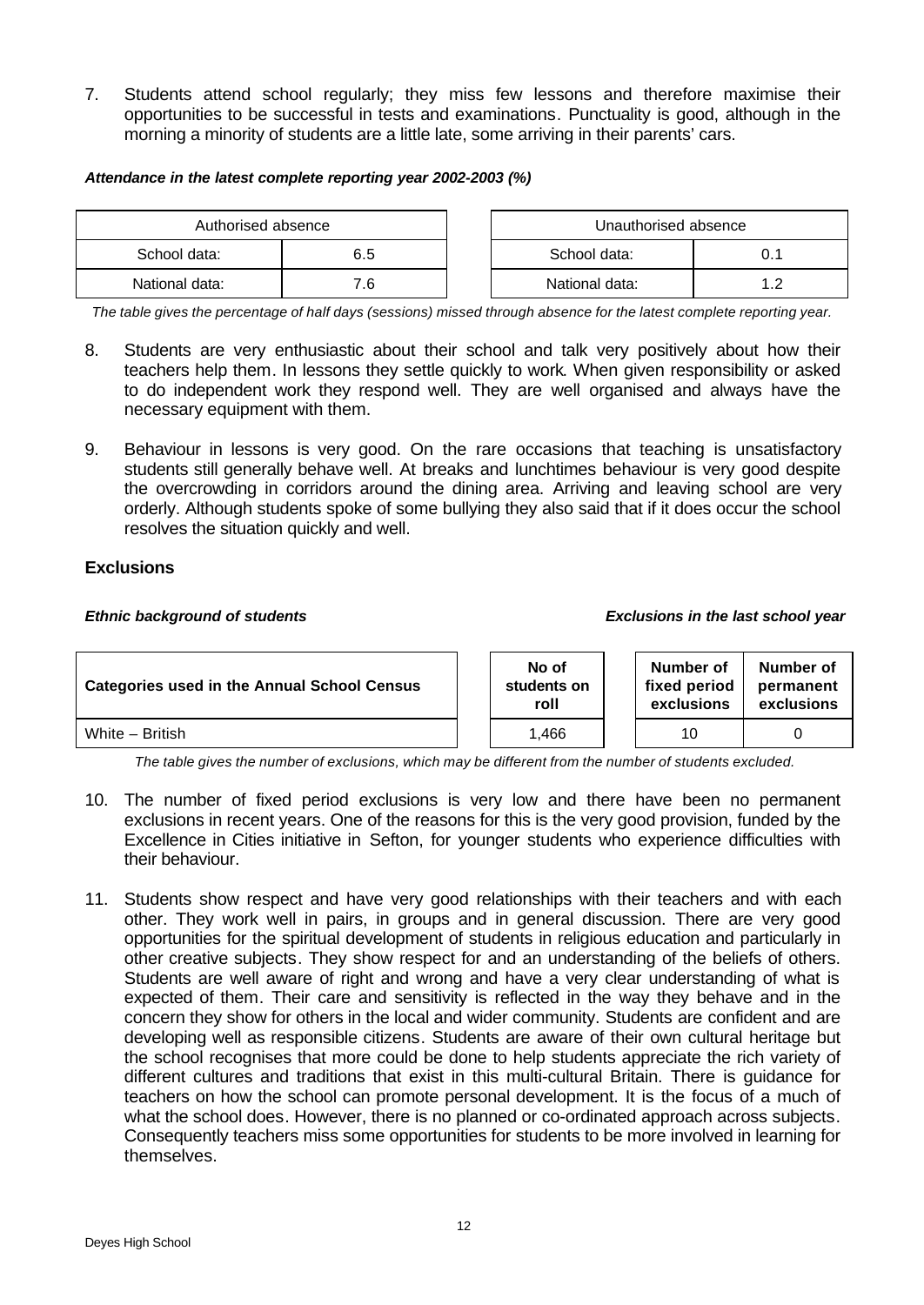# **Sixth form**

12. Attendance and punctuality are good, although some sixth formers are amongst the minority who are late for school. Sixth form students are mature young adults who are keen and willing to be involved in their school. They respond well to opportunities to work with younger students, and fulfil their prefect responsibilities with efficiency, sensitivity and dignity. They manage and supervise a number of activities in school and participate in a variety of community service. There are occasions when teachers' desire to help prevents students from tackling things they are capable of doing. A good example of this is the school council that could be chaired, minuted and managed by older students, rather than staff doing it for them. Students have highly developed social skills and personal qualities and they demonstrate these in discussions, debates and everyday conversations. Sixth formers are excellent role models for younger students.

# **QUALITY OF EDUCATION PROVIDED BY THE SCHOOL**

# **Teaching and learning**

The quality of education provided by the school is **good**. The quality of teaching in Years 7 to 11 and in the sixth form is **good** and students learn well. The assessment of students' work is **good** in Years 7 to 11 and **very good** in the sixth form.

#### **Main strengths and weaknesses**

- Very good working relationships between teachers and students promote effective teaching and learning.
- Teachers have very good subject knowledge. They anticipate questions and offer alternative strategies for solving problems.
- Strong assessment with constructive feedback ensures that students get good advice on improving their performance.
- The teaching of students with special educational needs is very good so they make very good progress in Years 7 to 9.
- Alternative strategies to meet the needs of the most able students have not yet been sufficiently developed.
- Students are not given sufficient opportunities for independent learning, particularly in the sixth form.

- 13. In Years 7 to 9 teaching is good and very good in history and physical education. Students respond positively to this good teaching so that effective learning takes place. The school's commitment to the implementation of the national Key Stage 3 Strategy for students in these year groups is having a very positive impact so there are no subject areas in which teaching and learning are unsatisfactory.
- 14. Teaching and learning are at least good in all subjects in Years 10 and 11. There is very good teaching in history, art and physical education and no subjects in which teaching is unsatisfactory. A key feature of the good teaching across all year groups is the subject expertise of the teachers, as a result of which students are confident that any subject difficulties they have can be resolved by talking with their teachers.
- 15. Working relationships between teachers and students are very good and create a positive classroom atmosphere in which effective learning takes place. Teachers know their students well. They continually encourage and praise them so that they have the confidence to answer questions and contribute to group discussions. In the best lessons, for example in an outstanding history lesson seen, students are challenged by directed questioning that recognises their different ability levels. They experience a wide range of learning activities and are given opportunities to explore and extend their understanding by sharing experiences with each other.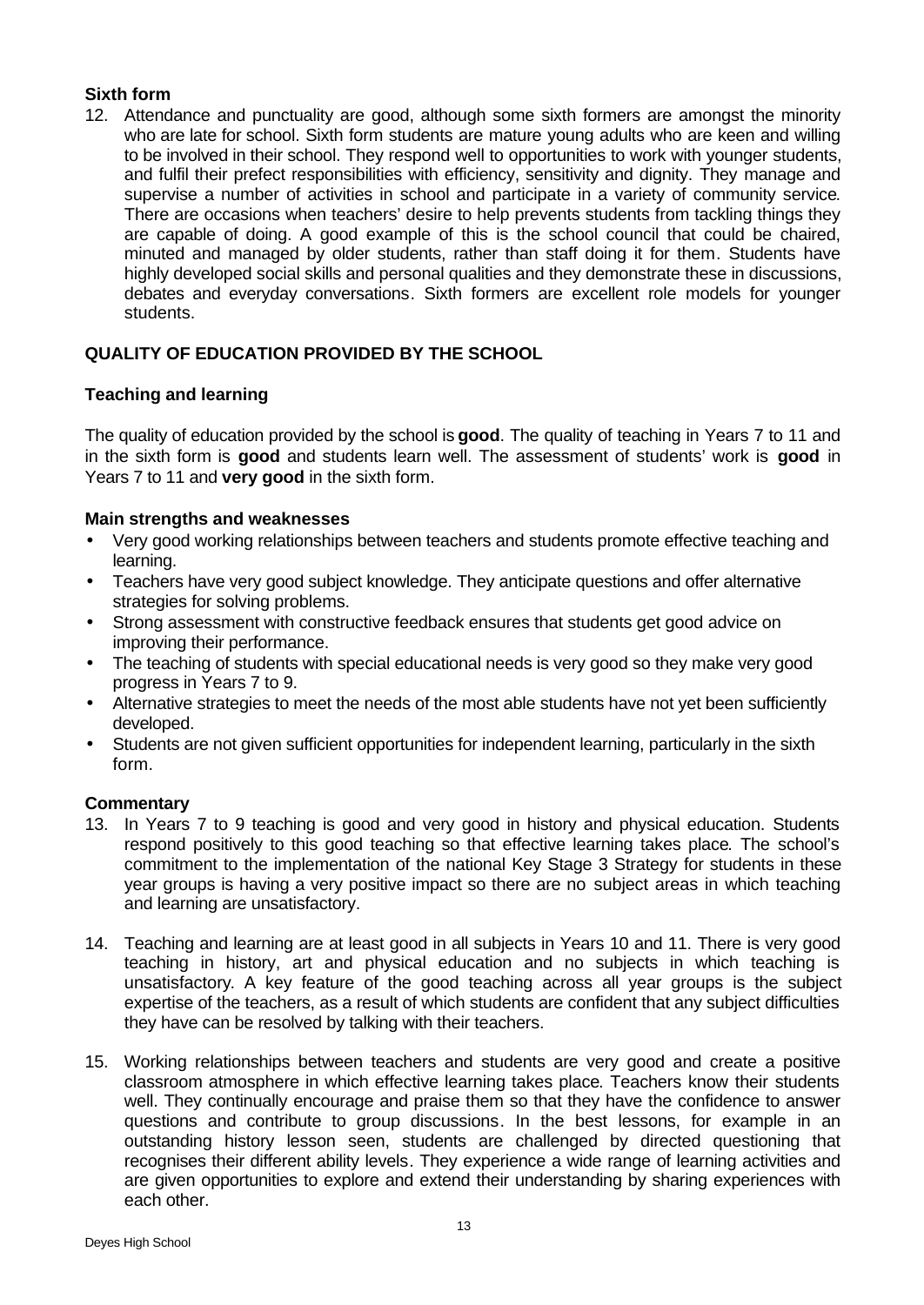- 16. In less successful lessons teaching does not make full provision for the wide range of ability within the class. The same tasks are set for all students and do not present sufficient challenge to extend the knowledge and skills of the most able. Occasionally, learning is restricted because teachers talk at the students too much and do not give them sufficient opportunity to become involved in the lessons.
- 17. Teaching and learning are very good in classes consisting mainly of students with special educational needs. Outstanding practice was observed in Year 7 lessons for a group of students identified as requiring considerable support at the start of their secondary school career. Teachers of this group are very aware of the needs of each student and plan their lessons accordingly. A wide range of learning styles and experiences ensure that lessons engage students throughout. Support staff make a considerable contribution to students' learning and work closely with teachers before and during lessons.
- 18. Procedures for assessing students' progress and attainment are at least good across all year groups. There are clear guidelines issued to departments in the form of a well-structured assessment policy and there is good tracking of students' assessments as they progress through the school. Target setting has been established and is used to good effect with all students. The quality of marking of students' work is good and, in many areas, very good. In the best instances students receive good, constructive, subject-specific advice that enables them to improve their performance in future.

| Excellent | Very good  | Good    | Satisfactory | Unsatisfactory | Poor | Verv poor |
|-----------|------------|---------|--------------|----------------|------|-----------|
| 10(7)     | (26)<br>42 | 68 (42) | 34 (21       | 6(4)           | 0(0) | 0(0)      |

|  |  | Summary of teaching observed during the inspection in 160 lessons |
|--|--|-------------------------------------------------------------------|
|  |  |                                                                   |

*The table gives the number of lessons observed in each of the seven categories used to make judgements about lessons; figures in brackets show percentages where 30 or more lessons are seen.*

#### **Sixth form**

- 19. Teaching is good. It is good or very good in all subjects except general studies where there is a lack of specialist teachers and teaching is unsatisfactory. The school has recognised that Alevel examination performance in 2003 did not meet the very high standards that it sets itself. There is, however, clear evidence from the lessons observed that the school's teaching and learning policy is now taking effect. Most students are making good progress and achieve well. In the excellent lessons observed in history and performing arts students were highly motivated by the level of challenge, the teacher's enthusiasm and the pace of the lesson. Very good working relationships between teachers and students lead to a strong, supportive work ethos that facilitates good learning.
- 20. The demands of syllabus completion and a perception that learning has to be teacher-directed does result in opportunities for students to engage in individual or group activities being missed. Such activities would greatly enhance their understanding. In all subjects marking is thorough and in most it is diagnostic so that students know how well they are doing and how to improve their work.

# **The curriculum**

The curriculum, including extra-curricular activities, is **good**. Accommodation and resources are **satisfactory.** There is a **very good** match of teachers and support staff to the curriculum.

#### **Main strengths and weaknesses**

- Students aged 14 to 19 benefit from good alternative provision in Years 10 and 11 and a very broad range of sixth form courses.
- Innovative thinking characterises curriculum development and planning.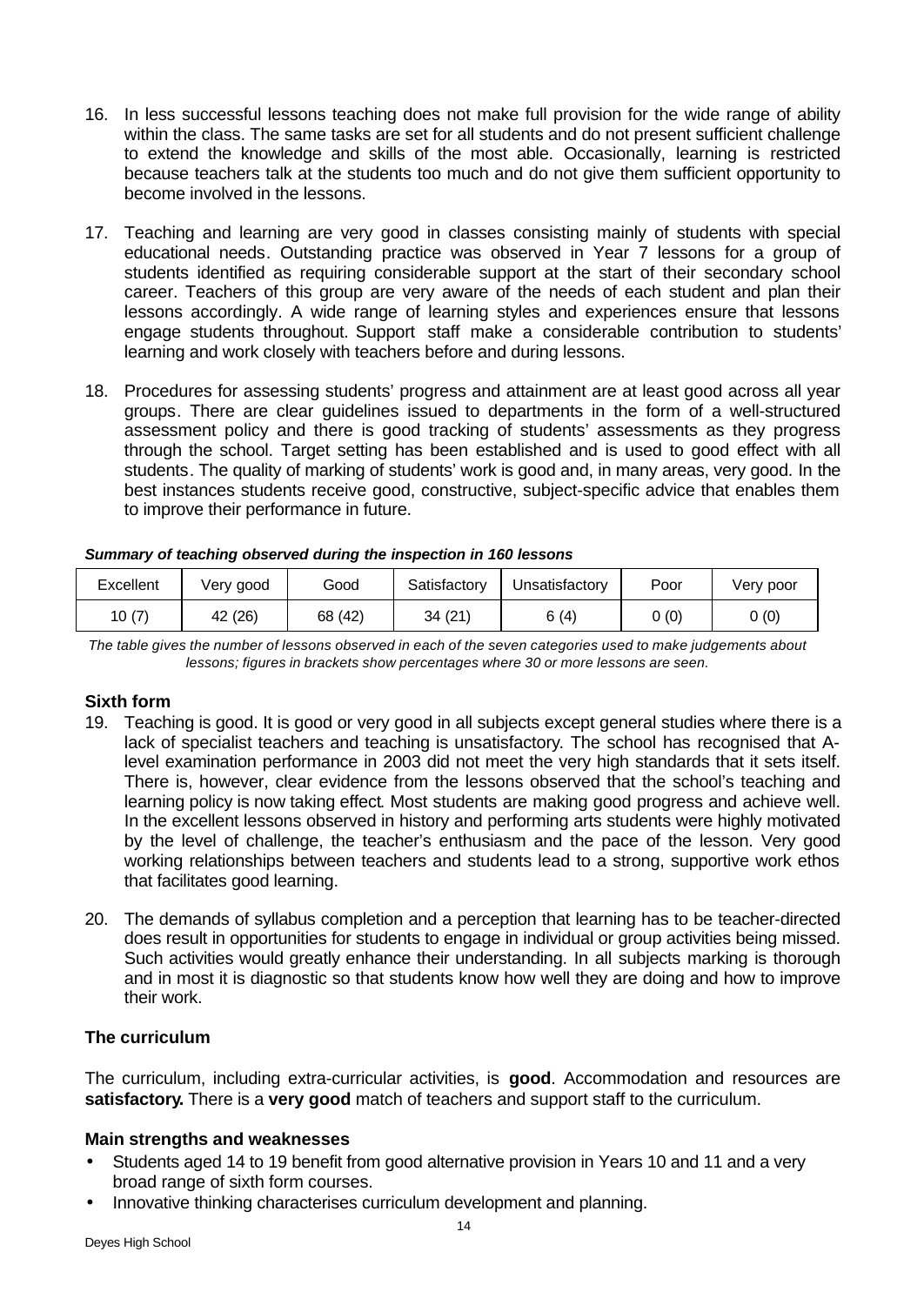- The curriculum for students with special educational needs is very good.
- A wide range of enrichment and extra-curricular activities are well supported by students.
- Provision in citizenship does not meet the requirements of the national curriculum.

- 21. The school offers a broad range of courses for students in Years 10 and 11 and the sixth form, providing a variety of pathways for 14 to 19 year olds. These include good vocational and practical opportunities, combined with academic routes for high attaining students. Students can choose an enrichment course, which includes GNVQs, a range of academic and vocational GCSEs and opportunities to study practical subjects, leading to NVQs, at Southport College. Students find that the advice they receive as they choose which route to follow is useful and timely. Provision for personal, social and health education is good.
- 22. Staff are innovative in their thinking about the curriculum, aiming to provide appropriately for all students. The school has acted as a focus for development, co-operating successfully with other institutions for the benefit of students. A project with Southport College involved two other secondary schools in a successful bid to broaden provision still further. Planning for this type of development is continuous. The school is working to provide a course for the most vulnerable students in Years 10 and 11 that covers life skills and the Duke of Edinburgh award scheme. The school recognises that not all students can cope with a college-based course and is looking to provide the new course using its own staff who know students well. In Years 7 to 9, the school has improved its systems for grouping students, successfully providing a more finely tuned curriculum to meet the needs of all students.
- 23. All students with special educational needs have full access to the curriculum. All statutory requirements are met and reviews are up to date. Staff give careful consideration to the requirements of individual students to enable them to achieve as well as they can. The curriculum is well organised to meet their needs and the school makes adjustments, where necessary.
- 24. The school provides a very good range of interesting, relevant enrichment activities, especially in music, dance, drama, and sport, which involve large numbers of students. Many of these contribute significantly to their personal development, general fitness and ability to work together in a variety of groups. Other cultural events, subject clubs and homework support sessions have a positive effect on learning. The Duke of Edinburgh award scheme is well established in the school and well supported by students.
- 25. The curriculum for citizenship in Years 7 to 11 does not meet statutory requirements, having too little time and inadequate monitoring. Not enough work has been done to ensure that the way citizenship is taught meets statutory requirements. Very little work has been done to ensure that the school can assess citizenship as is required for Year 9 in the summer of 2004. All other statutory requirements in the main school are met.
- 26. All departments have a full complement of suitably qualified teachers and benefit from very good support by technical and administrative staff. Almost all departments benefit from very good support by teaching assistants. There have been good improvements to some of the accommodation recently. However, some areas are still unsatisfactory. English has no central area for staff, needs redecorating and has poor storage facilities. Learning is hindered in performing arts due to teachers having to share rooms and on occasions use a nearby church hall. In music, small rooms and inadequate soundproofing restrict the curriculum. In art one of the rooms is too small for the size of classes. In physical education the gym floor is in need of replacement and students have to travel about a mile if they need to play games on a full size pitch. The learning resource centre is too small for the number of students in the school but the provision for sixth formers to do private study in the centre is good. There are problems with access for the disabled. Some steps are too high and doorstops prevent the easy movement of wheelchairs. Resources have improved since the last inspection. Although the learning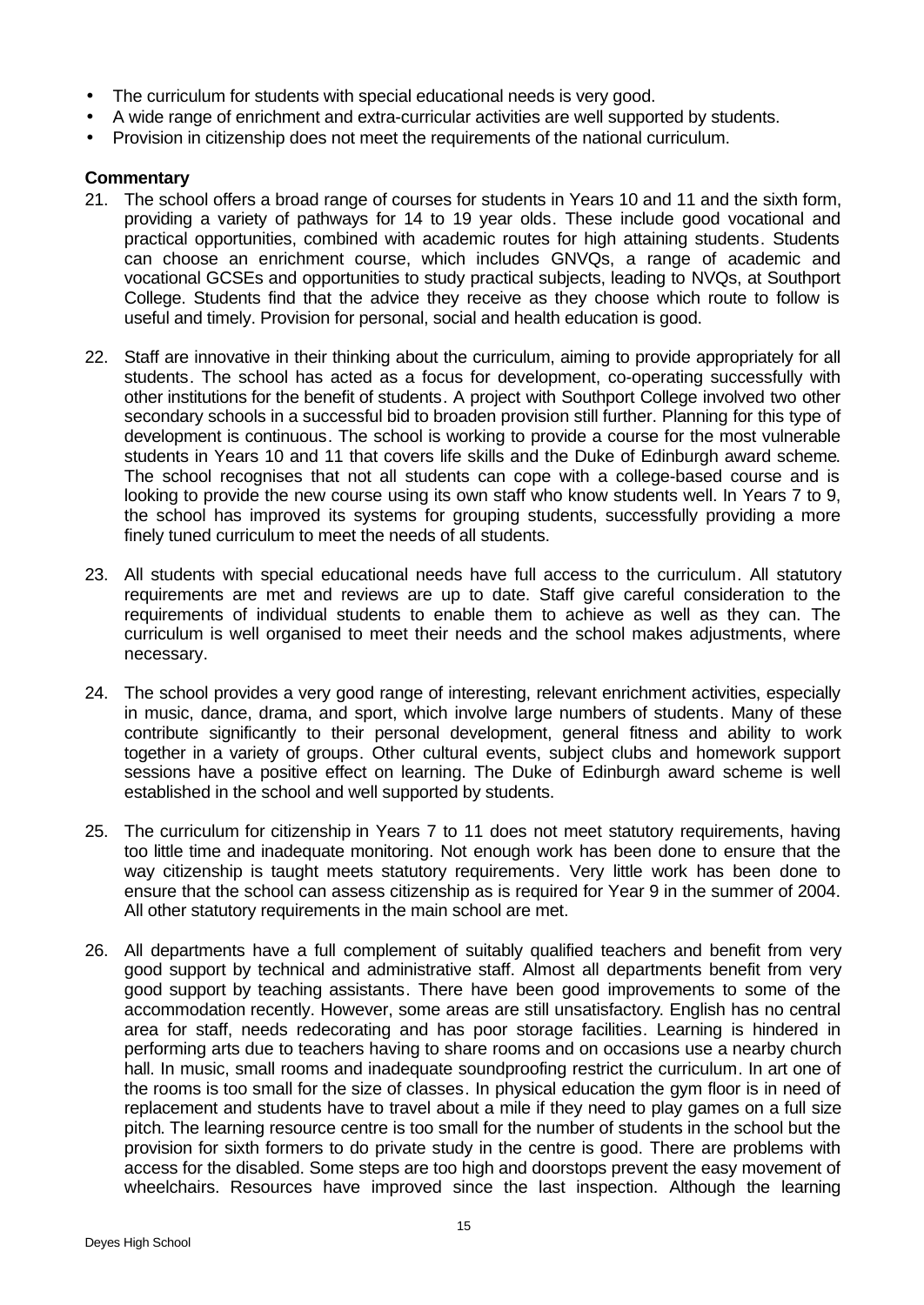resource centre has a below average number of books per student, it has very good ICT facilities.

# **Sixth form**

27. High numbers in the sixth form enable the school to offer a very broad range of subjects and types of certification. The school's innovative approach has led it to offer certain courses through distance learning, bringing them into the taught curriculum when they are justified by attracting viable student numbers. The personal, social, health and citizenship course includes some useful topics. It does, however, lack any rationale, or indeed aims and objectives, and emphasises knowledge at the expense of understanding and skill. The general studies course is unsatisfactory at present and it includes religious education, a statutory requirement for sixth form students. Currently this statutory requirement is not being met although, when the general studies course is running well, these requirements are met. The school offers students a good range of opportunities to work with younger students and to work in the community.

# **Care, guidance and support**

The school ensures that the care for and welfare of the students are **very good**, as are the arrangements for ensuring health and safety. It provides **good** arrangements for supporting and guiding them in the life and work of the school. Students' views are valued and used well.

# **Main strengths and weaknesses**

- The school ensures everyone in the school community is safe and secure, as it has very good arrangements for health, safety and welfare.
- The school is very good at meeting the needs of individual students.
- Very good guidance ensures that students choose the correct courses in Year 10.
- Good use of systematic assessment helps students know what progress they make and how they can improve.
- Some staff do not always capitalise on students' willingness to be involved in the life and work of the school.

#### **Commentary**

- 28. The school has very good and effective procedures for the protection of students in terms of health and safety. Risk assessment procedures are firmly embedded in practice. Child protection procedures are secure. The school works in partnership with other agencies to ensure students are getting the support required. Pastoral teams work collaboratively to identify any issues at an early stage and involve parents from the beginning.
- 29. The school is very good at meeting the needs of individual students and in particular those with special educational needs. 'The Station' and the mentors are both very good developments of the school's support for students with special needs. They contribute considerably to their learning, improving behaviour and reducing exclusions. The positive approaches used particularly in 'The Station' and by the mentors are very effective in getting students back to school and learning well. A very good range of support and guidance is used, especially at the time of transitional reviews. The high quality relationships between staff and students have a positive effect throughout the school.

#### **Example of outstanding practice**

**The Station is a base where students who exhibit early signs of experiencing difficulties spend a fixed period of time. They work with adults whose aim is to return them to learning with their peers.**

All change at 'The Station'. That is exactly what happens to students with learning, social and behavioural needs who are chosen to spend time in 'The Station'. It is a fixed, timed halt while they are supported back onto the mainline learning track. They get the very best support and guidance to help them be successful. All the people who work with them, teachers, mentors and other professionals from outside school, have each child's needs at the heart of everything they do. Parents and carers speak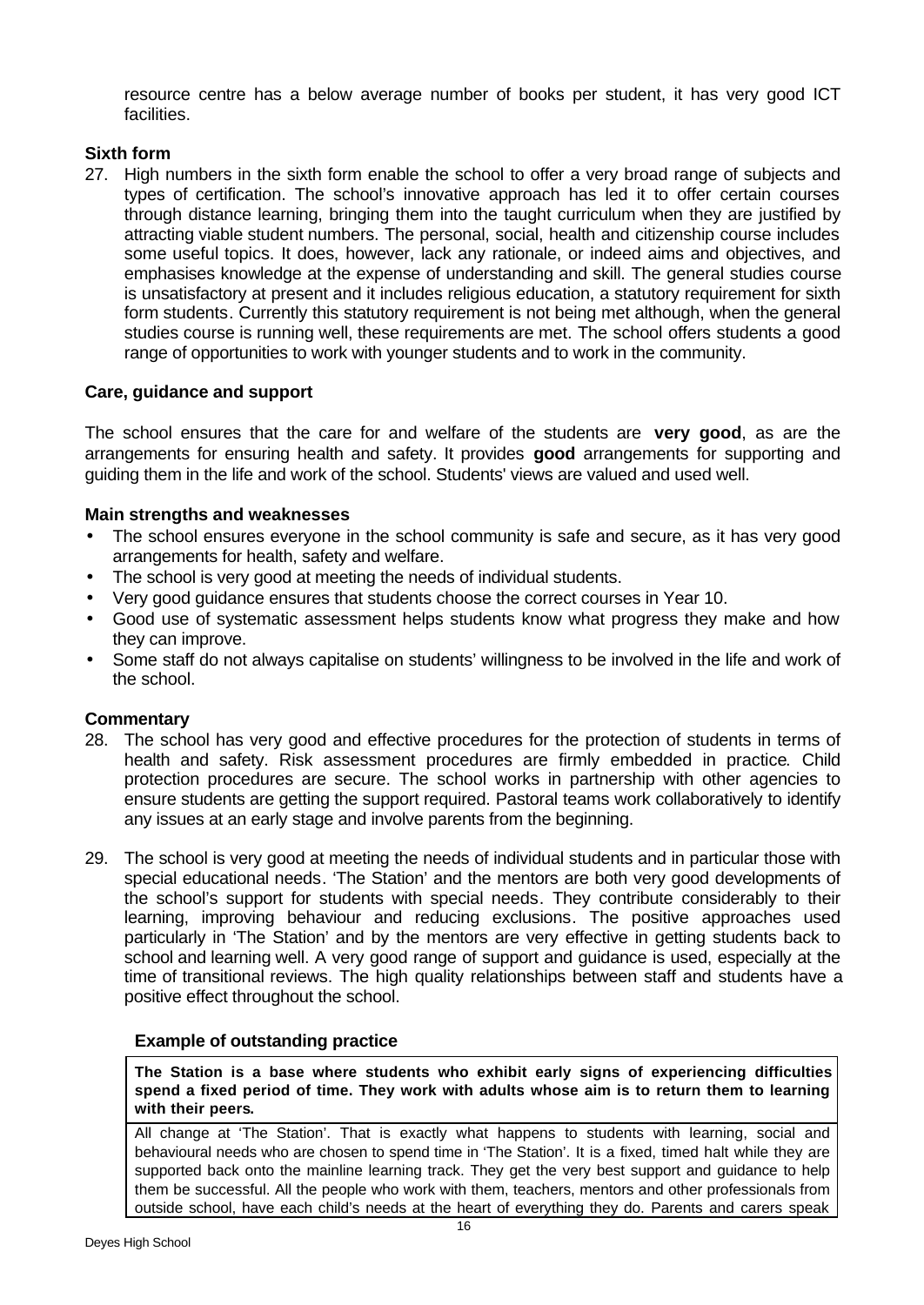very highly of the progress reports and of the relief they feel that good things are happening for the children. They enjoy the opportunities to give support, including the home reading scheme. The most marked improvements they note are in the students' confidence and self-esteem. As a result of very good teaching and support, all students learn very well. Learning is designed to boost success and to promote social links with other students, staff, visitors and people in the community. Mentors play a key role in supporting and guiding students, listening to concerns especially at the time of examinations. Many of these students achieve standards they never thought they could and nearly all turn their shortcomings and concerns into successes. The crucial factors in the success of all this support are the excellent record keeping and bespoke target setting. Careful monitoring of each student's progress makes sure that any changes in attitude, standards of work and achievements are quickly taken on board. New targets are set with the child to build up the pace of the journey. The work of staff in The Station is effective in raising standards. Back on track, leaving The Station, students know they will continue to be monitored. If they start to run out of steam they know who will work with them to keep them on the mainline to success. Above all they appreciate very much the stop at 'The Station' and their newfound confidence for the learning journey.

- 30. The school provides its students with good information and impartial guidance that lead them towards informed choices regarding their future studies or careers. This is particularly true for students in Year 9 choosing options for Years 10 and 11. This wide-ranging advice and guidance includes the innovative use of a theatre group who acted out the theme of choosing the right pathway. This had a cross-curricular theme, linking with personal, social and health education. It concerned making the correct choices and the consequences of actions.
- 31. Students have access to well-informed support, advice and guidance as they progress through the school. Good systematic use of assessment and target setting are used well to advise students of how they can improve. Students are very aware of the level at which they are working, their target level and in the majority of cases what they need to do in order to improve. The majority of tutors support students well during tutor time, using it effectively to monitor the use of planners routinely. However, a few do not. There is no systematic checking and monitoring of the use of this time at the start of the school day.
- 32. Students are eager to be involved in the school's work and development. They participate in school and year councils as well as the running of "The Den", for example. However, the school does not sufficiently capitalise on the students' willingness to be involved. Their views are not taken into account during departmental self-reviews. They also miss out on taking real responsibility for organising the school council and school functions.

#### **Sixth form**

33. Students receive very good advice and support. Teachers and tutors use assessment data well so that students feel confident about the support provided for them. The personal, social and health education programme in the sixth form provides many opportunities for students to find out and prepare themselves for higher education. Sixth formers are fully involved in the life of the school. They exercise some leadership of the school council and willingly take on other responsibilities.

#### **Partnership with parents, other schools and the community**

The school has a **very good** partnership with parents and with local colleges. It has **good** links with local schools and with the community.

# **Main strengths and weaknesses**

- The school works hard to include parents in their child's education by providing very regular and detailed information.
- Staff ensure that the parents of students experiencing difficulty with their learning or life in school are fully involved.
- The school has good links with other schools to the benefit of students and staff.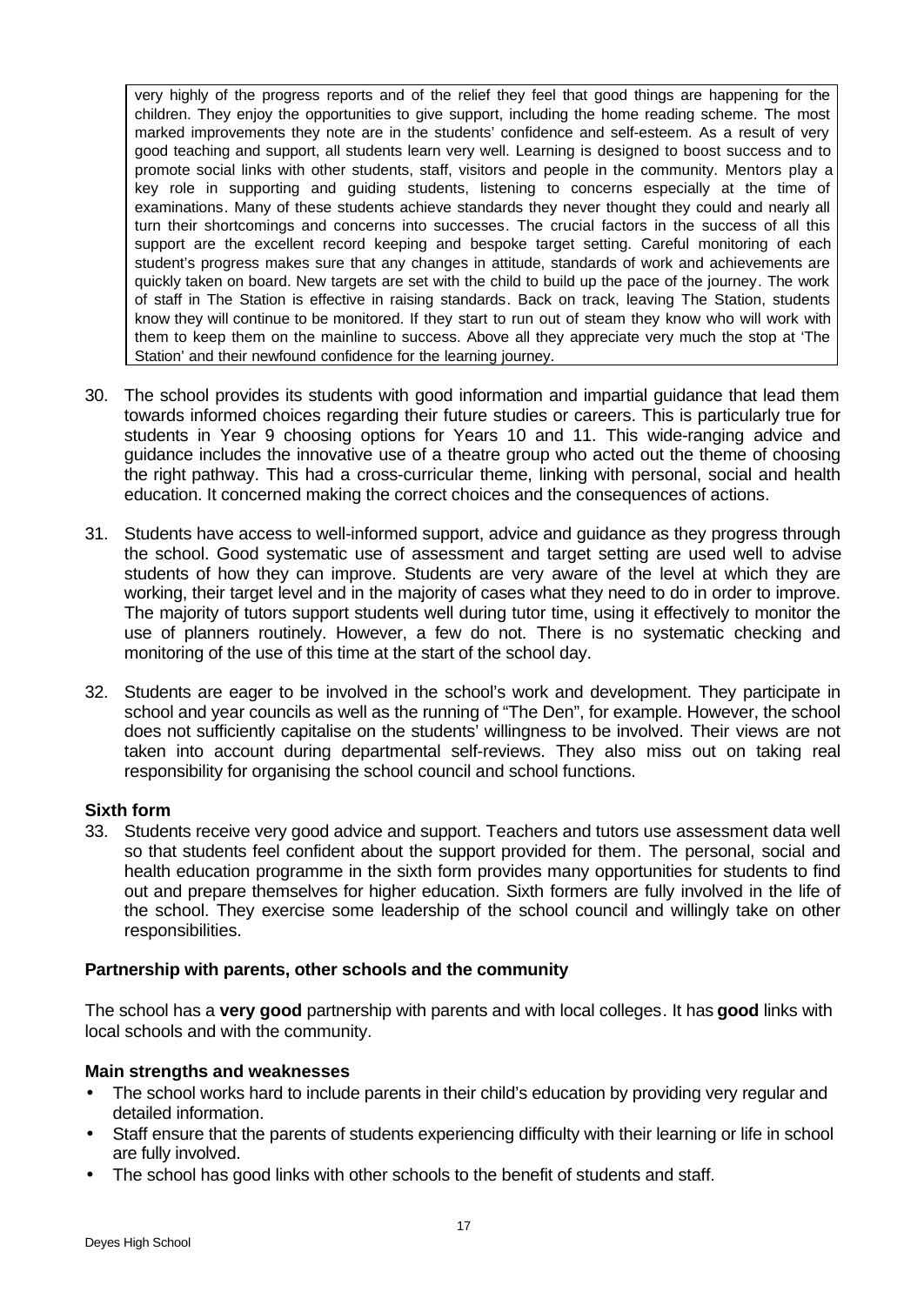• Very good links with local colleges extend the curriculum choices available to students and promotes their confidence and self-esteem.

## **Commentary**

- 34. Teachers commit significant time and energy to inform parents about the progress their child makes. They provide termly updates of performance in all subjects. Several consultation meetings are offered during the year and parents are invited to meet teachers in all the relevant subjects. In addition, the school ensures that all parents discuss with the form tutor, on at least an annual basis, their child's overall progress and targets for improvement. Parents value the increasing range of information evenings such as the recently held and exceptionally well attended session explaining study techniques and learning styles.
- 35. Staff, including learning mentors, maintain very regular contact with parents of students experiencing difficulty in school or those who have special educational needs. The school arranges very effective support from a wide range of agencies and ensures that parents are partners in this collaboration. Parents are therefore very confident that the school meets their child's individual needs. The school in turn appreciates the support parents give, especially at the time of the annual reviews. The school welcomes and involves parents fully when their children join the school. Staff deal with any parental concerns very promptly and sensitively and the school regularly seeks parents' views. This very good partnership secures and justifies parents' confidence in the school.
- 36. The headteacher is very active and effective in the recently formed association of local schools. The rapidly emerging links enable staff to share and extend their expertise with other schools. The school willingly shares its facilities with other schools, including local primaries. Regular dialogue with these schools ensures that the transfer of information about students is timely and efficient. The curriculum for students in Years 10 and 11 is much enhanced because of very good links with Southport College. Students relish the wide range of vocational courses available to them. Pastoral staff from the school make sure that students attend the college regularly and thrive on the variety of activities arranged.
- 37. In addition to these valuable links, the school benefits from the good support of an increasing range of local organisations and individuals. Many students participate in the Duke of Edinburgh award scheme which fosters significant community involvement. Sporting links are strong because local clubs use the facilities regularly. Regular outside visits contribute well to students' learning.

# **LEADERSHIP AND MANAGEMENT**

Leadership and management are **good**. The leadership of the headteacher is **very good**. Other key staff are **good** leaders. The governance and management of the school are **good.** The leadership of the sixth form is **satisfactory** and its management is **good**.

#### **Main strengths and weaknesses**

- The commitment and energy of the headteacher inspire students and staff to aim high and do their best.
- School leaders successfully promote a very inclusive school where everyone matters.
- Senior leadership is good but inconsistent in its approach to the support provided and the challenge offered to departments.
- Monitoring and evaluation are not sufficiently focused on learning or whole school priorities.
- The governing body is well organised and promotes a clear vision for the school.
- Very good financial planning and management ensure that the school uses its budget and additional grants very effectively.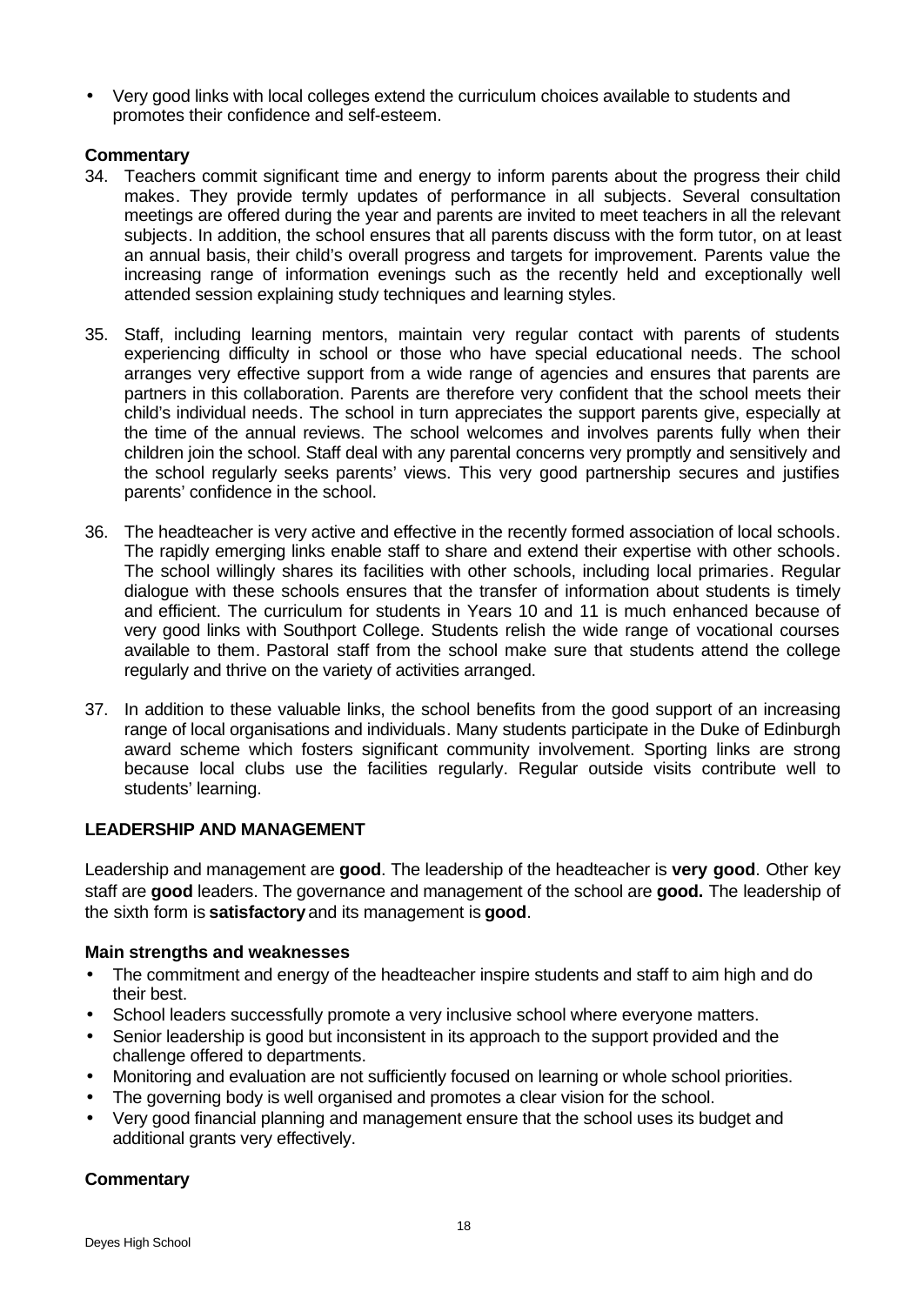- 38. The headteacher provides very good leadership. He has a very visible presence around the school and is very approachable for parents, students and staff. He is skilfully bringing about improvements in a measured way by consulting and involving others. He has introduced a good department review process, which feeds into the annual improvement plan. In addition, he has introduced an innovative culture, which is enthusing many others. Rigorous target setting for students is now in its third year. The process includes termly reviews of students' progress and is beginning to ensure that students reach the standards of which they are capable. The headteacher has introduced the school consultative group, which includes all school leaders and meets regularly. Shared leadership is therefore strong and ensures that all staff contribute to and feel part of future developments.
- 39. The management of the school is good overall. The senior leadership team is keen and their strengths complement one another. Middle managers are influential and most demonstrate good or very good leadership. Leaders at all levels in the school are committed to ensuring that the needs of individual students are quickly identified and properly addressed. Students feel valued, respected and very proud of their school as a result. The established and well-led pastoral aspect of the school is central to this work. Leaders are keen to improve and are supportive of school initiatives.
- 40. The senior leadership team share the headteacher's vision and aspirations. Roles and responsibilities are carefully defined. Procedures for analysing data and evaluating school performance are generally good but inconsistent. The headteacher holds all departments to account for their students' performance in external exams. Many departments do this well, but not all. Senior leaders offer varying degrees of support and challenge to departmental leaders. They are all supportive, but the challenge is not always sufficiently robust to ensure that students' achievement is maximised. The effectiveness of middle managers is improving, but rigorous self-evaluation is not sufficiently developed in all departments. The quality of learning, in particular, and the effectiveness of the curriculum are not sufficiently monitored and reviewed. Consequently, a few department and pastoral managers do not match the consistency of their practice to the best. The use of individual education plans, for instance, is not sufficiently monitored in all departments. Satisfactory leadership and management of the special educational needs department have led to satisfactory improvement since the last inspection, especially in terms of the provision for students up to the end of Year 9.

#### **Financial information**

| Income and expenditure $(E)$ |           |  | Balances (£)                   |
|------------------------------|-----------|--|--------------------------------|
| Total income                 | 4,382,918 |  | Balance from previous year     |
| Total expenditure            | 4,162,983 |  | Balance carried forward to the |
| Expenditure per student      | 2,909     |  |                                |

| Financial information for the year April 2002 to March 2003 |  |  |  |
|-------------------------------------------------------------|--|--|--|
|                                                             |  |  |  |

| Income and expenditure $(E)$ |           | Balances (£)                         |         |  |  |  |
|------------------------------|-----------|--------------------------------------|---------|--|--|--|
| Total income                 | 4.382.918 | Balance from previous year<br>91.637 |         |  |  |  |
| Total expenditure            | 4,162,983 | Balance carried forward to the next  | 219,935 |  |  |  |

- 41. The management of the school finances is very good. Governors understand the importance of obtaining best value. Priorities are clear and focused on raising achievement and standards. A small, but prudent, carry forward is predicted for next year in order to continue improvements in accommodation. The school makes very good use of the additional monies available through two individual grants, *Excellence in Cities* and the *Leadership Incentive Grant*. The former funds many of the arrangements which the school has so successfully introduced to support those students who are poorly behaved or have difficulty with their school life. The school, including the sixth form, gives good value for money.
- 42. The governance of the school has improved since the previous inspection and is now good. Governors are well informed, forceful and well led. They share the headteacher's vision and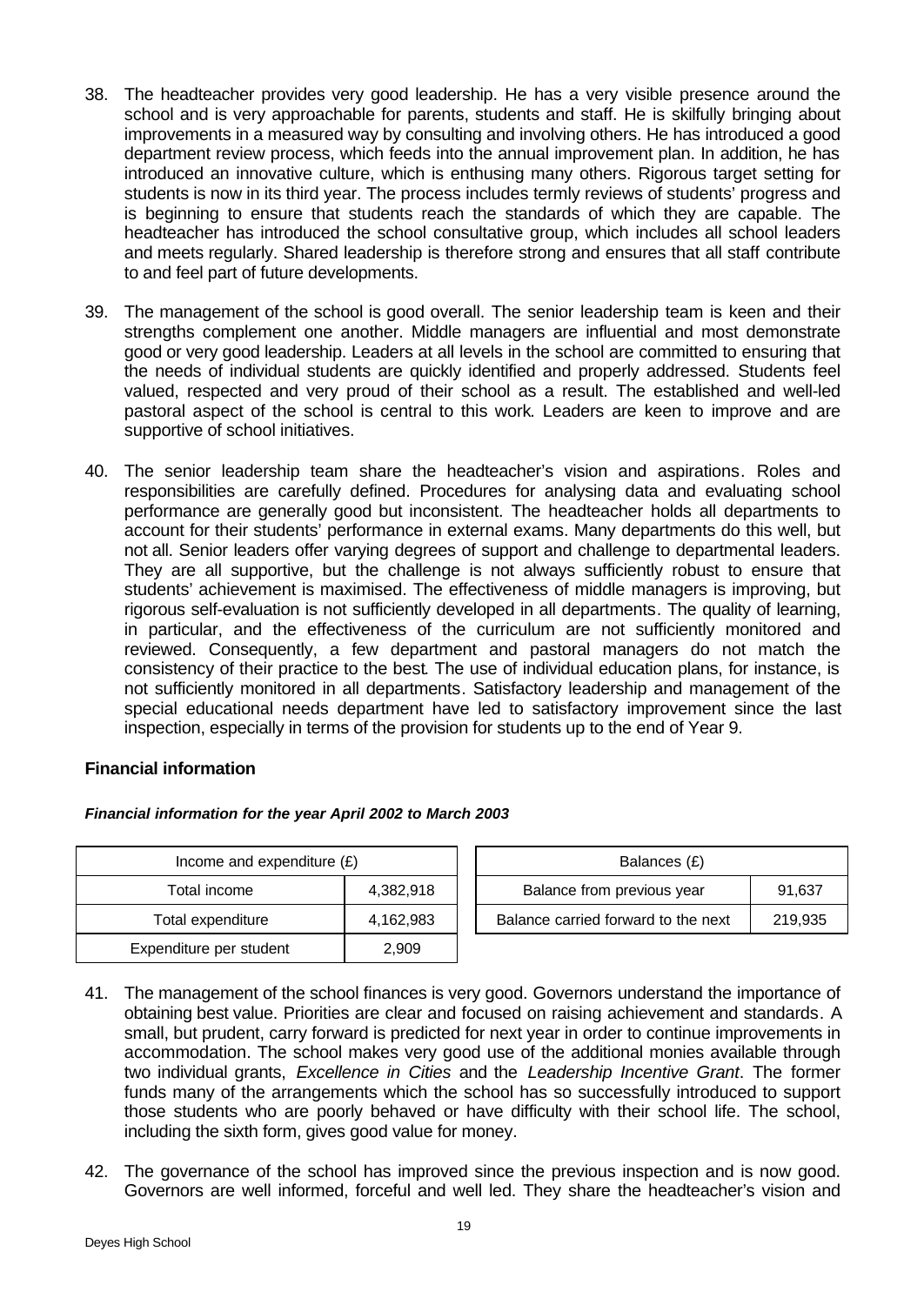aspirations for the school. They play a key role in the production of the annual improvement plan. They ensure that the school fulfils all statutory responsibilities except those for citizenship education. Governors have a good understanding of many aspects of the school, recognising the strengths and weaknesses. However, the review of teaching and learning in the school is not as well developed as other aspects of their work. This inhibits the governing body's ability to challenge current practice that focuses on teaching rather than learning**.**

43. The school's status as an Investor in People organisation is long established. There is a wellrecognised commitment to the professional development of all staff. Systems for the induction and performance management of staff are good. Teaching and support staff benefit from a good range of training opportunities. Of particular note is the very good contribution that the school makes to the initial training of new teachers. The leadership of this work, by an advanced skills teacher, is outstanding. The school trains many students each year and this ensures dynamic partnerships with a good range of training institutions. Teachers benefit from the regular and mutual exchange of ideas and skills.

#### **Sixth form**

44. Good management of the sixth form ensures that it runs very effectively. Students are very supportive of the sixth form and still identify closely with Deyes High School. Staff and students respect and value the head of sixth form, recognising his approachability and concern for the needs of individuals. Performance of individuals and of departments is carefully analysed in order to target improvement. Leadership of the sixth form is equally concerned about and committed to the school's vision. The school has developed an academic curriculum with a very good range of subjects that meets the needs of its students. However, there is insufficient strategic thinking about the whole curriculum offered to sixth form students.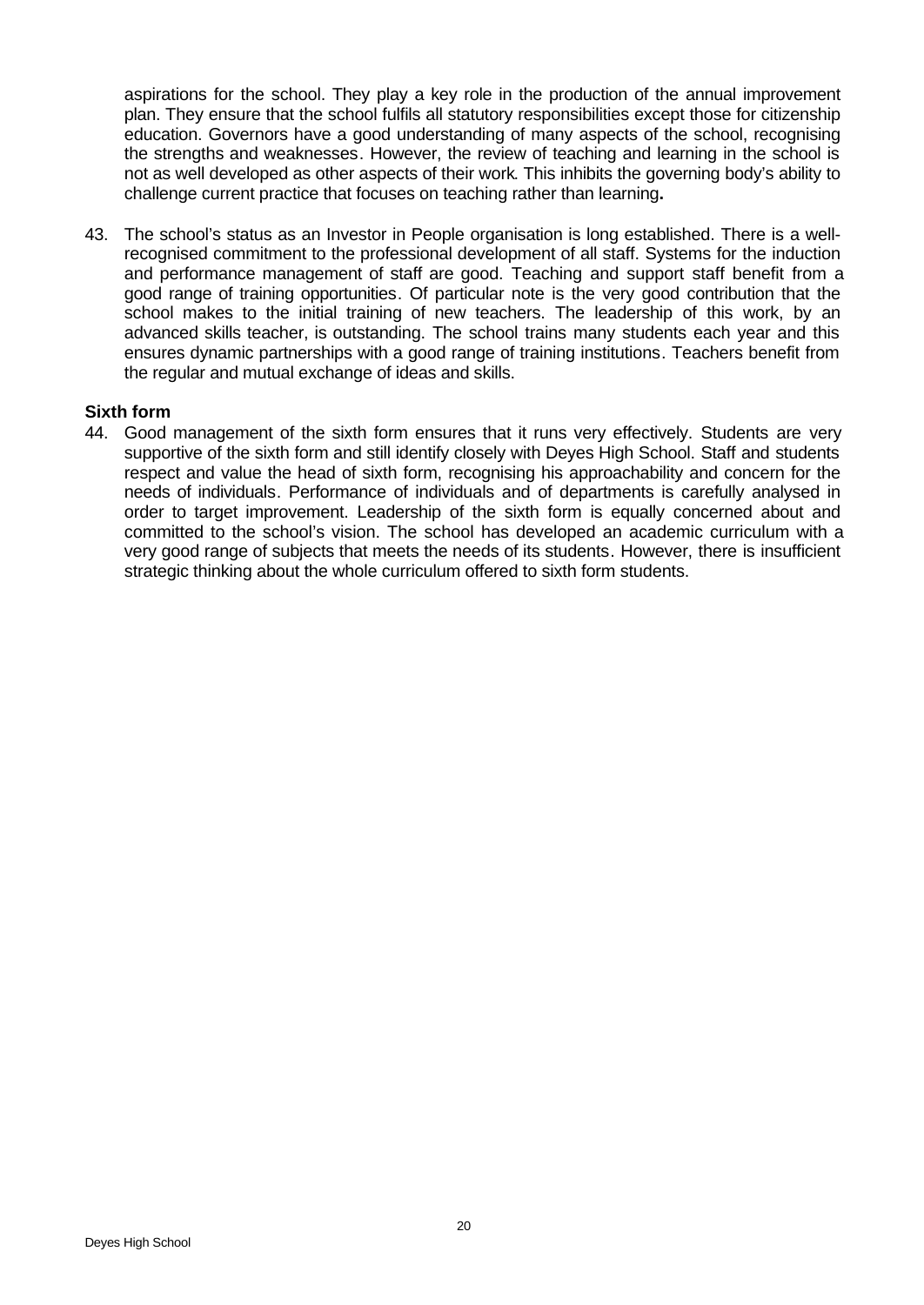# **PART C: THE QUALITY OF EDUCATION IN SUBJECTS AND COURSES**

# **SUBJECTS IN KEY STAGES 3 AND 4**

# **ENGLISH AND MODERN FOREIGN LANGUAGES**

# **English**

Provision in English is **good**.

## **Main strengths and weaknesses**

- Standards are above average because of the consistently good teaching.
- Students achieve well because of their positive attitudes to the subject and their good behaviour.
- The quality of teaching and learning is not rigorously monitored on a regular basis.
- Teachers' marking shows no consistency in informing students how to improve their work.

- 45. The proportion of students obtaining a grade in the A\* to C range in the 2003 GCSE English language examinations was above average for boys and girls. Attainment at the highest A<sup>\*</sup> and A grades was significantly above what boys and girls were obtaining nationally. Achievement overall was good but that of the most competent students and those with special educational needs was very good. The standards attained were better than at the time of the previous inspection. Results in the English literature examinations were also above average but fewer students attained the highest grades. Achievement in the subject was good.
- 46. Results in the 2003 national tests at the end of Year 9 were above average but below those in similar schools. Boys did better than the girls compared with their national counterparts and their performance and levels of achievement over time have been consistently good. Girls' results, although still above average, have declined in relation to girls nationally. Their achievement has been satisfactory.
- 47. The standard of writing seen during the inspection was above average in Years 9 and 11 for boys and girls. Achievement in this skill is good for all students, including those with special educational needs. The creative writing of the most competent students is of a particularly high standard. All students write fluently and accurately in a range of styles and their extended writing is well organised. They make good use of computers for drafting and presenting their work in various forms. The analytical writing of the older students is very good because their critical skills are highly developed. Reading skills are well above expected levels and are developed further by the increasingly difficult texts they meet as they move up the school. The issues they reflect on in their reading contribute significantly to their moral and social awareness. Standards of speaking and listening are very high and are key factors explaining students' good achievement. Students share ideas and are supportive of each other when talking about their work in groups. The climate for learning in lessons is very good because students listen for extended periods and show respect for the contributions of others. Their achievement in developing their reading, speaking and listening skills is very good.
- 48. Students achieve well because of the consistently good teaching. They come to lessons prepared to learn, are attentive for extended periods of time and work productively. Their attitudes and behaviour are very good and as a result they learn well. Students recognise and value their teachers' careful planning and their use of varied teaching strategies to interest and motivate them. Very good working relationships underpin the learning process. One area of inconsistency is in teachers' marking, where written guidance is not always given to students on how to improve their work. In the lessons observed students did not challenge and question their teachers and were reluctant to engage enthusiastically in whole-class discussions.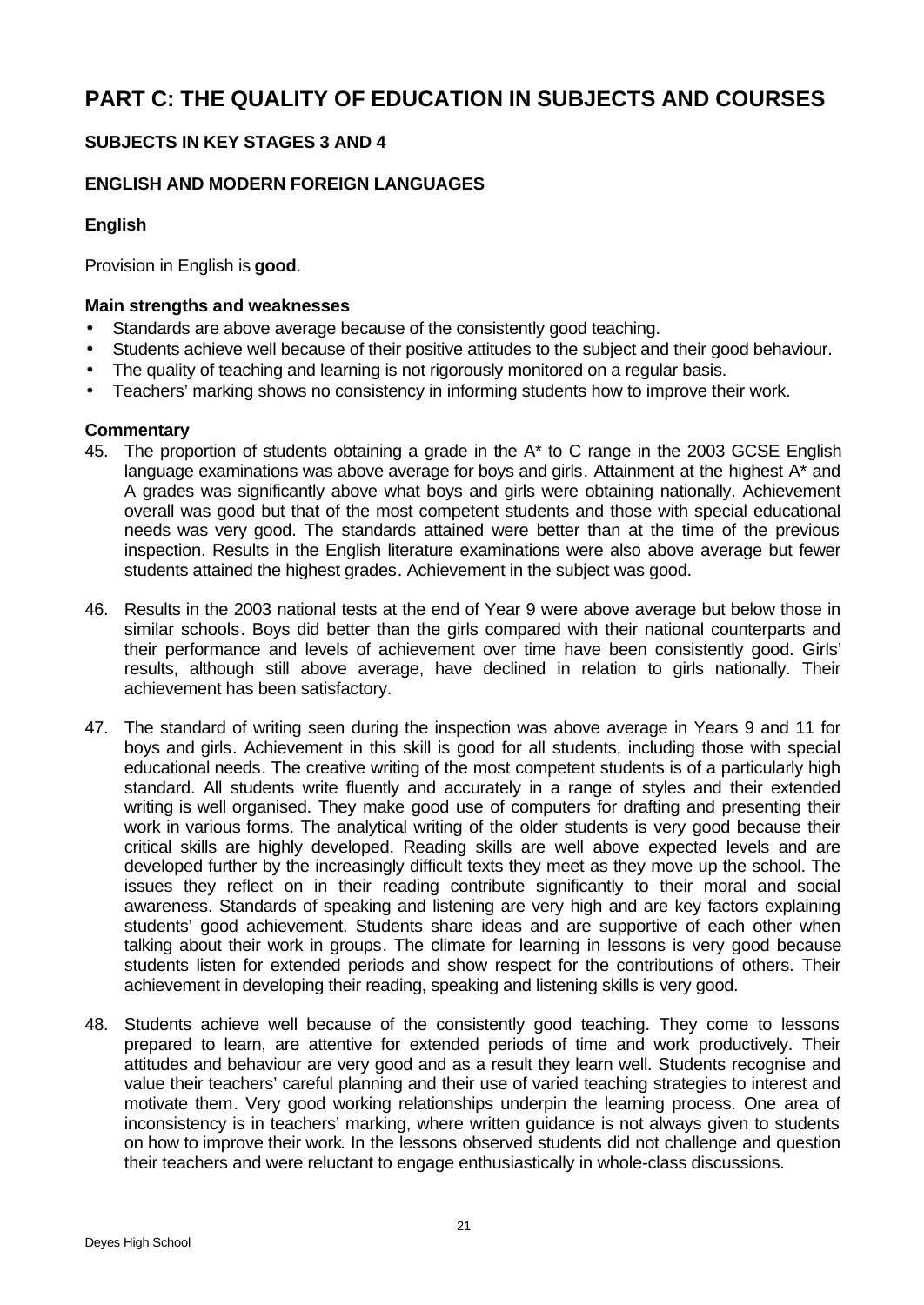49. Leadership and management of the subject are satisfactory. There is a strong sense of purpose and direction in the work of the department. A commitment to raise standards and to foster the personal development of students pervades the work of all teachers. This has resulted, for example, in a significant improvement in the standard of boys' work. Systems are in place to monitor the work of students and teachers but there is a lack of rigour in implementing those systems and taking any necessary follow-up action. Senior teachers are aware of the need for tighter monitoring so measures have been taken to strengthen the management team. There has been satisfactory improvement since the previous inspection.

#### **Language and literacy across the curriculum**

50. Students throughout the school have good language and literacy skills. They adapt their writing well to the needs of the curriculum. Extended writing is well organised and accurate. Students show knowledge and understanding of a range of texts, many containing specialist terminology, because of their well-developed reading skills. The provision for students with special educational needs is particularly strong and they make very good progress in developing reading and writing skills. Oral skills are well developed. Students explain themselves clearly at length. They can develop and amplify the points they make and engage effectively in group discussions. Students also learn well because they are able to listen for extended periods of time and because they show respect for the contributions of other students. The literacy coordinator has promoted the sharing of good practice across departments and has clear priorities for future developments. She works closely with her colleagues to monitor provision and to ensure there is a consistent application of the school's literacy policy.

#### **Modern foreign languages**

#### **French**

Provision in French is **good**.

#### **Main strengths and weaknesses**

- Teaching is good and there are some examples of very good teaching.
- Teachers do not always exploit opportunities for using ICT fully.
- Standards have improved recently in Years 7 to 9 .
- Students of all ages benefit from clear, new assessment systems.

- 51. French GCSE results were close to average in 2003 overall, but girls' results were below average. In 2003, results in teacher assessments in Year 9 were well above average and this continued a rising trend since 2001. Standards seen in lessons were average overall amongst older students and above average in Years 7 to 9. Achievement is good overall in all age groups but in some classes in Years 10 and 11 students are not working to capacity. In most classes, students work as well as they can, are keen to learn and proud of their achievements. They respond well to the assessment systems the department has introduced over the last two years to keep track of their progress. Students with special educational needs and those identified as gifted or talented also achieve well.
- 52. Teaching and learning are good in all age groups, with some examples of very good teaching in Years 7 to 9. The good and very good teaching is characterised by extensive use of French by the teacher and a range of different activities, including group, whole class and individual tasks. Students appreciate the helpful way teachers respond to their written work, providing guidance as well as encouragement and useful feedback on attainment. All students use ICT regularly to support their learning, but lack of planning by the teacher means that sometimes these opportunities are not properly exploited. The quality of teaching is not consistent, because in some lessons the teacher does not use enough French to communicate with students, whose learning is therefore less secure. Students are now more aware of their attainment levels, but rarely have the opportunity to develop the skills of independent learning.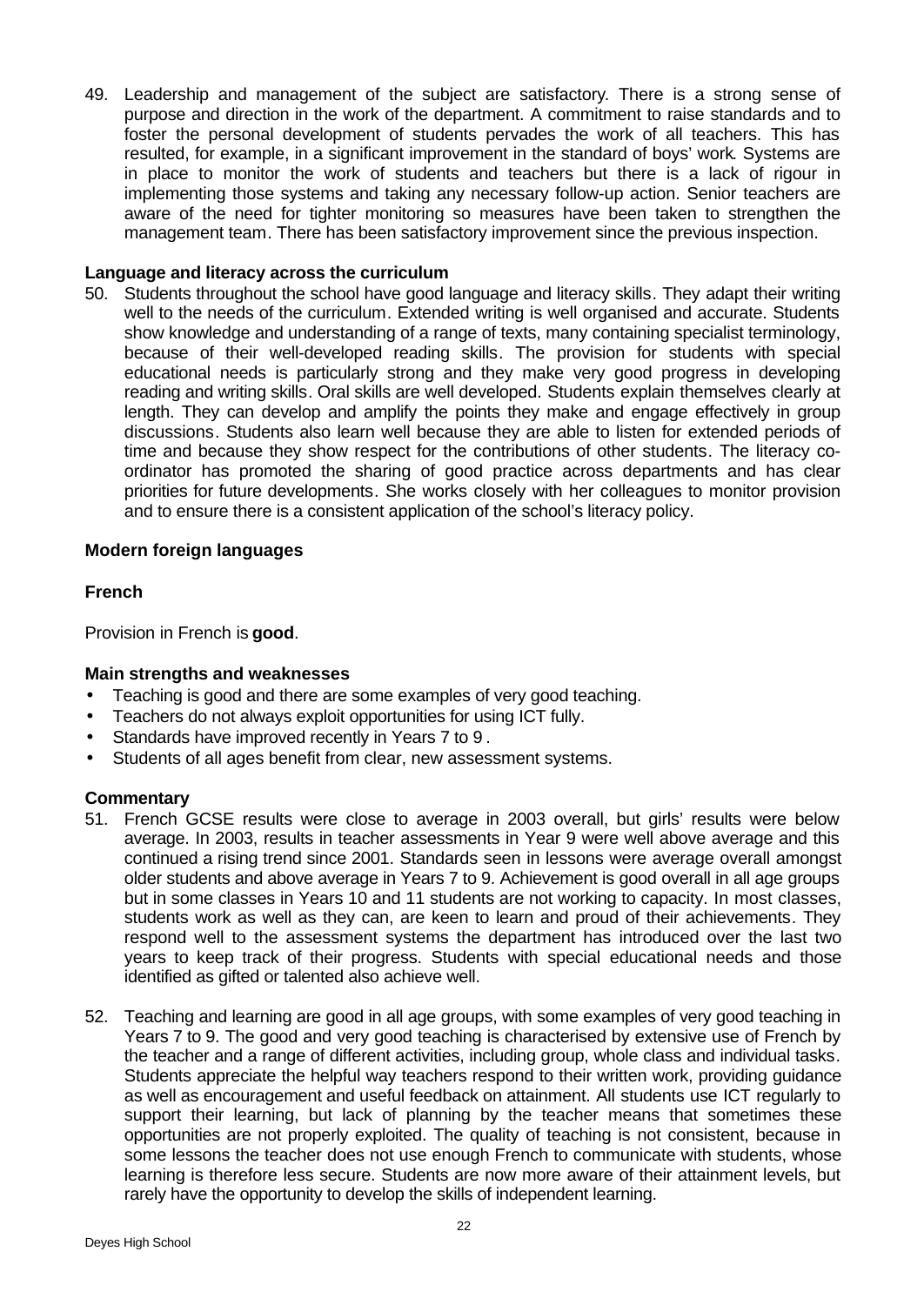53. The subject is well led and managed by the head of modern foreign languages. A clear statement of vision appears in the departmental handbook, together with a range of practical policies including the use of French in lessons and the principles underpinning teachers' response to students' written work. Since her appointment two years ago, the head of department has developed and put into practice new systems for assessing and following students' progress. These enable the department to analyse and improve its performance. There is a good sense of teamwork within the department, but the quality of teaching and adherence to policy is not consistent among all staff. Improvement since the last inspection has been good, standards have risen and teaching is now good overall.

#### **German**

Provision in German is **good**.

# **Main strengths and weaknesses**

- Most lessons are conducted in German, even for beginners.
- Students work hard and relate very well to their teachers.
- Standards have improved and the number of students choosing the subject has risen.
- Students receive good feedback on their progress through improved tracking and analysis of performance data.
- Students do not develop independent learning skills or fully exploit ICT to support their learning .

#### **Commentary**

- 54. German GCSE results were average in 2003 overall, with girls' results above average and boys' just below. At the end of Year 9, results were well below average, reflecting the small amount of time allocated in Years 8 and 9. Standards of work seen in lessons were above average in Years 10 and 11 and average in Years 8 and 9, indicating an improving trend amongst the younger students. Achievement is currently good in Years 8 and 9 with students working hard, making swift progress and laying an adequate foundation for further progress in Years 10 and 11. All students benefit from the useful feedback provided by teachers using the department's thorough assessment systems.
- 55. Teaching and learning are good in all age groups. Teachers use German most of the time in lessons and usually move students through their work at a rapid pace. Relationships between teachers and students are very good and work is of a good standard, providing good levels of challenge. Teachers adjust the level of difficulty so that students at all levels, including those with high attainment as well as the ones with identified learning needs, make good progress. Teachers sometimes miss opportunities to enable students to develop independent learning skills and students tend not to use language in new ways or venture outside the immediate context of the lesson. Students use ICT in German on a regular, timetabled rota, but do not make full use of it to support their learning, neglecting, for example, the grammar and spelling checks which could help them learn.
- 56. The subject is well led and managed by the head of modern foreign languages. Improvement since the previous inspection in German is good. The number of candidates taking German GCSE is much higher than before, teaching is now good and standards at the end of Year 11 are above the national average.

# **MATHEMATICS**

Provision in mathematics is **good.**

#### **Main strengths and weaknesses**

Standards at the end of Year 9 are well above average and at the end of Year 11 students gain more A\*-C grades than seen nationally.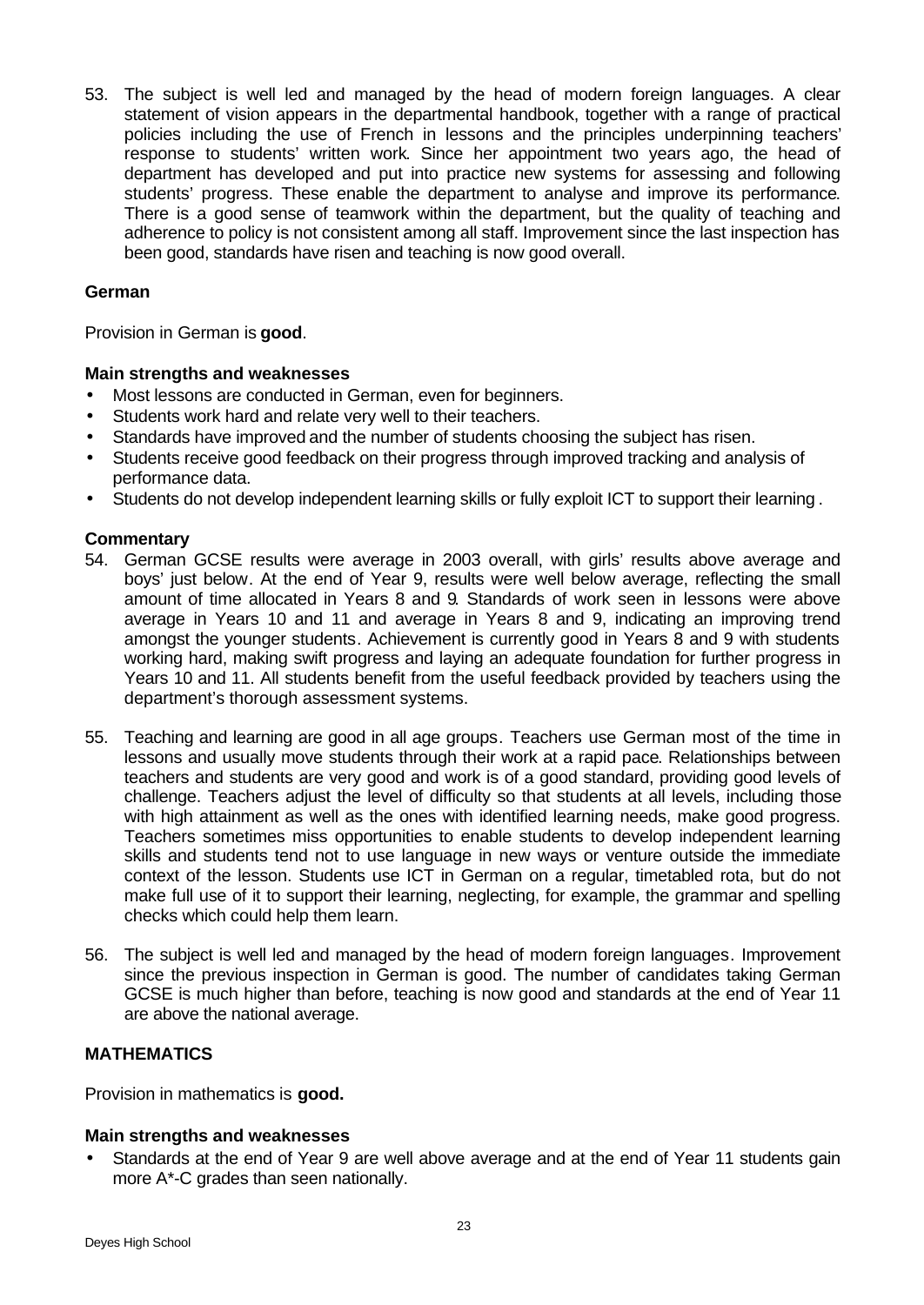- Assessment is used well to inform teaching and to advise students on how they can develop, although not all teachers give students constructive written feedback.
- Very good relationships between teachers and students are very supportive of the learning environment, particularly for those students with special educational needs.
- Questioning is carefully targeted so that all students participate in the lesson.
- There are limited opportunities for students to take enough responsibility for their own learning.
- The range of learning materials provided in a number of classes does not fully meet the needs of all students.

- 57. There has been consistent improvement in results gained both in GCSE examinations and in the end of Year 9 national tests since the previous inspection. At GCSE in 2003, a greater proportion of students attained A\*-C grades than students did nationally. The department has identified that the proportion of students attaining A\* grades is below that nationally and has taken action to improve the situation for the current Year 11 students. In 2003, results in national tests at the end of Year 9 were well above average and better than similar schools. Students are performing very well at the higher levels. The standard of work seen was high in Years 7 to 11, with students in the top set in Year 9 working successfully on higher level materials. There is good learning in lessons with clear evidence of students succeeding at levels higher than expected for their ability. Achievement is good in all years.
- 58. Teaching is good and in a couple of lessons it is very good or excellent. Where teaching is good or better, it captures the imagination of the students with carefully chosen activities that ensure the participation of all students. These activities generate a great deal of enthusiasm for mathematics. Nevertheless, there are too few activities that require students to take responsibility for their own learning. There is good practice of this within the department but it is not shared and developed. Where good activities of this type have been observed, students relish the opportunity to explore mathematics and make very good progress. For example, in a Year 10 class, an open-ended activity was used very well to encourage paired discussion, which fed back into a whole class debate. This promoted independent learning with students eager to contribute. Questioning is used to great effect within all lessons to provide appropriately challenging work and to assess students' level of understanding. The information gained in this way is used to inform planning and teaching. Careful targeting enables students of all abilities to participate in lessons. Students are very aware of the level at which they are working, their target levels and what they can do to achieve their targets. The verbal feedback students receive from teachers is of a very high standard. However, written feedback, although very positive, is variable and often provides limited guidance on how students can improve. Frequently the range of learning materials provided in a number of classes does not always fully meet the needs of all students.
- 59. Students' attitudes and behaviour are generally good and in a number of cases very good. Students respond well in lessons, especially where interactive activities and resources are used such as mini-whiteboards and competitions. Teachers have high expectations of students. The very good relationships between teachers and students enhance and support learning, particularly for those students with special educational needs. In these groups there is a very good atmosphere for learning, so students' confidence is built up, enabling them to meet the challenges set.
- 60. Leadership and management of the department are good and team members are very supportive of each other. Newly qualified teachers feel well supported, not only by the head of department but also by other teachers. There is a determination to improve results, in particular the percentage of students gaining A\* grades at GCSE. Key areas for improvement have been identified through the school's annual review. The department has responded by drawing up a development plan with agreed actions and timescales. The department works well with teacher training establishments. Through supporting and developing trainee teachers, the department has in turn further enhanced existing skills, for example questioning techniques. Improvements in standards achieved in lessons, students' attainment and the use of mathematical vocabulary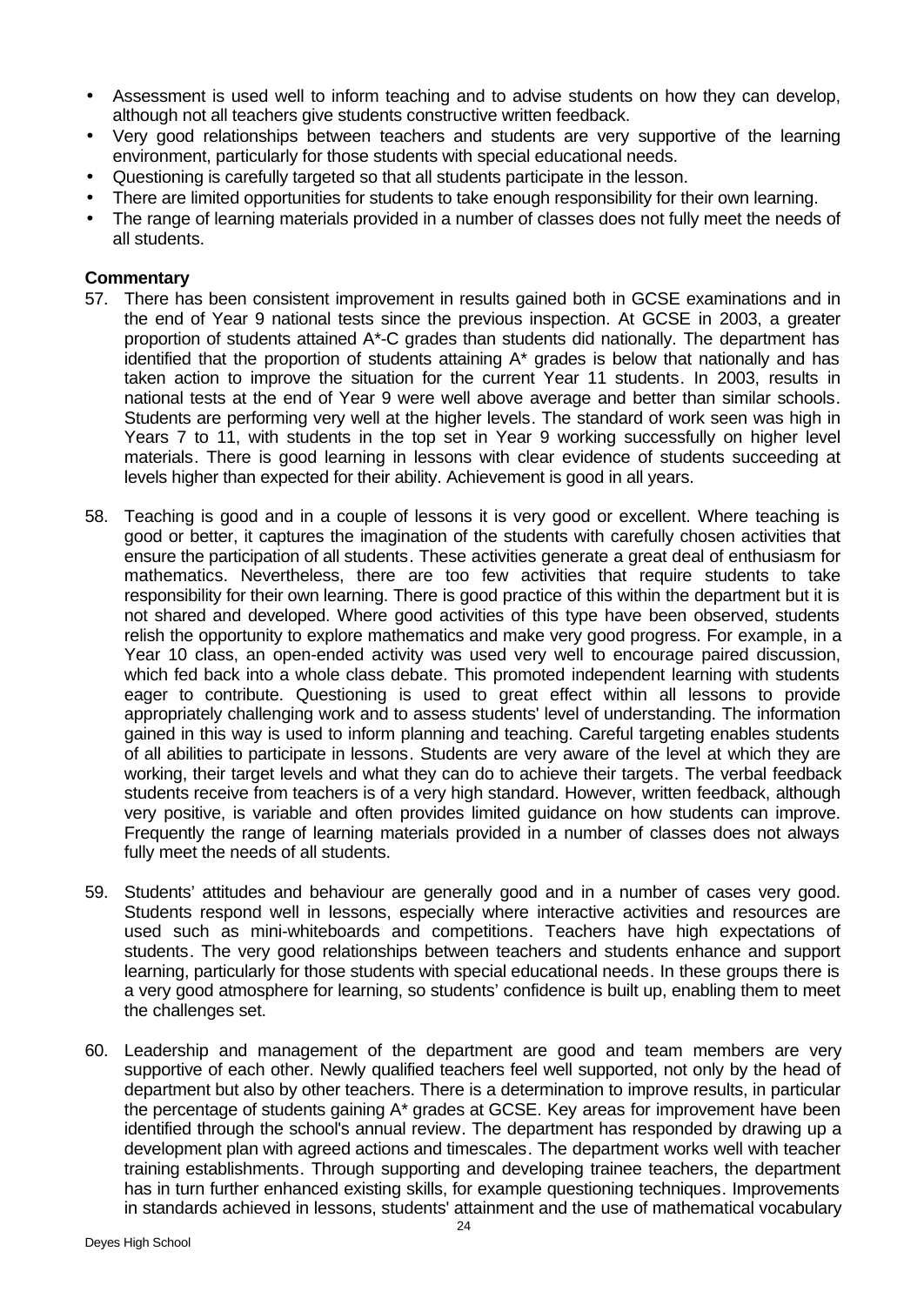and the introduction of an annual departmental review to monitor the quality of teaching and learning indicate the department has made good progress since the last inspection.

#### **Mathematics across the curriculum**

61. There is a school policy on the use of numeracy that is monitored well by members of the mathematics department. Students' numeracy skills are such that they can cope with all demands made of them in other subjects. In science, they construct graphs and interpret them well. Students can also construct and balance relatively complex chemical equations. In ICT in Years 7, 8, 10 and 11, students create accurate formulae in Excel to perform calculations.

## **SCIENCE**

Provision in science is **good**.

#### **Main strengths and weaknesses**

- Teachers plan very well to suit the needs of most students, but there is no planned provision for gifted and talented students.
- There are good strategies to improve literacy.
- Assessment of students' achievement is good.
- Students are good at practical work.
- There is insufficient evaluation of coursework results.

- 62. Results in the national tests at the end of Year 9 were above the national average in 2003. They declined slightly from 2002. They were, however, well below those of students in similar schools. Boys gained slightly higher results than girls but neither boys nor girls did as well as they should have done. Changes have been made to the way students are grouped in order to tackle this underachievement. Many aspects of the National Key Stage 3 strategy have been introduced to ensure that students of all abilities achieve well. Students show increasingly good literacy skills that support their understanding of science. In a Year 7 class of students with special educational needs they used scientific language well to write about their experiments with acids and metals. The achievement of students with special talents in science is good. This is because of their positive attitude and motivation.
- 63. Results in the 2003 GCSE examinations in both double and single award science were well below average. These results are below average because a third of the students, the most able scientists, entered for the three separate sciences instead of a double award. In biology and chemistry results were well above average; they were average in physics. These results reflect good achievement in biology and chemistry but results in physics were not as good as they should have been. Not enough students gained the higher grades in biology, physics or chemistry. Overall there was little difference in the results of boys and girls. Standards remain above average in the current Year 11 and achievement is good. Practical skills have improved considerably. Students make accurate observations in experiments. They collate, tabulate and analyse results effectively. Higher attaining students identify anomalies and can explain them. Students of all abilities find evaluation difficult and this adversely affects their GCSE coursework. The presentation of their coursework has been enhanced as a result of the literacy strategy contributing to more effective writing.
- 64. Teaching is good with some very good features. The most effective teaching is characterised by thorough assessment of students' progress and careful planning of lessons. Very good assessment tells students how to improve. They receive well-focused feedback on their work that helps them to understand and make good progress. Teachers check students' understanding in class by asking probing questions. This encourages students to develop their thinking skills by considering their answers carefully. The sharing of innovative ideas and good practice strengthens planning. This increases the range of teaching strategies and helps to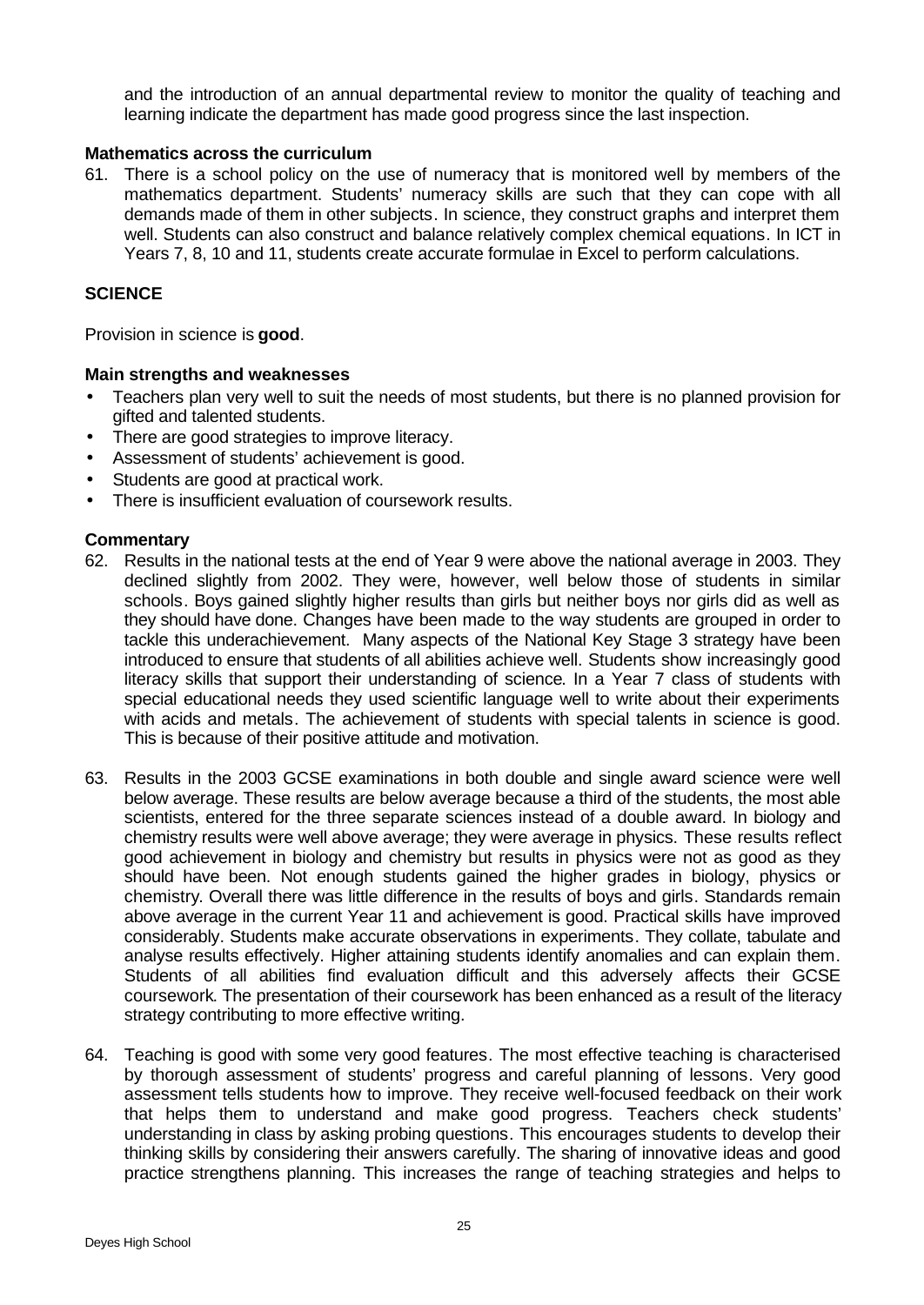raise standards. However, there is insufficient structured extension work to raise their achievement further and insufficient opportunities for more independent learning.

65. The raising of standards is the focus of a well led and well managed department. The head of department has welded together an effective team of teachers, so there is a shared understanding of the factors that contribute to high standards. Leadership places a high priority on helping teachers to develop their skills and share their good practice. All teachers have been trained to support the National Science Strategy and this, together with the National Literacy Strategy, is helping to raise achievement in practical work. Laboratories are satisfactory for teaching, but the preparation area is too small to service all the laboratories effectively. Good progress has been made since the previous inspection. Some laboratories have been refurbished. The use of ICT has improved, but there is insufficient data logging equipment. There has been a very large investment in texts, particularly in revision books. These allow students to support their schoolwork effectively with home study.

# **INFORMATION AND COMMUNICATION TECHNOLOGY**

Provision in information and communication technology (ICT) is **good**.

#### **Main strengths and weaknesses**

- Standards are high and students make good progress.
- Marking and assessment of work are good and motivate students to work hard.
- Teaching is good and is the main reason that standards are very good.
- Standards of ICT when students join the school are not rigorously assessed.
- Leadership and management have maintained high standards and developed provision.

#### **Commentary**

- 66. Teachers' assessments at the end of Year 9 in 2003 were well above average. GCSE results were also well above average. This is good achievement. Students join the school with average ICT skills but the range of their skills is not rigorously assessed to inform teaching in Year 7. Students acquire a good range of skills, including the use of spreadsheets, databases, multimedia presentations and the production of web pages in Year 9. The most advanced students are beginning to explore web code. In Year 10 students carry out advanced searches on the Internet and Year 11 students produce detailed user guides for their projects.
- 67. Teaching and learning are good and supported by very good relationships between staff and students. This is a strength of the school. Lessons are well planned and there is a consistency of approach across the department. Teachers have high expectations, especially about the use of technical language and good specialist knowledge. Lessons have a brisk pace and learning objectives are shared with the students. The assessment of work and tracking of progress are good. Students are given clear criteria and know what to do to improve their standards. Attitudes and behaviour are very good. All students are well motivated to learn and show high levels of concentration. They work confidently with a wide range of software.
- 68. The department is very well led and management is very good. Staff are trained to improve their teaching skills. Formal monitoring and departmental reviews have taken place. The resources in terms of hardware, software, technical support and learning materials are very good and support learning. The ICT co-ordinator for Years 7 to 9 has begun to implement changes in response to the Key Stage 3 Strategy. Computers are available at break and lunchtime and there is intensive use of them by students. Teaching was a strength at the previous inspection. It continues to be so. Access to computers both in the learning resources centre and in the ICT area was an issue. This situation has greatly improved. The school has continued developing the use of ICT across the curriculum.

#### **Information and communication technology across the curriculum**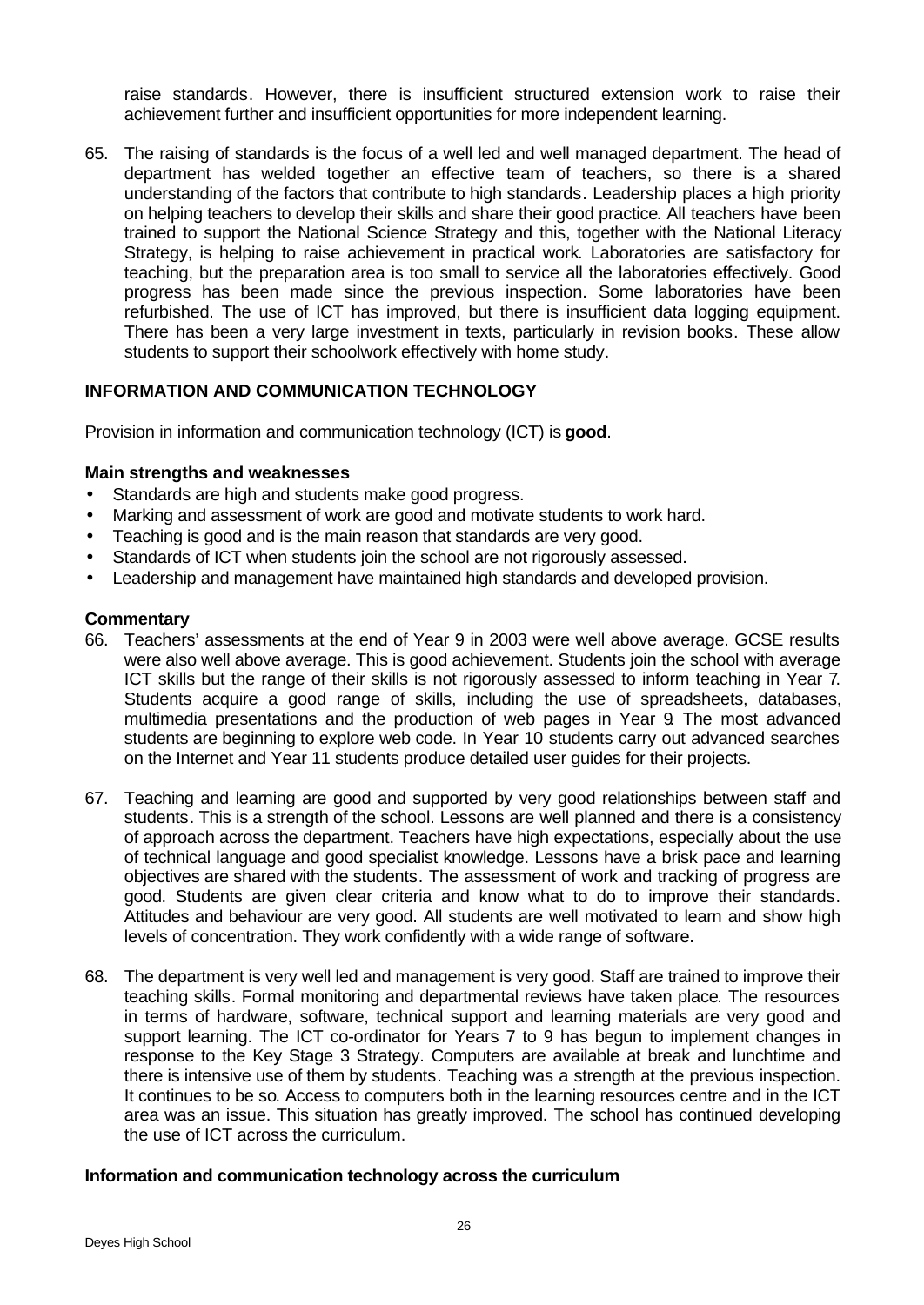69. There has been a significant improvement in the resources around the school since the previous inspection. Students have very good access to computers. The maintenance of resources around the school is good. This enables students to utilise their ICT skills in art, English, mathematics, science, geography, modern foreign languages, music and design and technology. There is good use of data-loggers in science as well as control and computeraided design in design and technology. The learning resources centre provides access to electronic magazines and multimedia.

## **HUMANITIES**

## **History**

Provision in history is **very good**.

#### **Main strengths and weaknesses**

- Teachers have very good knowledge of the subject.
- Very good management ensures that staff are effectively supported.
- Assessment procedures provide accurate information on students' progress.
- The curriculum provides good learning opportunities for all students.

- 70. This is a successful department that achieves and maintains high standards in Years 7 to 11. In 2003 students in Year 9 achieved standards that were well above average. In the same year, GCSE results for students in Year 11 were well above average and high in relation to the same students' overall performance across other subjects.
- 71. Standards remain well above average in both Years 9 and 11. Achievement is very good in Years 7 to 9 where standards rise significantly above attainment on entry. These high standards are maintained in Years 10 and 11 where achievement is good. This success is because of very good teaching and learning throughout the school. Both boys and girls achieve well and higher attaining students produce work of very good quality. Students with special educational needs also achieve well because of the well-targeted support they receive.
- 72. Teachers use their very good knowledge of the subject to present information clearly and support this by drawing upon a wide range of evidence. In a very good lesson in Year 9, students considered sources that identified German opposition to Hitler and were asked to consider why it failed. This lesson promoted reflection and spontaneous discussion well, while engaging all students in enquiry. In Year 11, students study a range of  $17<sup>th</sup>$  century crimes and decide on an appropriate punishment. This provides very good opportunities for discussion of changing attitudes to offenders over time. Very occasionally, there is insufficient dialogue in lessons and students' learning is then too passive .
- 73. The leadership of the department is good. There is a clear commitment to maintaining high standards and a positive ethos that promotes close teamwork. Management is very good, with clearly defined, practical procedures for the accurate recording of students' progress and careful management of resources. Very good assessment procedures ensure the accurate recording of students' achievement, with support provided whenever a student experiences difficulties. This also contributes to maintaining high standards. A wide range of educational visits, including a trip to Ypres, enriches the curriculum. Students enjoy the subject, evident from their conscientious work over time and their good attitudes and behaviour in lessons. Increasing numbers choose history as an option to pursue in Years 10 and 11. The curriculum promotes skills in literacy and numeracy effectively. The use of ICT is steadily improving. Improvement since the previous inspection has been good.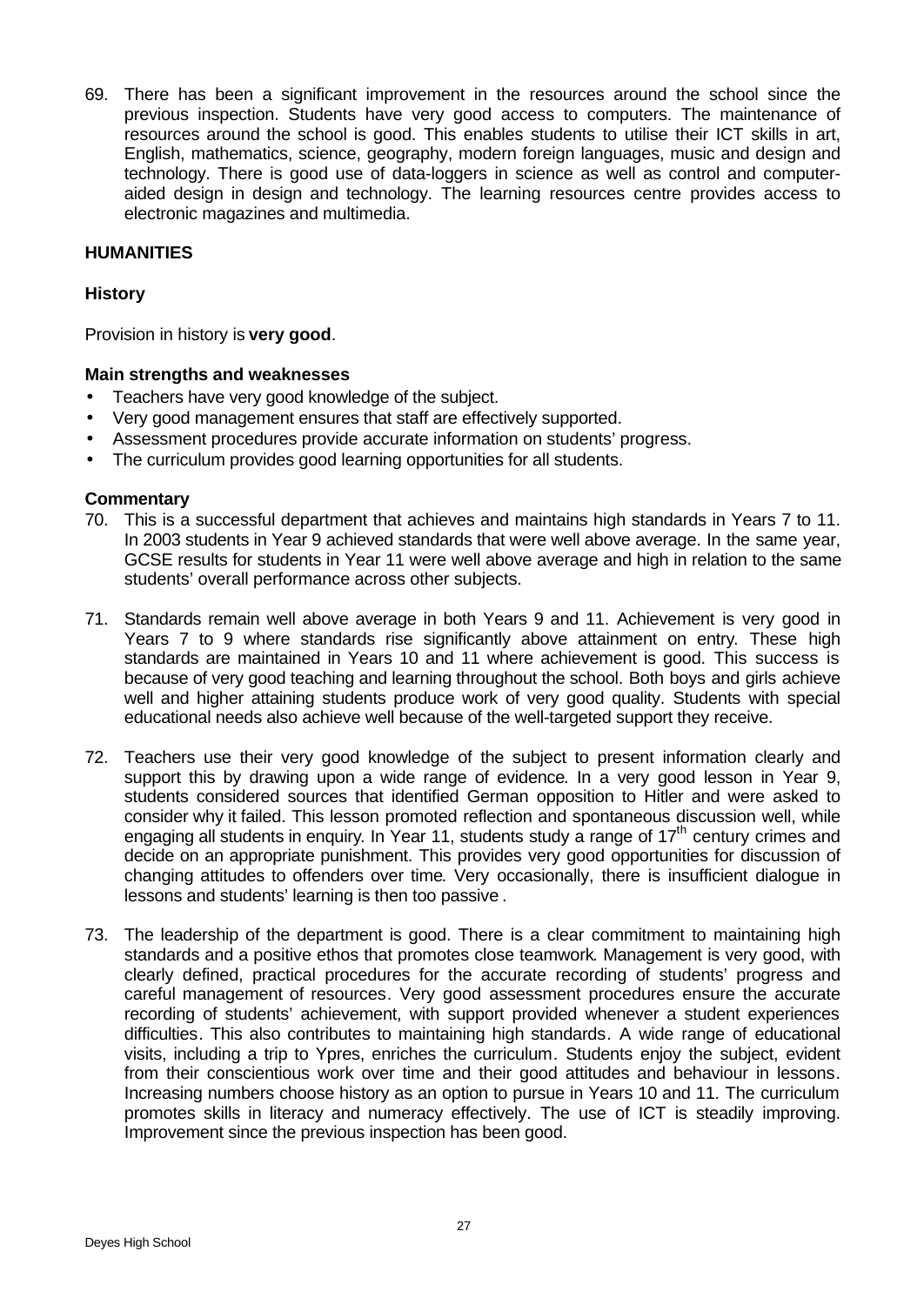# **Geography**

Overall provision is **good.**

# **Main strengths and weaknesses**

- Students achieve well and reach above average standards.
- Although teaching is good, some teachers do not provide challenging work for the more able.
- Very good assessment procedures help teachers to check students' progress.
- Very good leadership and management are leading to rising standards.
- The numbers of students opting to study geography in Years 10 and 11 has shown a substantial rise, but few girls choose the subject.

# **Commentary**

- 74. Standards are above average at the end of both Year 9 and Year 11. However, there were too few entries for GCSE in 2003 for comparisons to be made against national statistics. Assessments indicate that students enter the school with below average attainment in geography. Students achieve well in Years 7 to 11 and standards are rising. There are shortcomings in the quality of teaching in some lessons that affect achievement for the most able students and they do not always achieve as well as they could. Girls and boys achieve equally well.
- 75. Teaching and learning are good overall. Where teaching is at its best, teachers plan lessons carefully to ensure that students are challenged and are encouraged to think and investigate rather than simply learn basic geographical facts. Students behave very well in lessons and show very good attitudes to work. Assessment procedures are very good and provide consistent data for tracking students' progress and for setting individual and subject targets. Where teaching is unsatisfactory and in some lessons that are otherwise satisfactory, teachers do not provide work that is challenging enough for the most able students. Sometimes the teachers tell students too much and this restricts students' opportunities to investigate and work out answers for themselves. In other lessons teachers do not pay enough attention to National Curriculum levels and the work is too easy for talented students.
- 76. The department is very well led and managed. Schemes of work have been extensively revised and contribute to rising standards. Review procedures are thorough and extensive. A hard working and committed team of teachers is making a substantial contribution to rising standards and to the increasing popularity of the subject. Geography makes a good contribution to students' spiritual, moral, social and cultural development and to the enhancement of literacy and numeracy skills. The use of ICT is good. There is a substantial increase in numbers studying geography in Years 10 and 11. This is a strong indication of the growing success of the subject. However, few of the students opting for GCSE are girls. The subject has made good progress since the previous inspection.

#### **Religious education**

Provision in religious education is **good.**

#### **Main strengths and weaknesses**

- Standards are above average in all years.
- Teaching is good and contributes well to students' achievement.
- The subject makes a very good contribution to the spiritual, moral, social and cultural development of students.
- Very good leadership and management ensure that students receive a very rich curriculum.
- The assessment of students' work is well developed.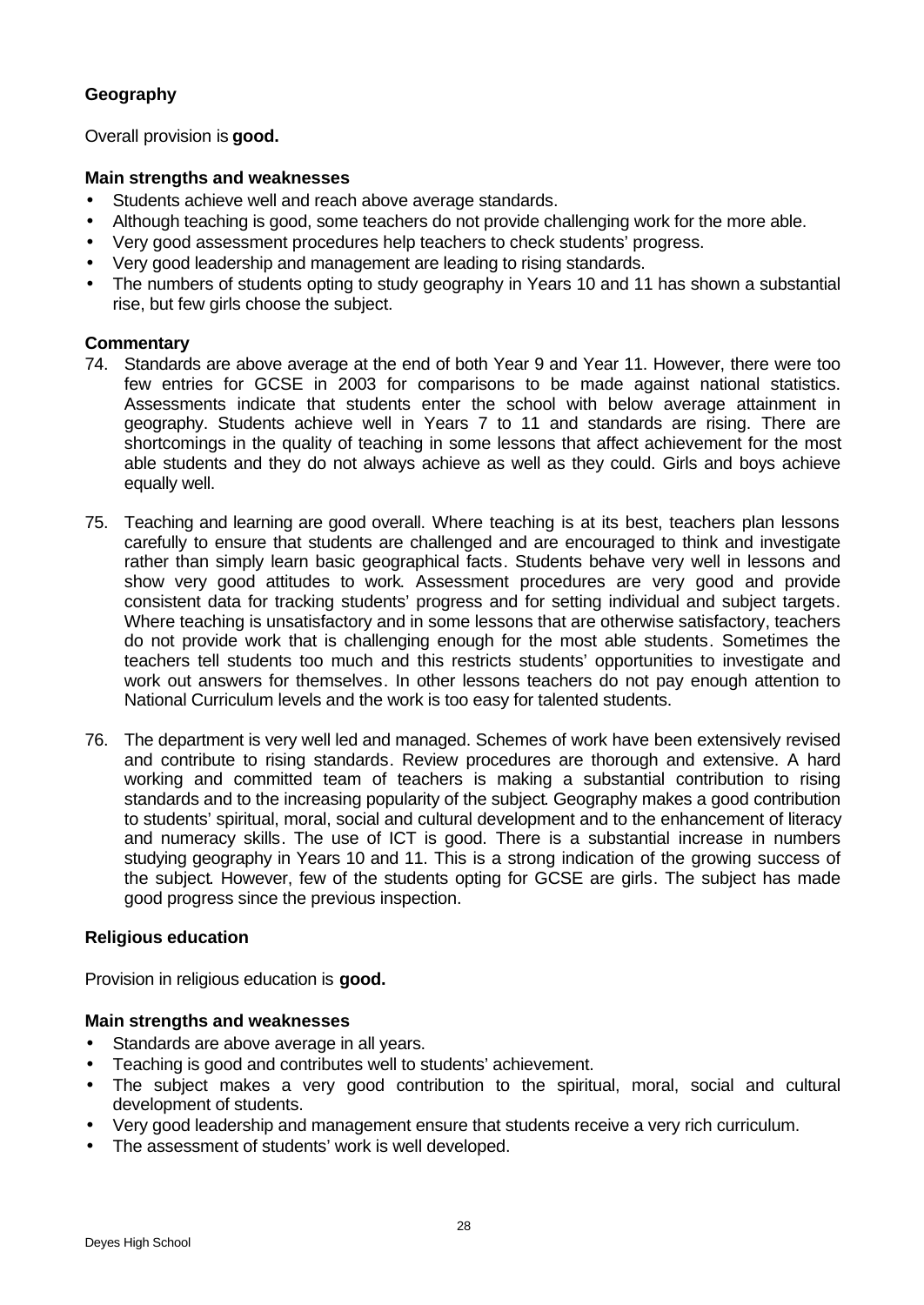# **Commentary**

- 77. Standards in Years 7 to 9 are above average in relation to the Sefton Agreed Syllabus. Given students' average standards on entry to the school, these standards represent good achievement. There are many good examples of students developing their knowledge and understanding of religious language, principles and concepts. They link their knowledge of religion effectively with their everyday experiences. Students with special educational needs achieve well. The use of key words, technical language and good discussion work enable students to improve their speaking and listening skills.
- 78. GCSE results in 2003 were below average. All students in the year were entered for the examination but only half gained A\* to C grades. In the work seen, students' achievement is good. Students extend their knowledge and understanding of how they can learn from religion and apply it in their lives by exploring their own attitudes and making informed judgements. They make good gains in their knowledge and understanding of religious concepts. However, they do not always question or explore their own attitudes in sufficient depth because of the limited amount of curriculum time available.
- 79. Teachers' good use of discussion and questioning enables students to express their opinions and to form clear judgments about religious and moral issues. Teachers' very good knowledge of the subject enables students to make good progress in the GCSE course. In one Year 10 lesson, where students showed a very clear understanding of the principles of a just war, their ability to articulate their views was very well developed. Homework is used very well to allow students to reflect on the information they have gained in class. Teachers have high expectations of students and challenge them to succeed. Good assessment procedures provide a clear basis for assessing what students know and understand. The detailed comments in students' books enable them to be clear about the standards they are reaching and what they need to do to improve. Students' spiritual and moral awareness is particularly strong. They demonstrate a clear respect for other people's views, faiths and traditions.
- 80. Leadership is very good, with a clear sense of purpose and direction. The head of the department approaches the task with enthusiasm and commitment. She has been very successful in developing a strong team approach and is very well supported by other teachers, several of whom are specialists. Management is very good. The department is very well organised and this makes a clear contribution to students' achievement. Since the last inspection standards and the quality of teaching have improved. Procedures for assessment and tracking progress have improved greatly.

# **TECHNOLOGY**

# **Design and technology**

The provision for design and technology is **good**.

#### **Main strengths and weaknesses**

- Students in Years 10 and 11 do better in some aspects of technology than they do in others.
- Teaching is good overall and is sometimes excellent.
- Assessment processes provides excellent information for students, teachers and parents.
- Leadership and management are effective.
- Teachers make good use of resources, particularly ICT.

#### **Commentary**

81. GCSE results in 2003 and the two previous years were close to average overall but they were not as good as results in other subjects. However, results in graphic products were well above average and those for electronics and textiles were above average. A significant number of A and A\* grades were obtained in 2003. Girls' results were higher than those achieved by boys but the difference is similar to that found nationally. Results in resistant materials and food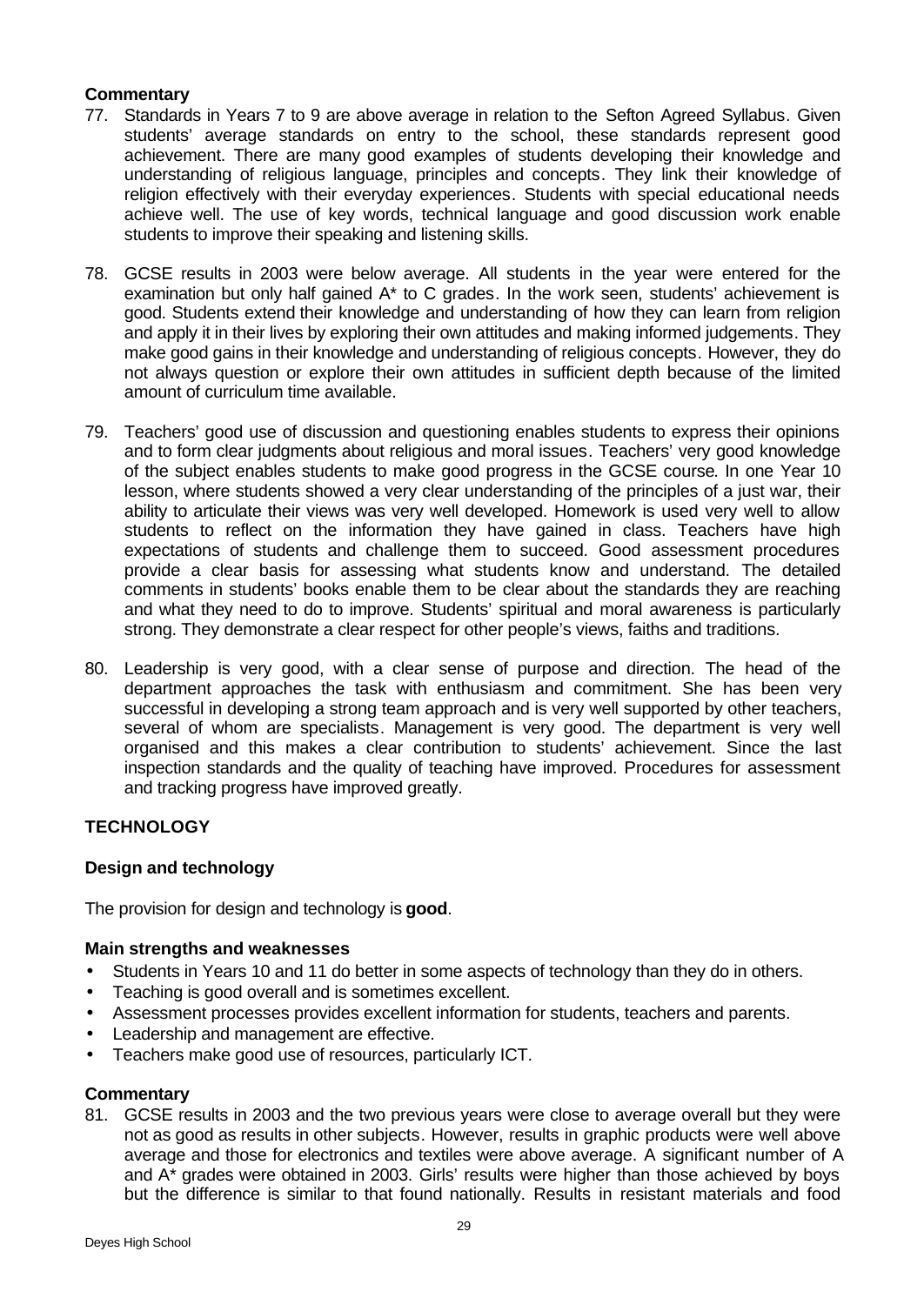technology are below average. Students have very varied technological skills on entry to the school. By the end of Year 9 standards are above average. The standard of work varies considerably in Years 10 and 11 with the best work being achieved in graphics, electronics and textiles. Achievement during Years 7 to 9 is generally good. However, achievement during Years 10 and 11 varies considerably. It is good in graphic products, electronics and textiles and is satisfactory in resistant materials and food technology.

- 82. Teaching is generally good and sometimes excellent. Learning is similar in quality, although in one lesson learning was affected by the uncooperative behaviour of some students and poor relationships with the teacher. Most teachers have good knowledge of their subject and use their understanding well to prepare interesting lessons. In a few lessons pace was lacking and learning suffered from a lack of variation in teaching style. Expectation and challenge in classes with a high proportion of more able students are often very good. Teachers give additional help to these students so that the higher GCSE grades are obtained. Students are encouraged to develop independent learning skills through the research and analysis sections of their coursework, particularly in Years 10 and 11. Information and communication technology is well used in most subject areas. Cultural differences are well addressed in both textiles and food technology. Students have good access to design equipment so that graphics skills are taught well in all years. Those with special needs are given extra help from classroom assistants but they do not have the benefit of learning from their more able peers because of the setting system. Some classes are taught by more than one teacher which makes continuity more difficult to achieve.
- 83. Assessment procedures are very good. Teachers record individual National Curriculum levels for each student in Years 7 to 9. These are assembled to produce a very flexible, comprehensive assessment system by which the progress of individual students and whole classes can be determined. The process is similar and equally effective for GCSE classes but includes the use of GCSE grades and enables judgements to be made about how well students and classes are doing.
- 84. Leadership of the department is good, providing clarity of vision and an innovative curriculum. Comprehensive schemes of work ensure the requirements of the National Curriculum are met, although metals are underused. Good student workbooks and information leaflets have been produced. Whilst these are well suited to the more able students, those with special educational needs find them difficult to comprehend. The senior management team is supportive. Managers make frequent visits to technology lessons to increase their knowledge of the subjects and to monitor performance. The department has useful links with city schools which give students additional design and manufacturing experience.
- 85. There has been good improvement since the previous inspection. Teaching staff have sufficient experience to teach in several of the technology subject areas, so providing considerable flexibility. Accommodation in the resistant materials area is now very good. Other rooms are satisfactory but the fact that they are separate from the main block makes co-ordination difficult. The department now has good access to a variety of resources including information and communication technology (ICT) hardware and software. The very good CAD/CAM facilities make this feature a strength of the department.

#### **VISUAL AND PERFORMING ARTS**

#### **Art and design**

The provision for art and design is **very good**.

#### **Main strengths and weaknesses**

- Teachers have very good subject knowledge.
- Very good leadership and management are raising standards and increasing the numbers of students choosing art and design for examinations.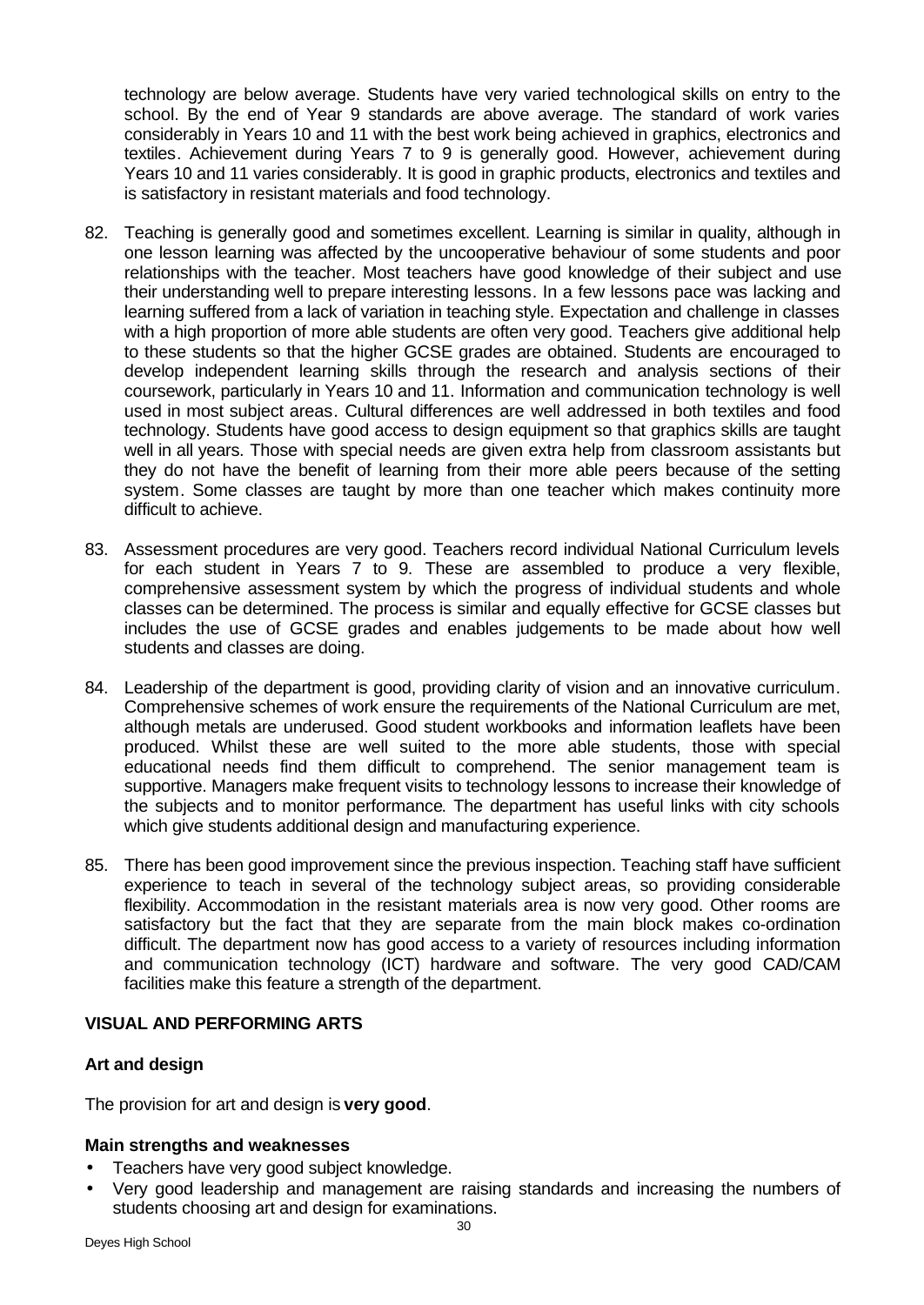- Teachers have high expectations and challenge students to do their best.
- Good assessment and marking helps students know how well they are doing and how to improve.
- The monitoring of teaching does not focus sufficiently on students' learning.

#### **Commentary**

- 86. Standards are average for students in Year 9 and show good achievement from below average standards when they entered the school. Design ideas are imaginative. Models show they understand and can use ideas of exaggeration and expression in three-dimensional form. Sketchbooks are used well to collect images but there are not enough of the students' own ideas in them. In recent GCSE examinations results were average. However, standards in Year 11 are above average and students have made good progress from when they were in Year 9. Design work is well researched and reflects an awareness of a range of artists. Drawing skills are good but there could be more first hand observational drawing. The way they use a wide range of materials shows an increase in technical confidence. Students with special educational needs do as well as others and those deemed talented in art achieve well.
- 87. Teaching is good. Teachers use their very good subject knowledge to provide a stimulating curriculum. A rich range of materials is used to broaden students' thinking and to show them what they could achieve. In an excellent Year 11 lesson the teacher used stimulating resources that fascinated the students. They could not wait to have a go with materials and techniques they have not tried before. This made a big improvement on their work in progress. Teachers have very good class discipline. Individual advice and support, sensitively given, help students gain confidence to develop their work. Teachers use assessment well and students have a good understanding of what they need to do to improve. In a few lessons students do not have enough opportunities to take responsibility for their own learning and teaching does not make enough use of questioning to check understanding.
- 88. Leadership and management are very good. There is a clear vision for the department based on its strengths and areas for further development. The success of the department is evident in improved standards and an increase in the number of students taking art at GCSE and continuing into the sixth form. Visits to galleries, as far away as New York, and working with visiting artists give students very good opportunities to enrich their experiences. In one room teaching and learning are limited by the accommodation and the use of the room as a thoroughfare to two other classrooms. The present system for assessing students entering the school does not give reliable information about what they can do in art and design or for predicting what they should be able to do in Years 9 and 11. Monitoring of the department is effective but focuses too much on the teaching and not enough on the learning. There has been a satisfactory improvement since the last inspection, especially in the numbers of students taking the subject at examination level and in the achievements at the highest grades.

#### **Music**

Provision in music is **satisfactory**.

#### **Main strengths and weaknesses**

- Standards attained by students in Year 11 are consistently above the national average and their achievement is good.
- Teaching is good for students in Years 10 and 11, enabling them to develop an extensive range of musical skills.
- Some lessons in Years 7 to 9 do not meet the needs of all students, especially the more able musicians.
- Accommodation is poor, mainly due to a lack of soundproofing and cramped conditions in classrooms.
- The extra-curricular and instrumental provision is good.
- Planning and monitoring of the subject are not rigorous enough.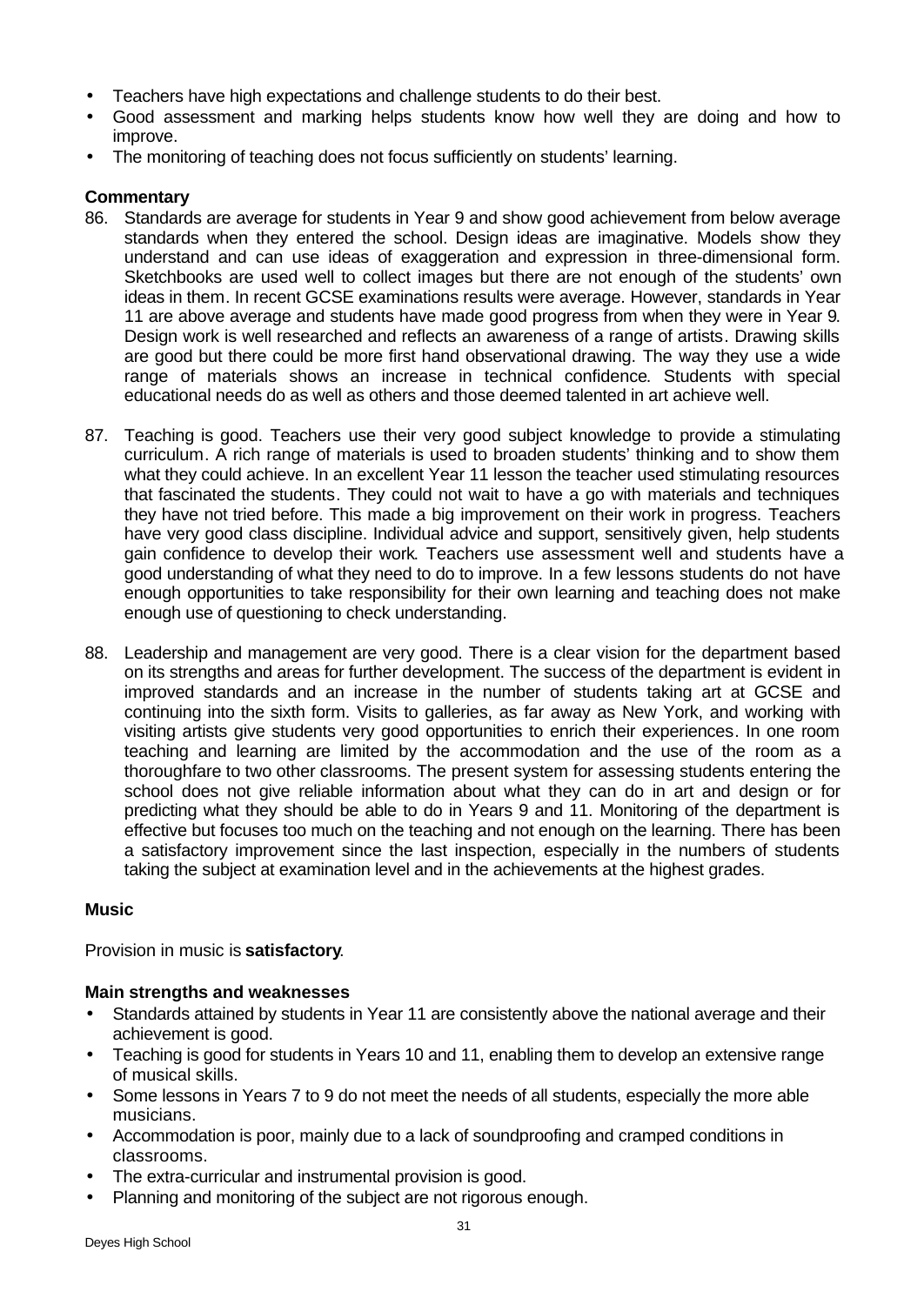#### **Commentary**

- 89. Standards are average by the end of Year 9. Students' musical ability is average on entry to the school and their levels of achievement are satisfactory. This is so for all groups, including those who are gifted and talented and students with special educational needs. Students have strengths in their performing and analysis work but their compositions often lack structure and musical awareness. The standard of work seen from the current Year 11 is above average and their achievement is good. Performance in the 2003 GCSE examination was above average with many students attaining high grades. These results maintain the high standards noted at the previous inspection. These students are competent performers. Many of their compositions are sophisticated in style, using complex rhythms and harmonies with contrapuntal melodic work.
- 90. The quality of teaching and learning is satisfactory for students in Years 7 to 9 and good for those in Years 10 and 11. A strong feature is teachers' good encouragement of students and their positive attitudes when working in paired and group situations. Teachers are good musicians, able to demonstrate tasks clearly in lessons. However, lesson planning for students in Years 7 to 9 is a weakness. It does not ensure that all groups of students, including those who are gifted and talented or have special educational needs, are given work that matches their abilities. At times less competent students need smaller tasks so that they do not become daunted by complex activities. Questioning is occasionally not rigorous enough and endings of lessons are not used effectively to consolidate learning. Relationships are good and most students have positive attitudes to learning. They show consideration for each other during lessons. This is especially commendable given the very cramped and noisy conditions in the music rooms. Where students' achievement is good, the quality of teaching and learning is good. Thorough planning enables students to enhance their musical skills. Although there are satisfactory resources overall, there are insufficient computers and suitable programs for all students.
- 91. Leadership and management are satisfactory but with some significant weaknesses, including a lack of thoroughness in monitoring and insufficient support from the senior management team. There is not enough strategic planning or clear priorities for development. Assessment is not linked closely to musical activities in lessons. Progress made by different groups of students is not monitored and analysed regularly. Since the previous inspection, the pace of change has been too slow. Issues identified have not all been addressed, so improvement has been only satisfactory. All teachers, including visiting instrumental staff, support each other and give freely of their time. Through the various ensembles and concerts, students enjoy the social opportunities of making music together in school and in the local community.

# **PHYSICAL EDUCATION**

Provision in physical education is **very good**.

#### **Main strengths and weaknesses**

- Students achieve well and reach above average standards in a wide range of activities.
- Teachers have considerable experience and expertise that they use to plan and teach high quality lessons.
- Teaching of lower ability groups is very good, enabling these students to achieve well.
- Teachers assess performance accurately and provide very good advice on what students need to do to improve.
- Leadership and management are very good and ensure that the department is at the leading edge of innovative good practice.

# **Commentary**

92. Assessments at the end of Year 9 and GCSE results are always above average. Students achieve well and many reach standards that are good enough for them to join clubs and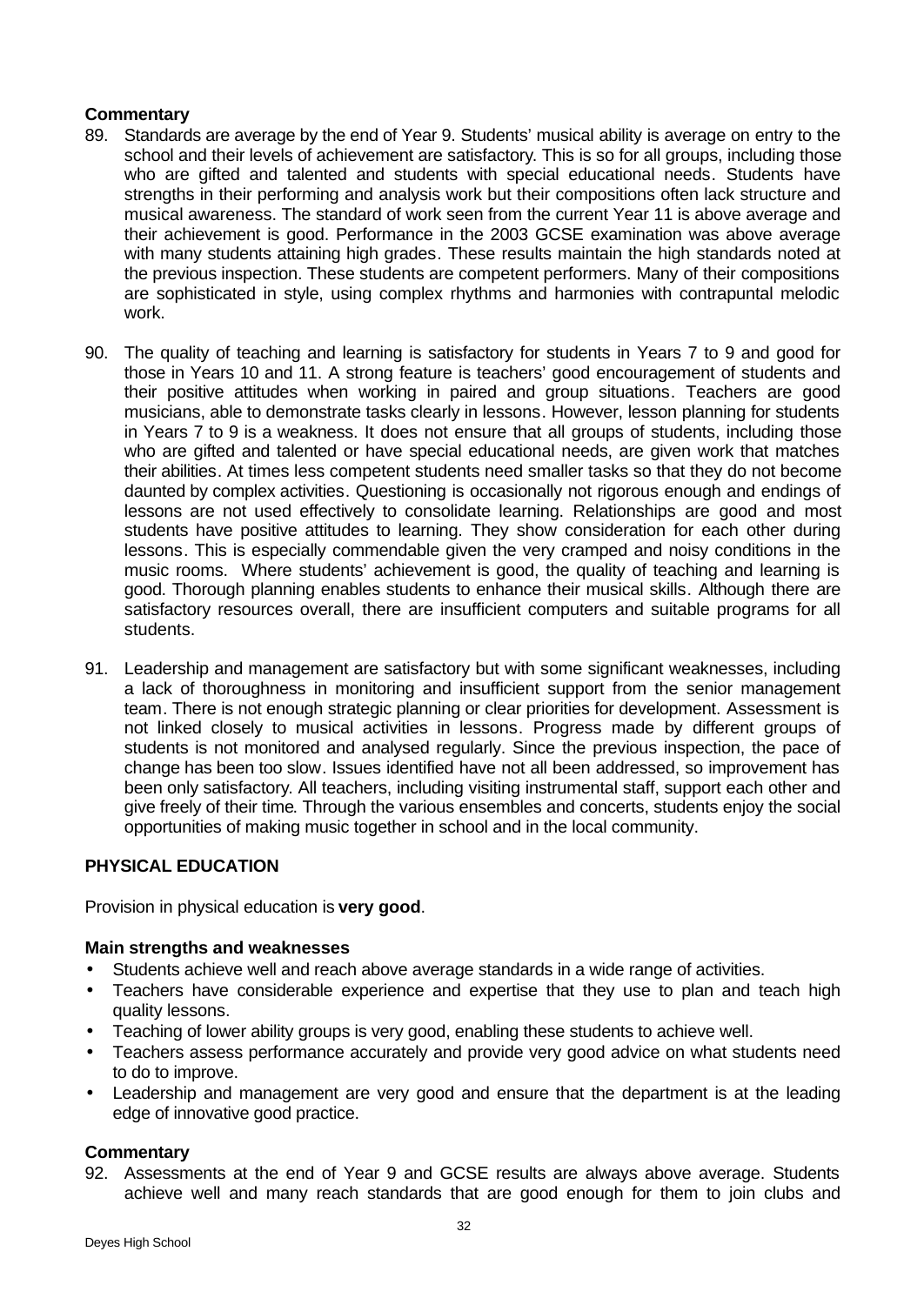participate in many sports after they have left school. Standards are well above average in dance. Girls achieve particularly well on the GCSE dance course.

- 93. Teaching and learning are very good. Teachers have very good subject knowledge which they use to plan lessons that successfully develop students' practical skills and tactical awareness. They make very good use of computer and digital technology to develop students' observational and evaluative skills. Teachers provide good opportunities for students to take on responsibilities in a lesson. They ask them to lead warm ups, to coach each other and to referee. Although some students are reluctant to do this, most do it with confidence and skill. Teachers assess students' work well in practical lessons. They then provide individual students and groups with helpful advice on how they might improve. Assessment is not as strong in GCSE lessons because marking does not give students enough help on how to improve. Students relate well to each other, so practices in pairs and groups work well. Teaching is very good in some lower ability groups. In a Year 9 rugby lesson the teacher was patient, caring and encouraging as the students tried to master the complexities of a scrum. Students were delighted when they successfully achieved the put in and heeled the ball out. Teaching in dance is very good, as was evident in lessons and also in the stunning photographs around the school. In a Year 11 GCSE dance lesson students discussed the accompaniments chosen by different choreographers. They showed a high level of technical language. The teacher's love of and enthusiasm for dance was equally evident in the students. Teachers have high expectations. Students choose activities in Years 10 and 11 but all teachers continue to teach and coach them until the end of Year 11. This has a very positive impact on the standards they achieve.
- 94. Leadership and management are very good. The department is committed to innovation and continuous improvement. There is a very high level of consistency in teachers' expectations and the way they teach. The head of department observes other teachers informally and good practice is discussed in meetings. More focused formal observations do not take place, however. The school does not therefore know exactly which very good features of teaching and students' learning could be shared with other staff. Accommodation is just satisfactory and the department makes the best of use of what it has. The department is well staffed and students benefit from being frequently taught in small groups. Teachers provide an excellent range of extra-curricular activities that students appreciate. The department has maintained the high standards evident at the time of the previous inspection and has continued to develop its practice.

#### **BUSINESS AND OTHER VOCATIONAL COURSES**

Provision in business studies is **good.**

#### **Main strengths and weaknesses**

- The quality of teaching is good and consequently students make good progress.
- Relationships between students and teachers are very good and support learning very well.
- Leadership and management are good and are developing a sense of teamwork.
- There are not enough opportunities for students to develop their evaluative skills.

- 95. GCSE results in 2003 were below average. Standards of work seen are average. In Years 10 and 11 students use information from other sources for analysis, such as balance sheets and business publications, apply techniques for market research within context and identify the social costs and benefits of proposed business activities. By the end of Year 11 students make good progress and achievement is good.
- 96. Teaching and learning across both year groups are good. At its best it is stimulating and challenging and students have opportunities to work collaboratively and independently. In a very good Year 10 lesson, a group of lower ability students made very good progress towards understanding the technique of closed questioning as a tool in creating questionnaires.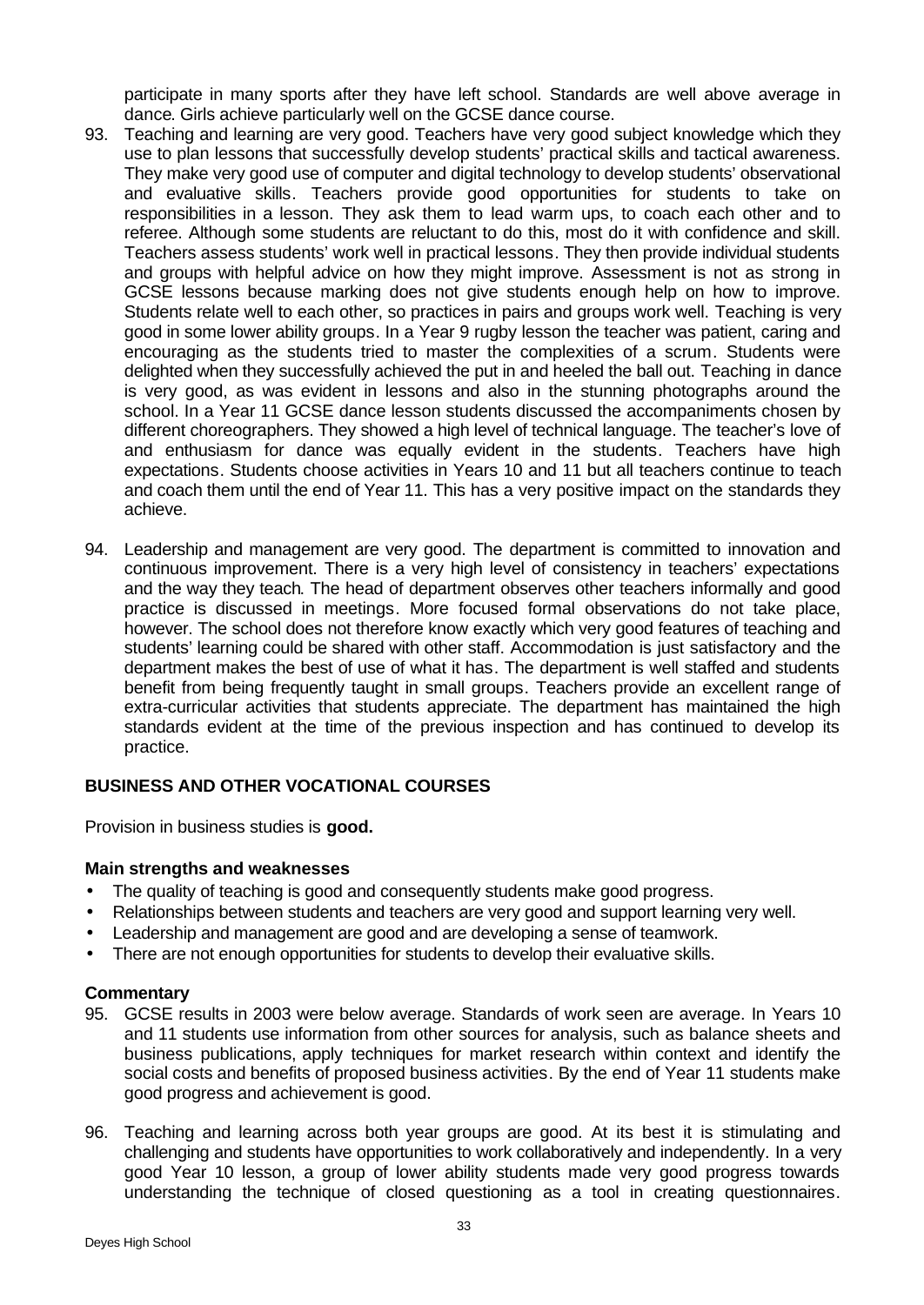Students' learning was reinforced by vivid, humorous examples that captured their interest and enabled them to understand the impact of the technique from other people's points of view. All students were all able to apply this technique successfully to their own questionnaires. They were confident about contributing orally to the lesson, encouraged by the teacher's sympathetic responses to their questions. They had opportunities to use ICT when constructing their own questionnaires and the warm up activities combined very good numeracy and literacy exercises.A Year 11 lesson seen was structured as a debate, using rôle play to represent the different aims of stakeholders involved in a proposed business development. Although students found it difficult to evaluate views that were not their own, by the end of the lesson the majority were able to sum up the different social costs and benefits of the scheme. There are not enough opportunities of this sort to help students develop their skills of evaluation.

- 97. Marking of students' work is constructive and regular checks of their files keep them informed of their progress. There is very little evidence of students using ICT for the presentation of their work. This is because there are not enough computers for them to develop the range and extent of their ICT skills. Good links and relationships have been developed with local businesses. Students benefit from this through work experience and the professional appraisal of their own business plans. Visits to outside businesses and organisations extend and reinforce students' learning experiences.
- 98. Leadership and management are good. There are particular strengths in leadership, such as the annual departmental reviews, which reflect a strategic approach to planning for improvement. They incorporate a focus on teaching and learning and raising achievement. Staff work together as a very effective team and their delegated responsibilities enable them to work to their areas of strength. Self-evaluation is embedded in the management of the department. Teaching is monitored regularly both through the self-review system and as part of ongoing professional development. Staff continually exchange ideas and share best practice. This makes a strong contribution to the development and improvement of teaching. Improvement since the last inspection has been satisfactory.

#### **PERSONAL, SOCIAL AND HEALTH EDUCATION AND CITIZENSHIP**

99. It was not possible during the inspection week to see lessons in citizenship and personal, social and health education. Schemes of work and examples of students' work were looked at and the team discussed the work on these courses with students and teachers. Provision for personal, social and health education is good. It is mostly within tutor time and is an integral part of a number of subjects. Analysis of students' work suggests that teaching is good. Students' work also suggests that they achieve well in lessons and show good attitudes to work. The course makes a good contribution to students' personal development and to their ability to play a positive role in school life. The sex and drug education programmes enable teachers to give good guidance on these aspects. The co-ordinator organises the courses well.

#### **Citizenship**

Provision in citizenship is **unsatisfactory.**

#### **Main strengths and weaknesses**

- Standards are below the levels expected.
- Coverage of citizenship across the curriculum is unsatisfactory and National Curriculum requirements are not met.
- Most teachers do not bear citizenship well enough in mind when planning lessons or make citizenship elements clear to students.
- The school's management of the subject is unsatisfactory.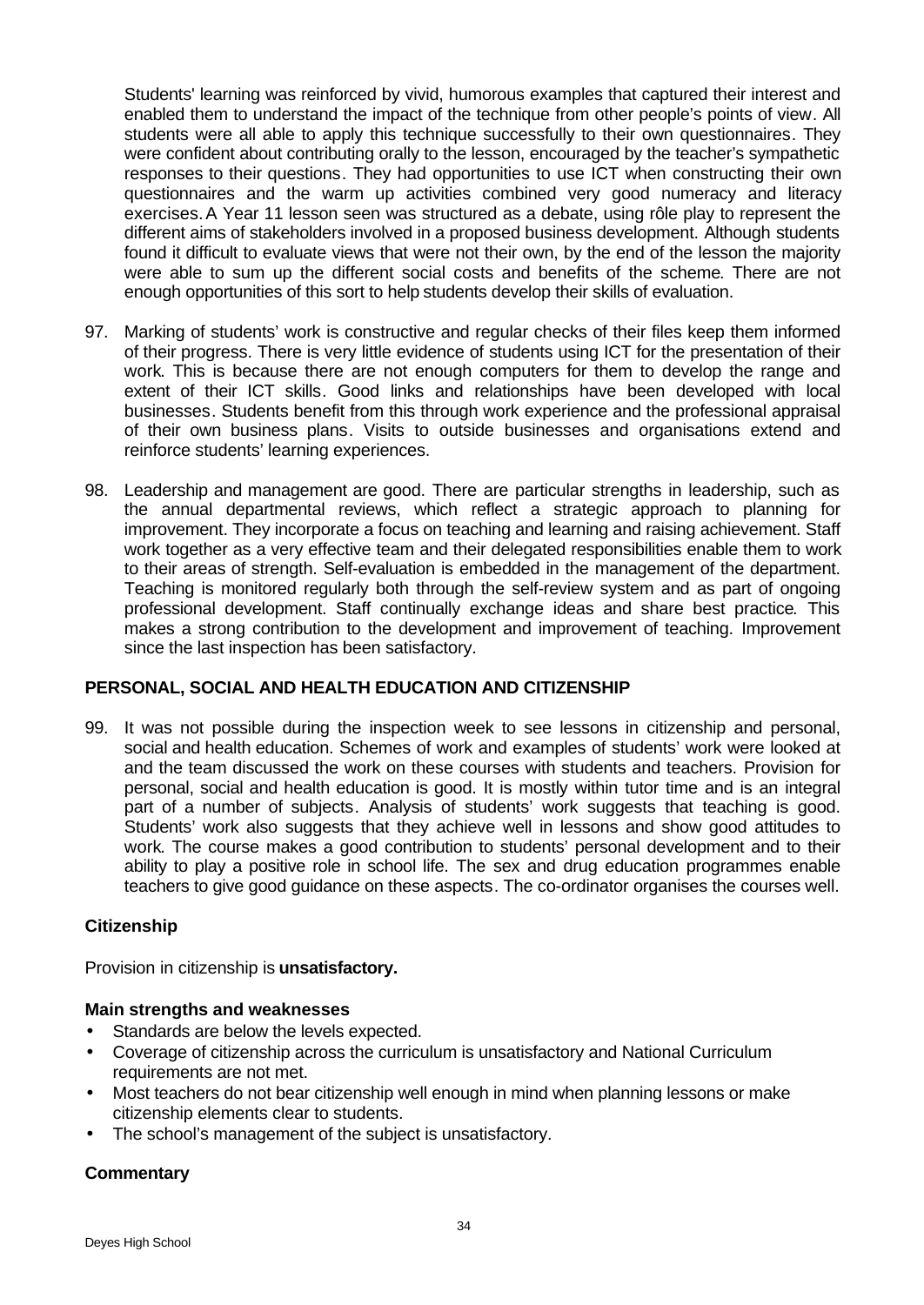- 100. Standards at the end of Year 9 and Year 11 are below those expected and students' achievement is unsatisfactory. This applies to boys and girls and all levels of attainment. There is some direct teaching of citizenship in personal, social and health education lessons. These lessons were not seen during the inspection so it is not possible to make overall judgements on teaching and learning. There are insufficient assessment procedures for tracking students' attainment and progress.
- 101. The curriculum is unsatisfactory. Citizenship education is mainly through work in other subjects. Coverage is inconsistent. Few subjects provide adequately for citizenship and it is not in the forefront of planning for most lessons.
- 102. The management of the subject is unsatisfactory. Insufficient attention has been given to National Curriculum requirements. Although the school is not meeting the national requirements, there are strong elements of citizenship education in many areas of its work. This less formal provision is based mainly on the school's strong adherence to the Charter of Values it promotes.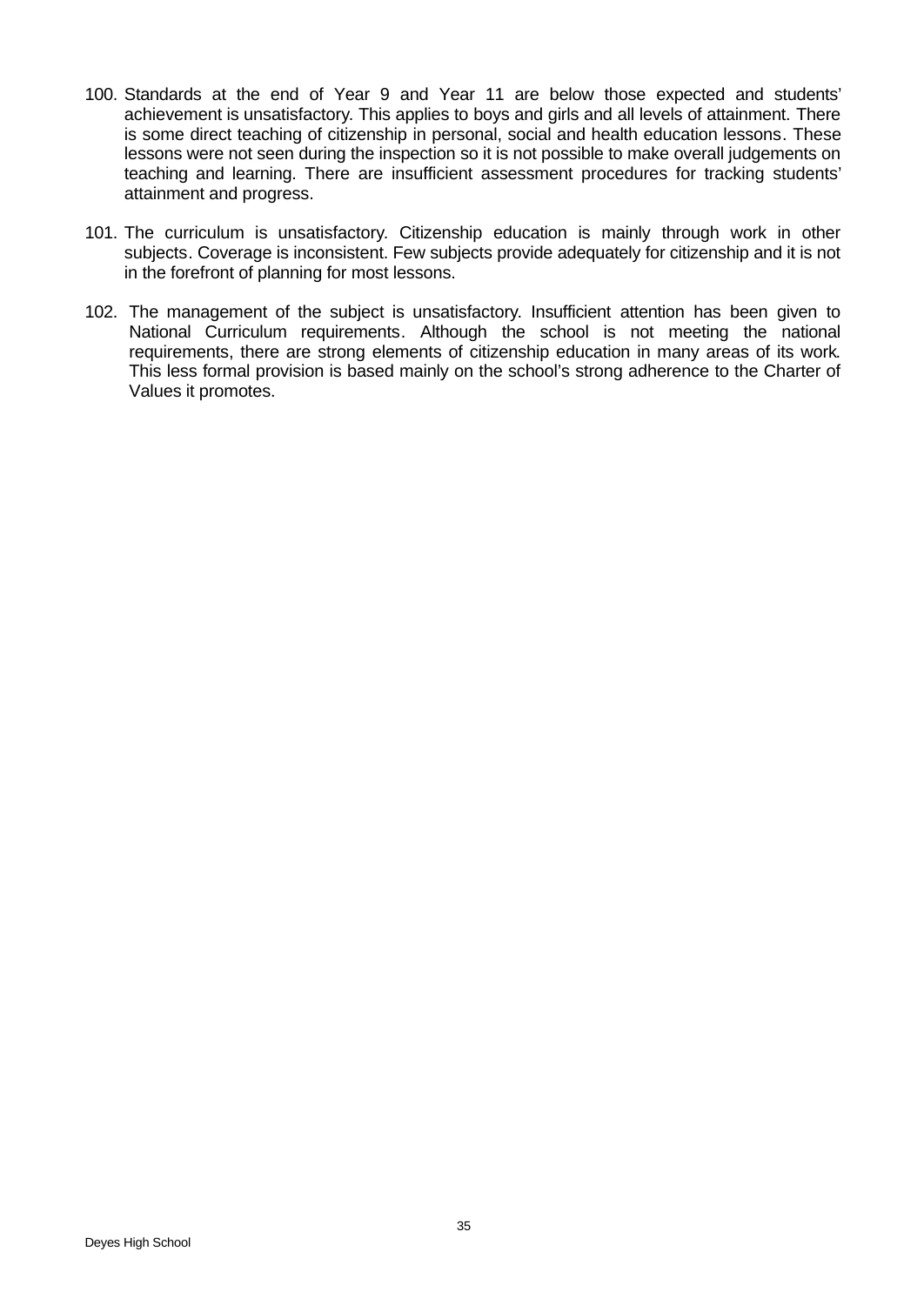# **SUBJECTS AND COURSES IN THE SIXTH FORM**

In the inspection, ten subjects and courses were inspected and are reported on in detail. Work in other subjects and courses was sampled and contributed to the overall picture of teaching and learning in the school.

The table below shows entry and performance information for courses completed in 2003.

| <b>Subject</b>               | <b>Number</b><br>entered | % gaining grades<br>A-E |         | % gaining grades<br>$A-B$ |         | Average point<br>score |         |
|------------------------------|--------------------------|-------------------------|---------|---------------------------|---------|------------------------|---------|
|                              |                          | School                  | England | School                    | England | School                 | England |
| Art and design               | $\mathbf{1}$             | 0.0                     | 80.1    | 0.0                       | 23.7    | 0.0                    | 29.9    |
| Biology                      | 10                       | 60.0                    | 65.2    | 10.0                      | 11.1    | 18.0                   | 20.6    |
| <b>Business studies</b>      | 10                       | 80.0                    | 76.4    | 20.0                      | 16.3    | 27.0                   | 26.2    |
| Chemistry                    | 13                       | 84.6                    | 72.7    | 15.4                      | 13.9    | 84.6                   | 72.7    |
| <b>Communication studies</b> | 5                        | 66.0                    | 86.4    | 20.0                      | 23.8    | 20.0                   | 32.0    |
| Drama                        | $\overline{2}$           | 100.0                   | 86.5    | 0.0                       | 19.6    | 35.0                   | 30.6    |
| English language             | 6                        | 100.0                   | 82.9    | 33.3                      | 17.5    | 40.0                   | 28.7    |
| English literature           | 6                        | 100.0                   | 86.9    | 16.7                      | 19.1    | 35.0                   | 30.2    |
| French                       | $\overline{2}$           | 50.0                    | 78.2    | 0.0                       | 18.9    | 10.0                   | 27.6    |
| Design and technology        | 1                        | 100                     | 74.9    | 100                       | 15.1    | 50.0                   | 25.3    |
| General studies              | 49                       | 55.1                    | 73.9    | 4.1                       | 17.8    | 14.1                   | 25.7    |
| Geography                    | $\overline{2}$           | 100.0                   | 74.3    | 50.0                      | 19.8    | 45.0                   | 26.5    |
| German                       | $\mathbf{1}$             | 100.0                   | 81.5    | 100.0                     | 19.3    | 60.0                   | 28.9    |
| History                      | 1                        | 100.0                   | 80.7    | 100.0                     | 19.5    | 60.0                   | 28.6    |
| <b>ICT</b>                   | 3                        | 100.0                   | 67.0    | 33.3                      | 10.9    | 33.3                   | 21.4    |
| <b>Mathematics</b>           | 11                       | 81.8                    | 61.9    | 0.0                       | 17.1    | 24.5                   | 22.1    |
| Psychology                   | 8                        | 37.5                    | 69.7    | 12.5                      | 16.7    | 13.8                   | 24.1    |
| Physics                      | $\overline{7}$           | 85.7                    | 68.6    | 0.0                       | 14.4    | 20.0                   | 22.7    |
| Religious studies            | $\overline{7}$           | 71.4                    | 80.2    | 0.0                       | 22.6    | 22.9                   | 29.8    |
| Sociology                    | $9\,$                    | 100.0                   | 71.8    | 33.3                      | 18.4    | 41.1                   | 25.4    |
| Sports/PE Studies            | 3                        | 66.7                    | 73.2    | 0.0                       | 11.4    | 16.7                   | 23.1    |

#### *Level 3 GCE AS level courses*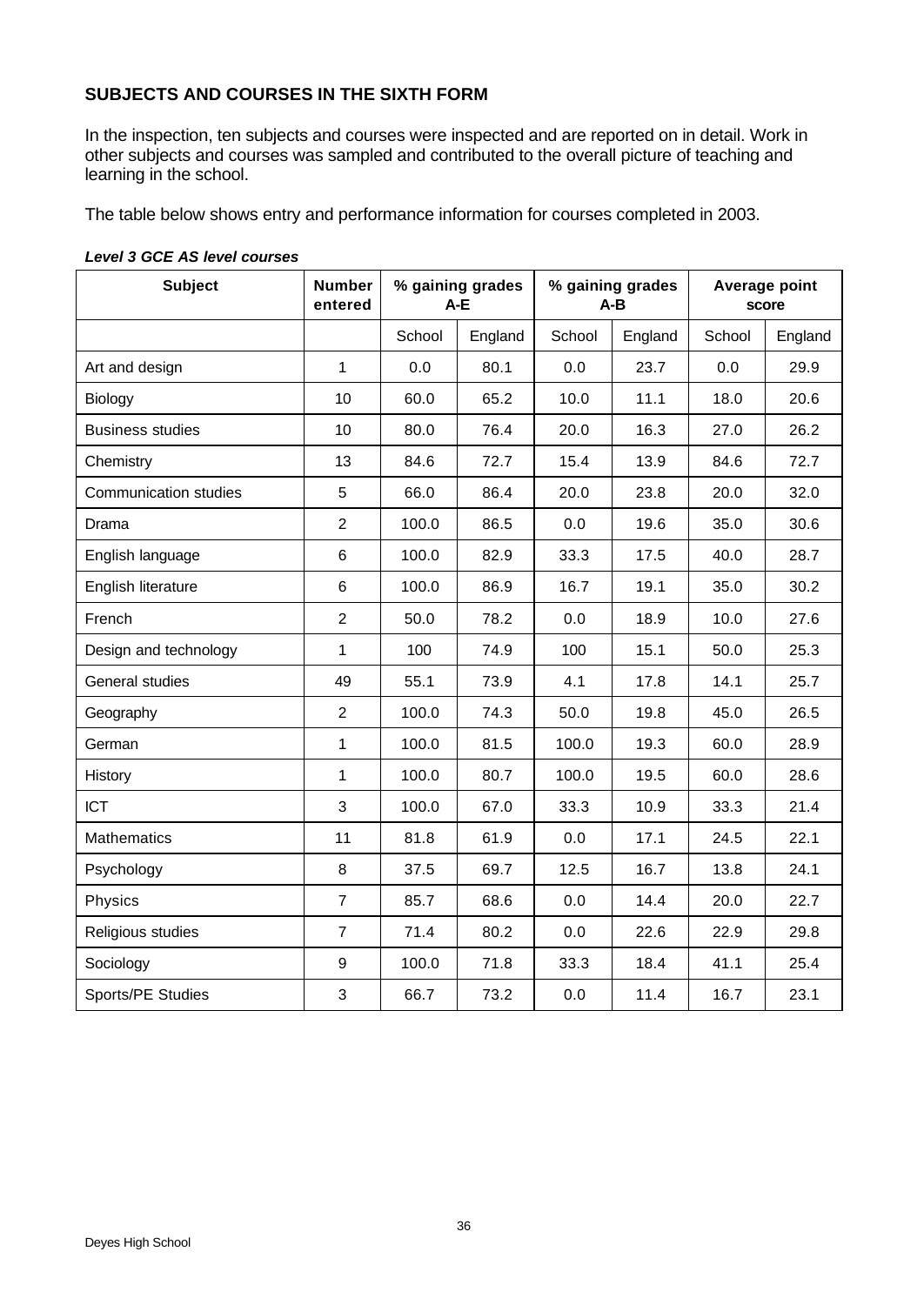| <b>Subject</b>               | <b>Number</b><br>entered | % gaining grades<br>$A-E$ |         | % gaining grades<br>A-B |         | Average point<br>score |         |
|------------------------------|--------------------------|---------------------------|---------|-------------------------|---------|------------------------|---------|
|                              |                          | School                    | England | School                  | England | School                 | England |
| Art and design               | $\overline{7}$           | 100.0                     | 98.6    | 28.6                    | 50.2    | 68.6                   | 87.5    |
| Biology                      | 26                       | 92.3                      | 96.4    | 26.9                    | 39.2    | 70.8                   | 78.6    |
| <b>Business studies</b>      | 33                       | 100.0                     | 98.7    | 27.3                    | 36.8    | 79.4                   | 80.1    |
| Chemistry                    | 20                       | 80.0                      | 97.6    | 45.0                    | 49.0    | 71.0                   | 84.1    |
| <b>Communication studies</b> | 18                       | 100.0                     | 99.4    | 5.6                     | 37.8    | 65.6                   | 82.1    |
| English language             | 21                       | 100.0                     | 99.4    | 14.3                    | 36.3    | 69.5                   | 80.9    |
| English literature           | 26                       | 100.0                     | 99.5    | 30.8                    | 46.5    | 76.9                   | 86.5    |
| French                       | $\overline{2}$           | 100.0                     | 98.8    | 0.0                     | 51.5    | 70.0                   | 87.6    |
| Design and technology        | $\overline{2}$           | 100.0                     | 97.8    | 0.0                     | 35.0    | 60.0                   | 77.9    |
| General studies              | 68                       | 98.5                      | 94.7    | 29.4                    | 31.0    | 75.3                   | 73.1    |
| Geography                    | 7                        | 100                       | 98.7    | 28.6                    | 44.5    | 88.6                   | 84.0    |
| German                       | $\mathbf{1}$             | 100.0                     | 98.4    | 100.0                   | 47.9    | 120.0                  | 84.8    |
| History                      | 18                       | 100.0                     | 99.0    | 33.3                    | 44.6    | 76.7                   | 84.6    |
| Information technology       | 17                       | 100.0                     | 95.6    | 29.4                    | 24.6    | 74.1                   | 69.5    |
| <b>Mathematics</b>           | 29                       | 93.1                      | 96.7    | 58.6                    | 55.6    | 89.7                   | 88.8    |
| Music                        | 1                        | 100.0                     | 98.8    | 0.0                     | 38.9    | 60.0                   | 81.1    |
| Psychology                   | 4                        | 100.0                     | 97.4    | 25.0                    | 42.7    | 75.0                   | 81.8    |
| Physics                      | 9                        | 88.9                      | 96.7    | 33.3                    | 44.6    | 66.7                   | 81.7    |
| Religious studies            | 6                        | 100.0                     | 98.8    | 16.7                    | 46.7    | 70.0                   | 85.6    |
| Sociology                    | 32                       | 100.0                     | 98.2    | 37.5                    | 44.3    | 81.3                   | 83.6    |
| Sports/PE studies            | 10                       | 100.0                     | 75.2    | 10.0                    | 30.9    | 72.0                   | 75.2    |
| Business (VCE)               | 10                       | 80.0                      | 88.6    | 0.0                     | 20.6    | 44.0                   | 60.1    |
| Performing arts (VCE)        | 8                        | 100.0                     | 94.3    | 87.5                    | 50.4    | 97.5                   | 77.8    |
| Information technology (VCE) | $\overline{c}$           | 66.7                      | 87.2    | 0.0                     | 27.9    | 26.7                   | 64.9    |

# *Level 3 GCE A-level and VCE courses*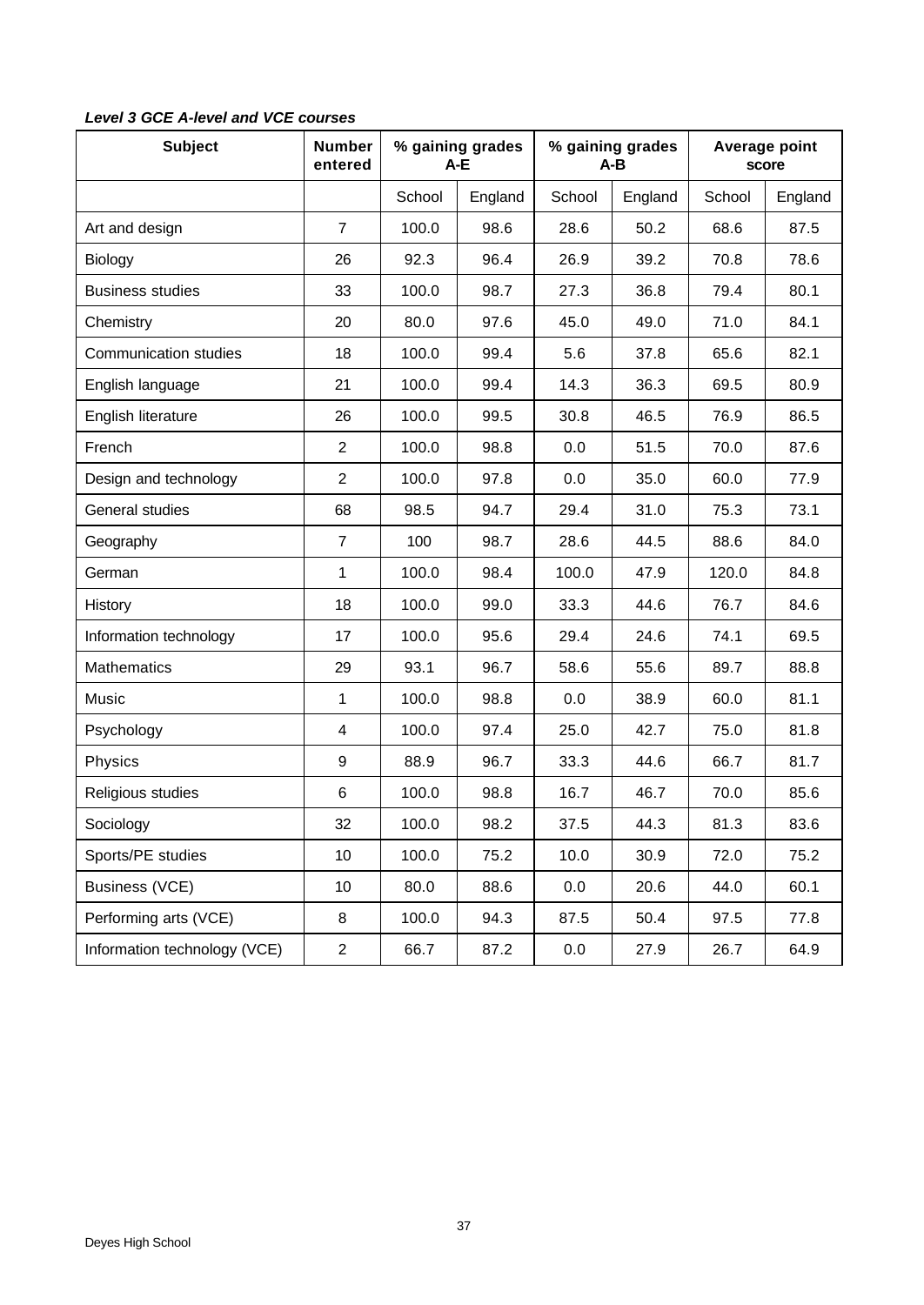# **ENGLISH, LANGUAGES AND COMMUNICATION**

# **English**

Provision in English is **good**.

#### **Main strengths and weaknesses**

- Standards have improved since the recent public examinations and are now above average.
- Students are achieving well because of the good teaching and their own positive attitudes to the subject.
- Too few male students are choosing to study the subject in the sixth form.

# **Commentary**

- 103. Results in the 2003 A-level examinations were below average and achievement was unsatisfactory. This was because poor attendance of a small number of students led to their underachievement. The AS results that year were above average and achievement was good.
- 104. The standard of work of the Year 13 students now exceeds national expectations and levels of achievement are good for male and female students. The significant rise in standards is due to effective teaching and students' very positive attitudes to the subject. Students in Year 12 are working at average levels of attainment and their achievement is good when account is taken of their prior performance at GCSE. They have a good understanding of the context in which writers work and the cultural and social issues which influence them. They are confident and enthusiastic in putting forward their own ideas about literature and offering imaginative ways to interpret a text. Students in Year 13 have good analytical skills and an independent approach to their work. Reading skills are well developed and their critical writing is of a high standard. All students have positive attitudes to the subject and work hard.
- 105. Teaching and learning are good. Teachers are well qualified and experienced and they convey their own enthusiasm for the subject to the students who respond by working productively as individuals and in groups. The pace of lessons is challenging and expectations are high. Teachers encourage students to follow their own lines of enquiry and to take responsibility for their own learning. Good use is made of a range of questioning techniques both to extend learning and to test understanding. The subject is very popular with female students, although a few able and committed males choose to study the subject each year. A more equitable gender balance would improve the quality of students' educational experience in discussion and group work.
- 106. The leadership and management of English are good. There is a sense of common purpose and a commitment to improving further the quality of provision through the sharing of good practice. Teachers have high aspirations for the students and they monitor and evaluate their progress regularly and guide them on how to improve. Students speak highly about the advice and support they receive. There has been good progress since the last inspection in broadening the curriculum and in improving the quality of teaching and learning.

#### **Language and literacy across the curriculum**

107. Provision for the development of key skills in language and literacy across the curriculum is good. There is evidence that students are encouraged to use literacy skills to improve the quality of their written work and oral discussions. When this happens such skills support their learning and enable them to achieve well in their examination courses. Students studying history are confident and articulate when evaluating their work and they have developed very good skills of independent study. This was also seen in the sociology course where students communicated well with each other and the teacher because of their fluent and precise use of specialist terms.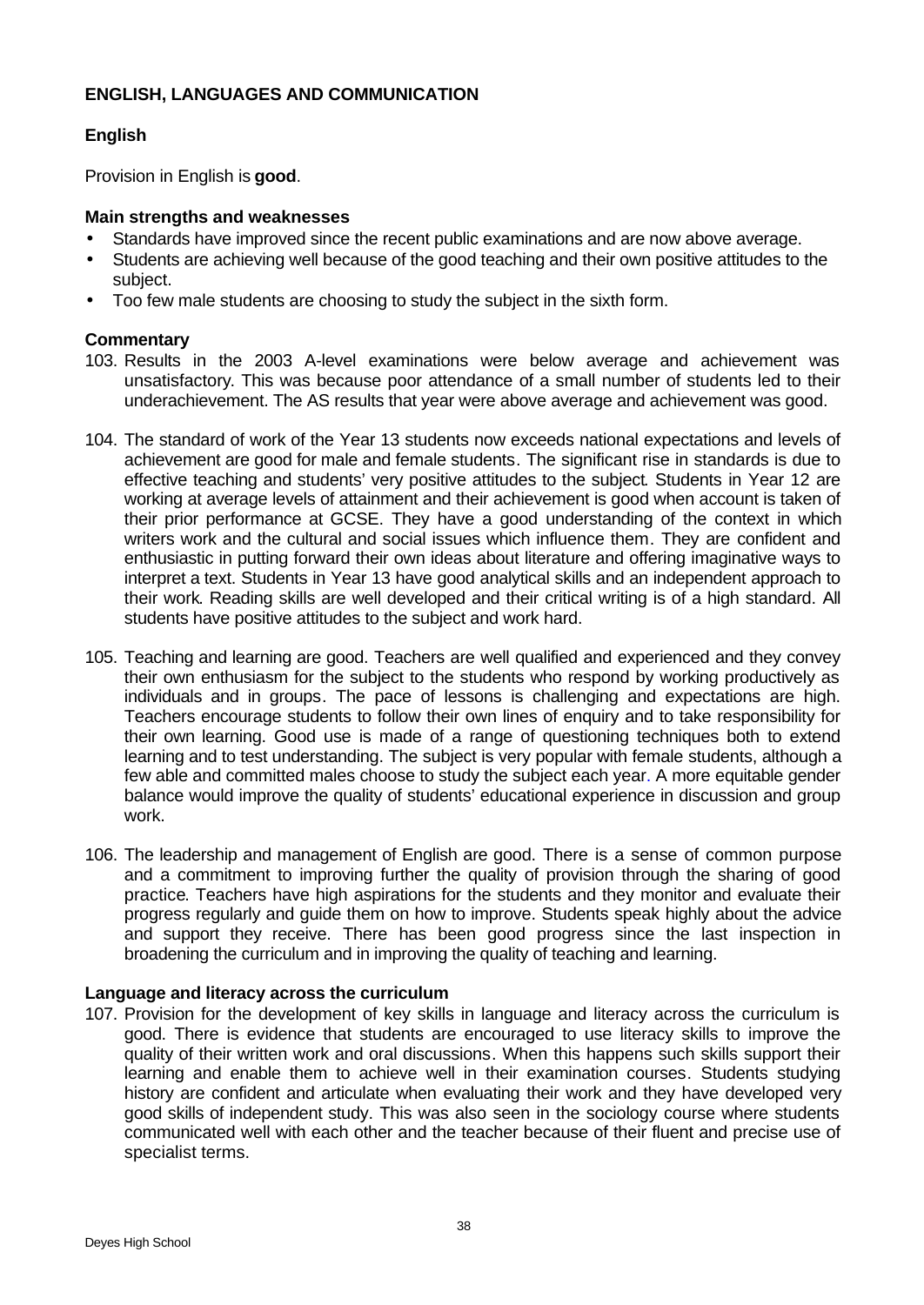# **MATHEMATICS**

Provision in mathematics is **good.**

## **Main strengths and weaknesses**

- Students achieve very good examination results.
- Teachers are confident and have very good subject knowledge.
- The marking of students' work is very good.
- There are insufficient opportunities for independent learning.
- Very good working relationships exist between students and teachers.

# **Commentary**

- 108. Examination results in mathematics have consistently been above average since the previous inspection. A-level results in 2003 dropped slightly but remained above average, whereas results at AS level remained well above average. The standard of work seen during the inspection was well above average and represents good achievement. The school offers more able students the opportunity to study further mathematics. These students are confidently expected to obtain very high grades in both mathematics and further mathematics.
- 109. Advanced level teaching is good. Teachers are very secure in their subject knowledge and lessons are well planned with clear objectives that are conveyed to students. The demands of the syllabus and the limited time available, particularly at AS level, have resulted in lessons that are teacher dominated with only limited opportunities for independent learning. The marking of students' work is very good and constructive written feedback helps them improve their future performance. Very good working relationships exist between students and teachers, as a result of which students are comfortable when approaching their teachers to request help and guidance.
- 110. There is inadequate provision of non-advanced level courses in mathematics. Students who have not obtained Grade C at GCSE level are given the opportunity to attend re-sit classes but there is no provision for key skills in the sixth form.
- 111. Leadership of the department is very good and there is a team commitment to achieving very high standards. Management is good with clear guidelines given for teaching and for monitoring of teaching and learning. Thorough analysis of students' performance has been established; students are aware of targets based on their prior attainment and there are regular assessments and monitoring of progress.

#### **Mathematics across the curriculum**

112. Most students enter the sixth form with at least a grade C GCSE pass in mathematics and are able to apply their numeracy skills in other subject areas. In science and geography, for example, students make good use of their mathematical skills as they analyse, represent and interpret data. There is, however, inadequate provision for students with limited attainment in mathematics to improve their skills. Students on the intermediate vocational course are provided with a course in application of number but for other students there is no key skills provision.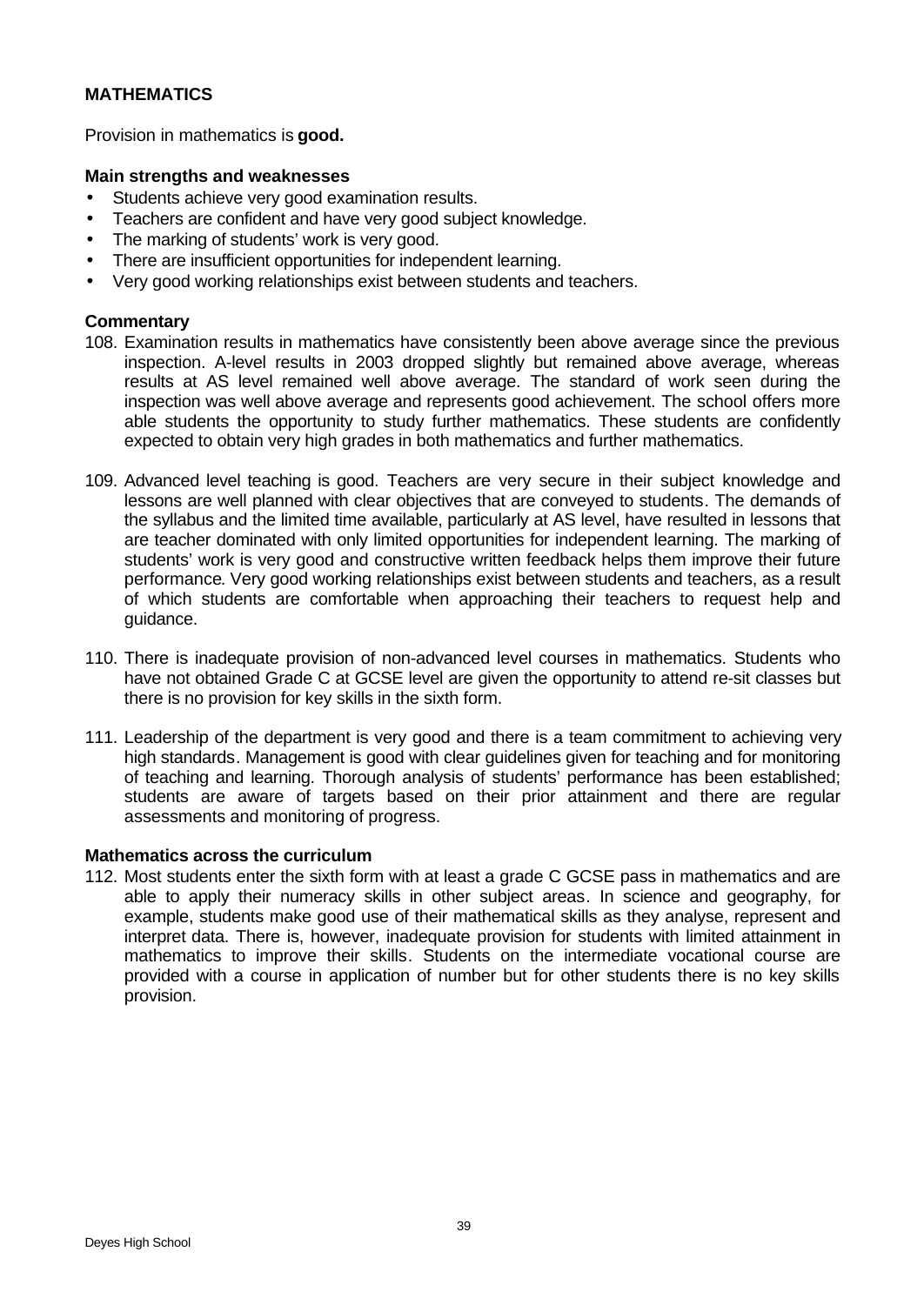## **SCIENCE**

Biology was inspected in depth. Chemistry and physics were sampled. One lesson was seen in each subject. The students make very good progress in both subjects and achieve very well as a result of very good teaching.

#### **Biology**

Provision in biology is **good**.

#### **Main strengths and weaknesses**

- Teachers have very good knowledge of biology.
- There is too small a proportion of higher grades at A-level.
- Students have a very good attitude to learning.
- A very good range of texts supports students' learning.
- The monitoring of key skills is inadequate.

- 113. A-level results in 2003 were above average in the A-E grade range, but below average in the higher grades A and B. Girls gained higher grades than boys. The number of students studying biology has risen in recent years. Almost all students complete the course.
- 114. Standards in the current Years 12 and 13 are above national expectations and better than last year's examination results indicate. This represents good achievement for many of the students who enter the sixth form with average standards at GCSE level. The good achievement results from strategies developed to increase the number of higher grades through very regular assessment of their attainment and progress.
- 115. Students have a very positive attitude to their studies, which has helped them to make considerable gains in knowledge and understanding. Although the key skills of numeracy and ICT are well used, they are not effectively monitored or assessed. Consequently the students are unsure of how well they are developing in these areas. The use of ICT away from the classroom gives students opportunities to develop their independent research skills. Making PowerPoint presentations of personally researched topics to their class enhances students' communication skills.
- 116. Teaching is good and has led to good learning. Teachers have very good knowledge of the subject, which enables them to clarify any misconceptions the students may have. Planning is very good and, because of this, regular investigations prepare the students very well for the new format of practical examinations. Students are very well supported by up-to-date texts which allow them to extend their learning at home. Students know what they need to do to improve as a result of testing and feedback by their teachers using examination board criteria and grades.
- 117. The management of biology is satisfactory and the head of department ensures that students are aware of their overall progress, despite paying insufficient attention to the assessment of key skills. By making monthly progress checks the department copes well with difficulties resulting from the wide range of students' prior attainment. Monitoring and evaluation of teaching have identified ways in which teaching may be improved and this has led to improved learning. The provision has seen satisfactory improvement since the previous inspection. The scheme of work is in place and carefully linked to the new A-level syllabus. There is now greater use of ICT that allows students to research using the Internet.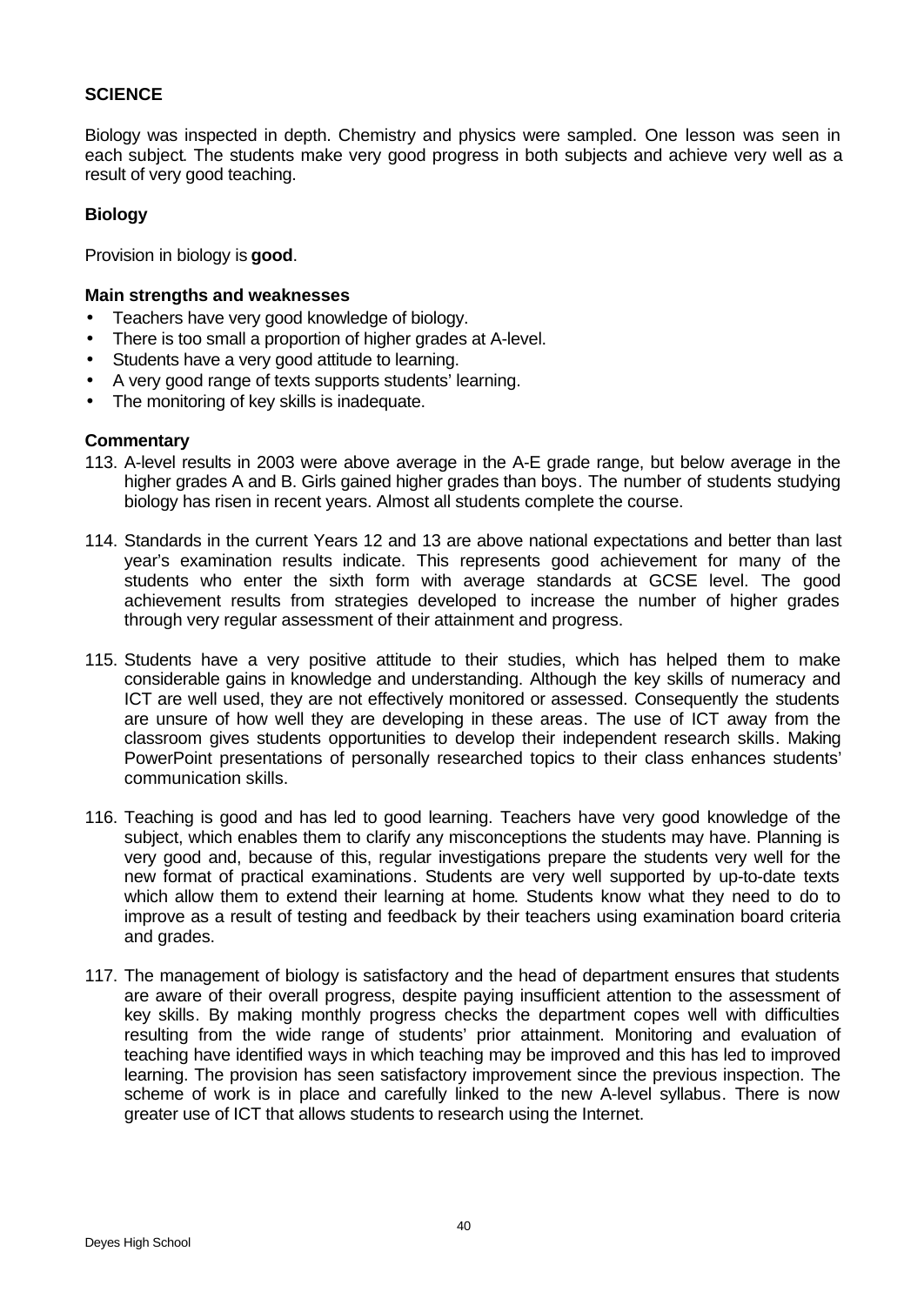# **INFORMATION AND COMMUNICATION TECHNOLOGY**

Provision in information and communication technology (ICT) is **good**.

## **Main strengths and weaknesses**

- Teachers have very good subject knowledge that they use to support students well at all levels of study.
- Students' attitudes to learning are very good.
- Results in A-level computing are very good.
- The best practice in teaching is not sufficiently shared among colleagues.

# **Commentary**

- 118. Standards overall are satisfactory. Results in the GNVQ examination are broadly average. Students entering this course generally have low standards in ICT and so the course serves them well. Results in the AVCE in ICT are below average. Whilst students do particularly well in coursework, the examination component of this programme is very poorly done. Students are retaking their examination at the end of Year 12 and they are now much better prepared for this. Results in both the AS and A2 computing examinations are well above average. A significant proportion of students in Year 13 do better than was anticipated when they entered the course.
- 119. The standard of work seen during the inspection is average. All students are conscientious and invest considerable energy in completing the project element of their courses. The range of themes chosen in both Year 12 and Year 13 indicates a degree of self-direction, although the research in the project work of some of the less able is more contrived. The work of one student, studying AVCE in ICT in Year 12 was of exceptional quality. Focussing on the database needs of a motorcar franchise, it was almost the equivalent of a professional study. Although males outnumber females on the courses, their performance in external examinations is similar.
- 120. Teaching and learning are good. In A-level Computing students are prepared for examinations very efficiently. No time is wasted and the focus of each session is rigorously maintained. In the AVCE programme a wider range of teaching styles is employed to address the needs of a more varied curriculum. Extensive use of starter activities and handouts is made in all lessons. Students are secure and well guided. Their commitment to succeed is impressive and, though generally reluctant to participate in debate, they have interesting ideas. Not enough opportunities are provided in lessons for students to explore their ideas.
- 121. Leadership and management of the subject are good. The head of department already has a clear idea of the strengths and weakness of the provision and how to address them. An effective strategy is in place to accommodate the changing needs of students across the ability range. Numbers on courses have increased noticeably as a direct result of this. Staff are well prepared to deal with a small but significant number of students from other schools, particularly on the AVCE course. Good practice resides within the team but expertise in using different teaching and learning styles and coaching for examination success is not shared fully across the team.

#### **Information and communication technology across the curriculum**

122. The development of ICT skills across the curriculum is delivered within individual subjects. Most students cope with the demands of their other courses. In some subjects, such as religious education and sociology, students and teachers have limited access to ICT so it is not used as much as it could be to support teaching and learning. This is not the case in science and design and technology where good use is made of ICT. In all science subjects students successfully create a multimedia presentation to give to their peers.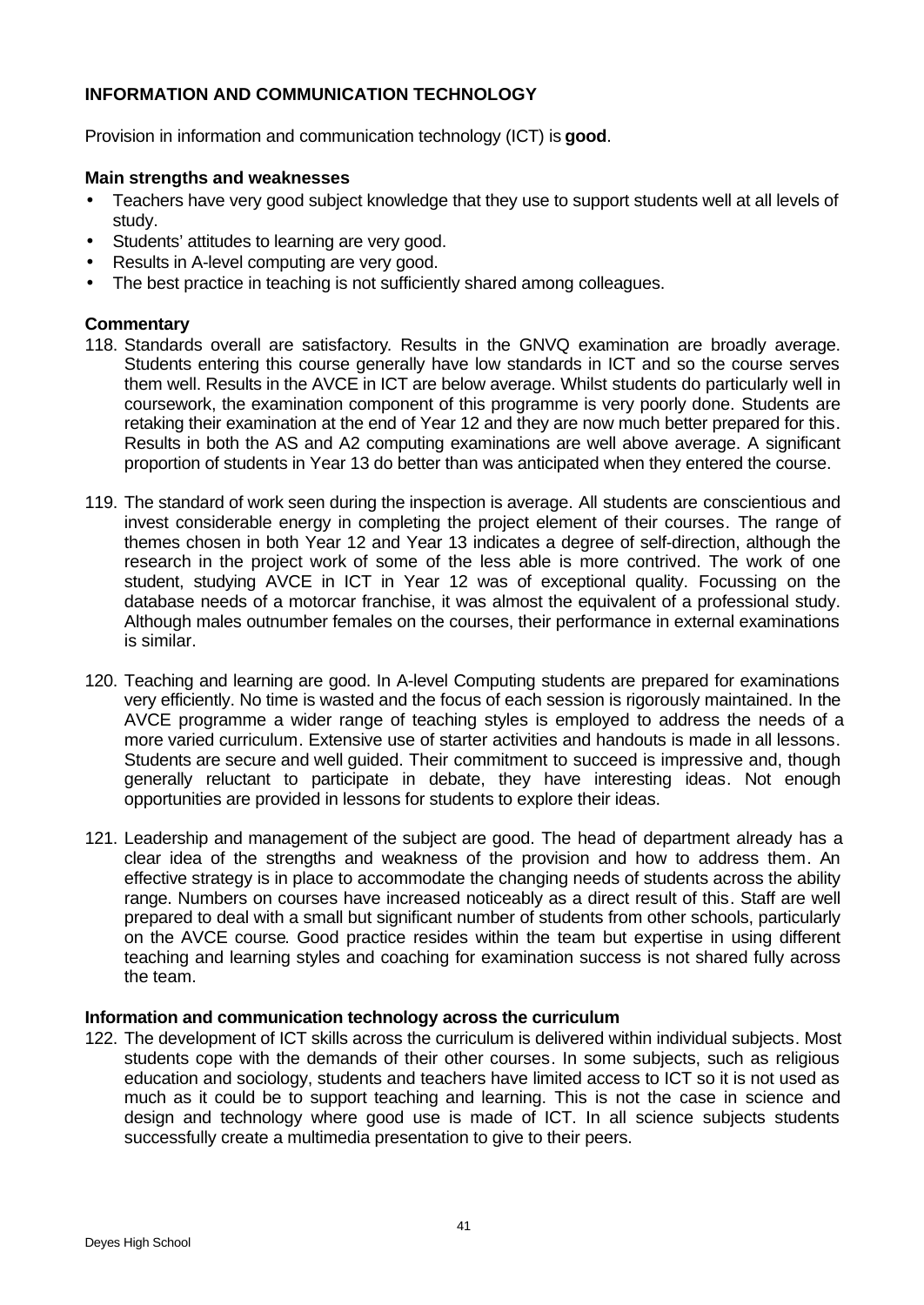#### **HUMANITIES**

123. Religious education, history and sociology were inspected in depth; psychology and geography were sampled. Last year's A-level results in psychology were below average. In the lessons seen the teaching was good but overall it is only satisfactory. Problems with staffing last year have been resolved but have yet to have a significant influence on examination results. Current work indicates that students are now making much better progress. Their essays show a good use of specialist language and concepts and they are achieving grades that are at least in line with expectations. They are orally proficient and play an active role in classroom discussions. A-level results in geography in 2003 were above average. During the inspection two lessons of geography were observed. Standards at the end of Years 12 and 13 are average for the course. Teaching and learning are good.

#### **Religious education**

Provision in religious education is **very good.**

#### **Main strengths and weaknesses**

- Teaching is very good and enables students to learn independently.
- The contribution made to students' personal development is very good
- The standard of written work is above average.
- Very good leadership and management enable students to achieve well.

- 124. AS level results in 2003 were average. In lessons and work seen in Year 12, teachers challenge students to analyse material and form judgments about a range of philosophical and ethical issues. Students demonstrate a good understanding of philosophical and religious concepts and an ability to produce well-structured, balanced arguments. The teachers' very good use of discussion and their high expectations contribute very well to students' ability to think independently.
- 125. Results at A-level in 2003 were below average. However, current standards in the work seen were average. Students demonstrate their ability to use ethical language and this enables them to compare a wide range of opinions about moral issues. Through the teachers' challenging and enabling approach, students use their skills of analysis to draw out ideas and to make distinctions between opinions, beliefs and facts. Discussion enables students to increase the depth of their learning and to respect the views of others.
- 126. Teachers have high expectations of students and, in consequence, students have equally high expectations of themselves. Students use their ICT skills well for research purposes. A lack of ICT facilities prevents students from developing this facility and raising their standards even further. Students develop their ability to investigate and interpret facts and this allows them to move quickly into the key skills of analysis, evaluation and synthesis. They achieve well and make good progress. Assessment of students' work is good and teachers make very helpful comments on their work. These procedures provide a good basis for assessing what students know and understand.
- 127. Very good leadership and management of the subject ensure that students are provided with a rich curriculum. The number of students now taking religious studies at AS and A-level has increased considerably. The subject makes a substantial contribution to the personal, spiritual and moral development of students. Overall, improvement since the last inspection has been good.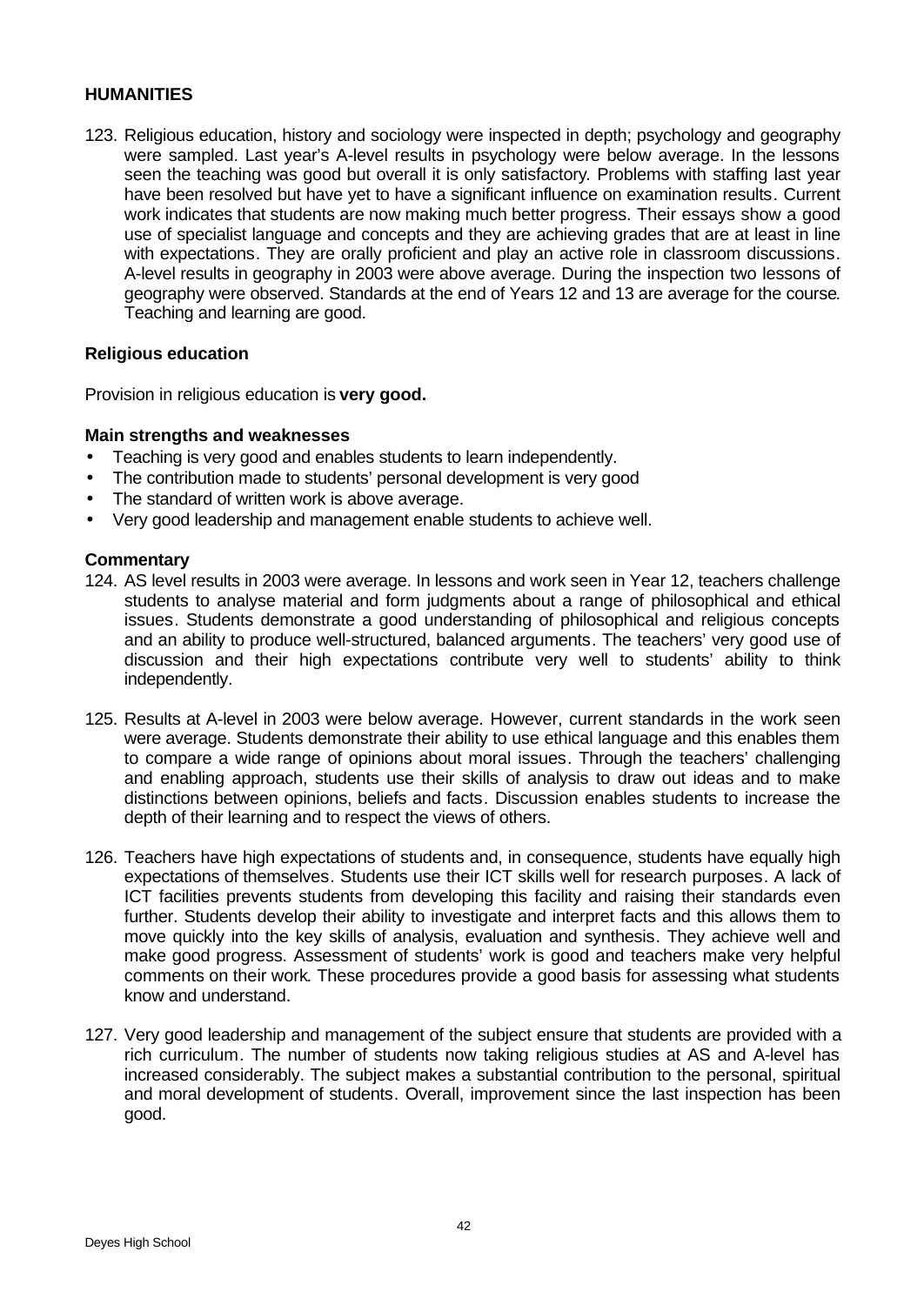# **History**

Provision in history is **very good**.

# **Main strengths and weaknesses**

- Teaching and learning are very good, reflected in very good achievement.
- Students' excellent attitudes and high regard for their teachers are a significant element in their very good learning,
- Assessment is very good.
- A few students do not read widely enough beyond their textbooks and study notes.

- 128. A-level results in 2003 were below average with fewer students gaining the higher grades A or B than nationally. All students gained at least a pass grade. In lessons and work seen during the inspection, standards are good and achievement very good. This is due to the continuous improvement in teaching and the monitoring of students' progress by the department. Students compile large volumes of accurately completed work revealing very detailed knowledge and understanding of the selected topics. Assessment is good, so students receive a high level of feedback on their work and know what they need to do to improve. Most students produce very good extended writing, making good use of supporting evidence and appropriate subjectspecific terminology. Students respond to challenges such as: 'To what extent was the disaster for the Conservative Party in the General Election in 1997 the result of failings within the party?'. They were quickly able to identify key factors from a range of sources and discussed these in detail and with confidence. Students use ICT for research and communication. In classroom discussions on historical issues they articulate their views clearly and convincingly, drawing on a range of evidence to support their views. They demonstrate independence in their writing and the ability to draw on feedback from the teacher and others in the class in order to improve their work. The achievement of the most able students is very good and the standards they achieve are high.
- 129. Teaching and learning are very good. The detailed, high-quality study notes and guided assignments, linked clearly to examination criteria, reflect teachers' considerable subject expertise. A few students, however, are almost entirely dependent on these and their textbooks and do not read widely enough around the subject for most of the course, although there is evidence of broader reading in some well researched personal studies. Students' excellent attitudes are evident in their enthusiastic discussions of historical topics as well as in their very well organised and extensively annotated and highlighted files. They work well collaboratively to draw in relevant information from the wide range of historical sources provided. Examination and essay writing skills are regularly practised. Students' individual learning needs are very well met because teachers give freely of their time to help students know what they need to do to improve their work. Students are highly appreciative of this and of the feedback that they receive from marking and whole class and individual guidance. They feel well known and supported by their teachers and feel confident about the standards at which they are working.
- 130. Leadership and management in history are very good. There is an energetic pursuit of varied approaches and improved quality of teaching. There is a detailed analysis of examination performance and student progress against their target grades. The department makes excellent use of links with Liverpool and Oxford universities to inspire and encourage students to continue and extend their study of history. The school responded to the long-term absence of the head of department in 2003 by reallocating aspects of the teaching and strengthening staffing in order to maintain standards in history. The very good provision identified in the previous inspection has been sustained.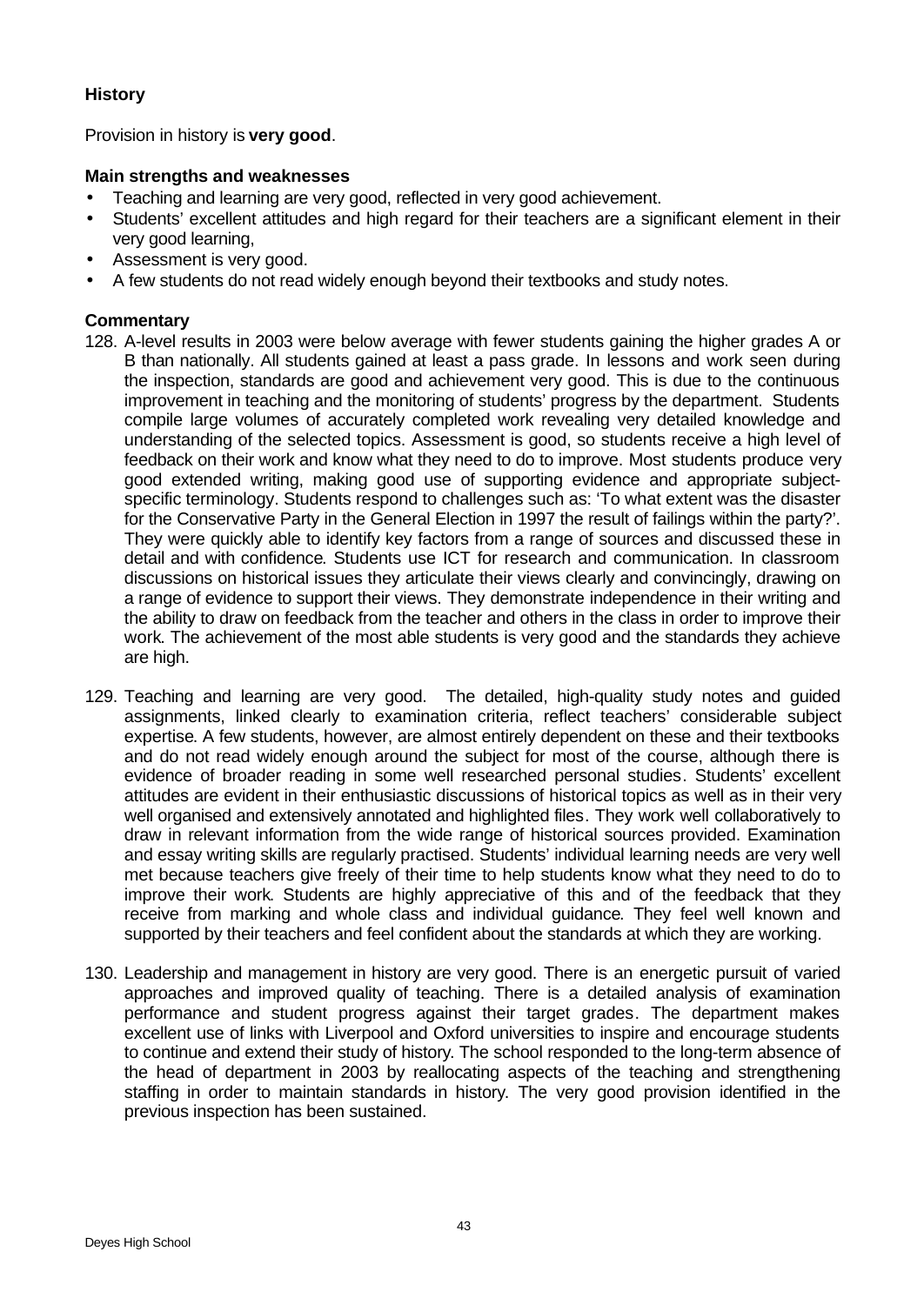# **Sociology**

Provision in sociology is **very good**.

# **Main strengths and weaknesses**

- Teachers use a good variety of teaching methods to motivate and challenge students to achieve high standards.
- Good examination results are better than those predicted from previous GCSE results.
- Students have very positive attitudes, respond well and enjoy the course.
- Both teachers and students make insufficient use of ICT .

# **Commentary**

- 131. The examination results in 2003 at both AS and A-level were above average. School information indicates that students made good progress, achieving results above those predicted by their GCSE results. There has been a steady improvement in these results over the last few years.
- 132. Work seen in Years 12 and 13 shows that students have very good knowledge of the subject. Students' essays indicate that they use specialist language well and have good skills of evaluation and analysis. A Year 13 group were able to bring together knowledge from several areas of the course when studying the sociology of religion. The majority of students have taken this subject at GCSE level but a significant number have not. Despite this variation in experience, all students are achieving well. They achieve grades well above those predicted by their GCSE results.
- 133. Teaching and learning are very good. Teachers use their very good knowledge of the subject to prepare lessons that are interesting and challenging. They use a wide variety of teaching methods to bring the subject alive and as a result students enjoy lessons. Relationships in the classroom are positive; students are thoroughly involved in lively class discussions based on sound factual research. Some of the resources used are dated and lack colour and vitality. Good use is made of a variety of learning materials, although insufficient use is made of ICT. Students' essays are very well marked with good feedback.
- 134. Leadership and management of the subject are very good. Good monitoring ensured that an accurate review and evaluation process has taken place. The subject leader has a clear vision for the future and is committed to raising standards. The steady improvement in all areas reflects her hard work. As a result improvement since the last inspection has been very good.
- 135. The current accommodation leaves much to be desired, especially in the difficulties in accessing ICT. Plans are in hand to improve this. The quality of school-prepared resources is not as good as it could be.

# **ENGINEERING, TECHNOLOGY AND MANUFACTURING**

#### **Design and technology**

136. Design and technology was sampled as part of the inspection. Students who took their A-level examinations in 2003 did not do as well in Year 12 as they did in Year 13 but achieved their predicted A-level results. Achievement is satisfactory overall. The A-level product design course is popular with both boys and girls. Many students enter the course with above average GCSE grades in graphics or electronics and therefore expand their range of practical skills. Teaching is good or very good, providing students with every opportunity to work towards the higher grades. Lessons are well planned, often using an interactive whiteboard. Relationships between students and teachers are very good. Students in Year 12 were seen to be very proficient in the use of a computer program to create three-dimensional drawings based on a wide range of ideas. Coursework is well presented and makes considerable use of ICT for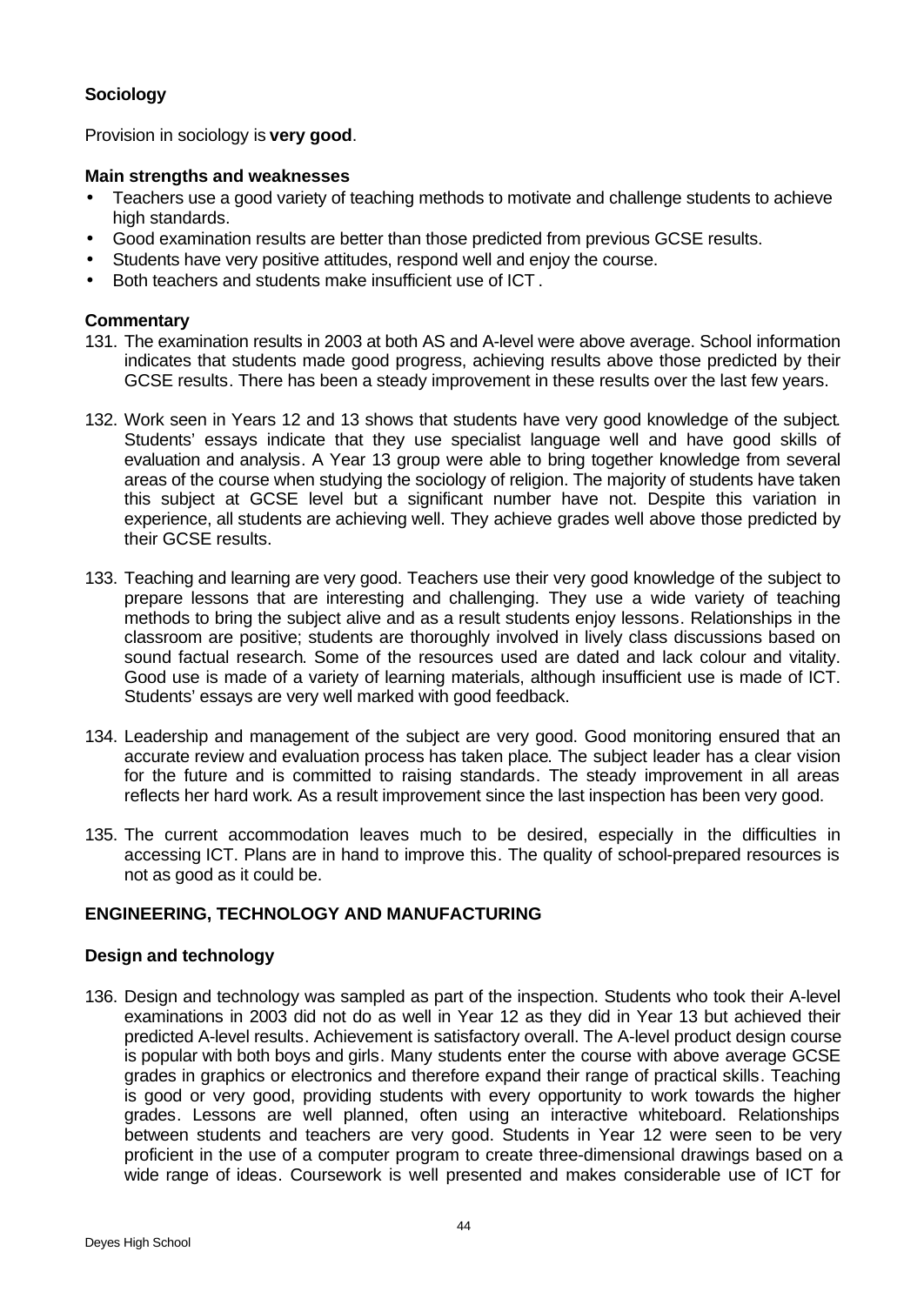graphics and electronic design work. Year 13 students produce very good research sections in their work and learn to use advanced computer-aided manufacturing techniques.

# **VISUAL AND PERFORMING ARTS AND MEDIA**

# **Performing arts**

Provision in performing arts is **very good.**

## **Main strengths and weaknesses**

- Standards are above average and students' levels of achievement are very good.
- Students produce accomplished practical work because of the very good teaching.
- Leadership of the subject is very good.
- Students are highly motivated, showing commitment to and enjoyment of extensive extracurricular opportunities.
- Poor accommodation, meagre funding and lack of technical equipment and support restrict what students and teachers can do.

- 137. Results were above average for Year 13 students in 2003. Almost all Year 12 students continued to Year 13, with several choosing to pursue a career in performing arts. Standards of work of the current Years 12 and 13 students are above average. This means that the achievement of all students is very good, reflecting the consistently high quality of teaching. Students use technical language competently and support each other effectively in practical work. The varied, extensive enrichment and workshop opportunities give them an awareness of a wide range of theatre and dance, which they ably illustrate in their lessons. This helps to develop their independent learning skills.
- 138. Students learn well because of very good teaching*.* Teachers show considerable subject knowledge and enthusiasm for the subject. Working relationships are excellent. Students are inspired to produce high quality performances. Because of the extensive use of video recording in lessons, they are able to reflect immediately upon and evaluate their own practical work. These videos build up into an extensive library, so that students and their teachers can assess progress constantly during the course. This also ensures that any technical errors are addressed and corrected. Teachers encourage and challenge all students, because they are sensitive to their individual needs. Planning is thorough and very good co-operation between all staff promotes a consistent and systematic approach. Very poor accommodation severely limits what can be undertaken in lessons. Very often lessons take place on the stage when physical education lessons are being held in the hall. Other lessons take place in the local church hall, as the school has insufficient suitable locations for performing arts disciplines. There is no technical support for the subject and overall resources are unsatisfactory.
- 139. Leadership and management are very good. Students' progress and their attendance are carefully monitored. There is a common approach to target setting and a consistent approach to assessment, which ensure that students understand their strengths and weaknesses. Careful monitoring results in a consistent approach by all staff because in this way the best practice in teaching is shared. Although performing arts is a relatively new subject in the sixth form, the department has already gained a deserved reputation within the local community for high standards and a professional approach to performances.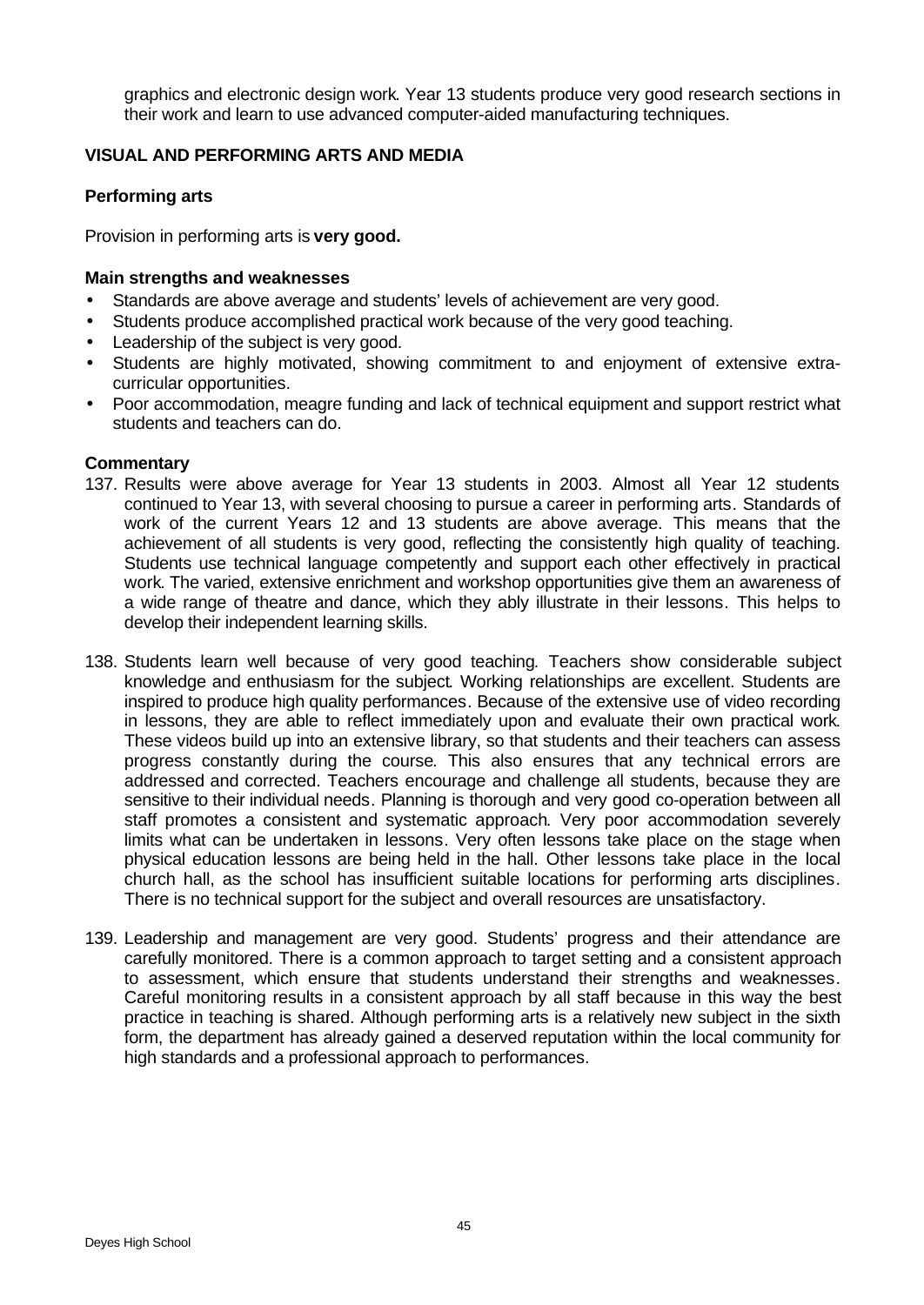# **HOSPITALITY, SPORTS, LEISURE AND TRAVEL**

#### **Physical education**

Provision in physical education is **good.**

#### **Main strengths and weaknesses**

- Students make good progress as a result of good teaching and excellent relationships between students and teachers.
- There is a very good range of extra-curricular opportunities and these make a strong contribution to students' personal development.
- The leadership is totally focused on improving both standards and provision.
- There are not enough opportunities for independent learning.

#### **Commentary**

- 140. Results at A-level in 2003 were average overall and below average for the higher grades A and B. The results at AS level were well above average for the higher grades. Standards of work seen are average. The standard of practical assessment work seen at A-level was above average. By the end of Year 13 students make good progress.
- 141. Teaching is good. Classroom relationships are excellent and teaching inspires students to contribute and develop their own ideas. In a very good Year 13 lesson seen, students of widely differing abilities readily asked questions and contributed their own experiences. All students successfully explained the performance of gross and fine motor skills. Their understanding was consolidated through worksheets that encouraged them to construct their own definitions of concepts. There are not enough opportunities such as this that encourage students to learn independently and develop the range and depth of their understanding. Students' work files are very neatly presented and their work is tested and marked regularly. If marking were more diagnostic, this would direct students more clearly to the higher levels of achievement.
- 142. The community sports leadership award gives students opportunities to develop their skills of organisation and planning. They coach pupils in local primary schools as part of their training and the course is equally accessible to those students who are not studying physical education. There are opportunities for taking responsibility and many students help with and run school clubs and assist with lessons for the younger years. These make a considerable contribution to the development of students' personal and social skills. The range of extracurricular activities is extensive and many students participate in senior teams.
- 143. Leadership is very good and management is good. Planning shows strategic awareness. The appointment of a school sports co-ordinator has maximised the funding available and will develop work in local primary schools. Teaching and the curriculum are innovative with the aim of maximising students' learning. A wealth of ICT resources provides valuable tools for analysis and observation that enhance teaching throughout the school.

#### **BUSINESS**

#### **Business studies**

Provision in business studies is **good.**

#### **Main strengths and weaknesses**

- The quality of teaching is good and reinforced through excellent classroom relationships.
- Attainment data is analysed rigorously and informs planning for improvement.
- Leadership and management are good.
- Students do not record their main points of learning at the end of lessons.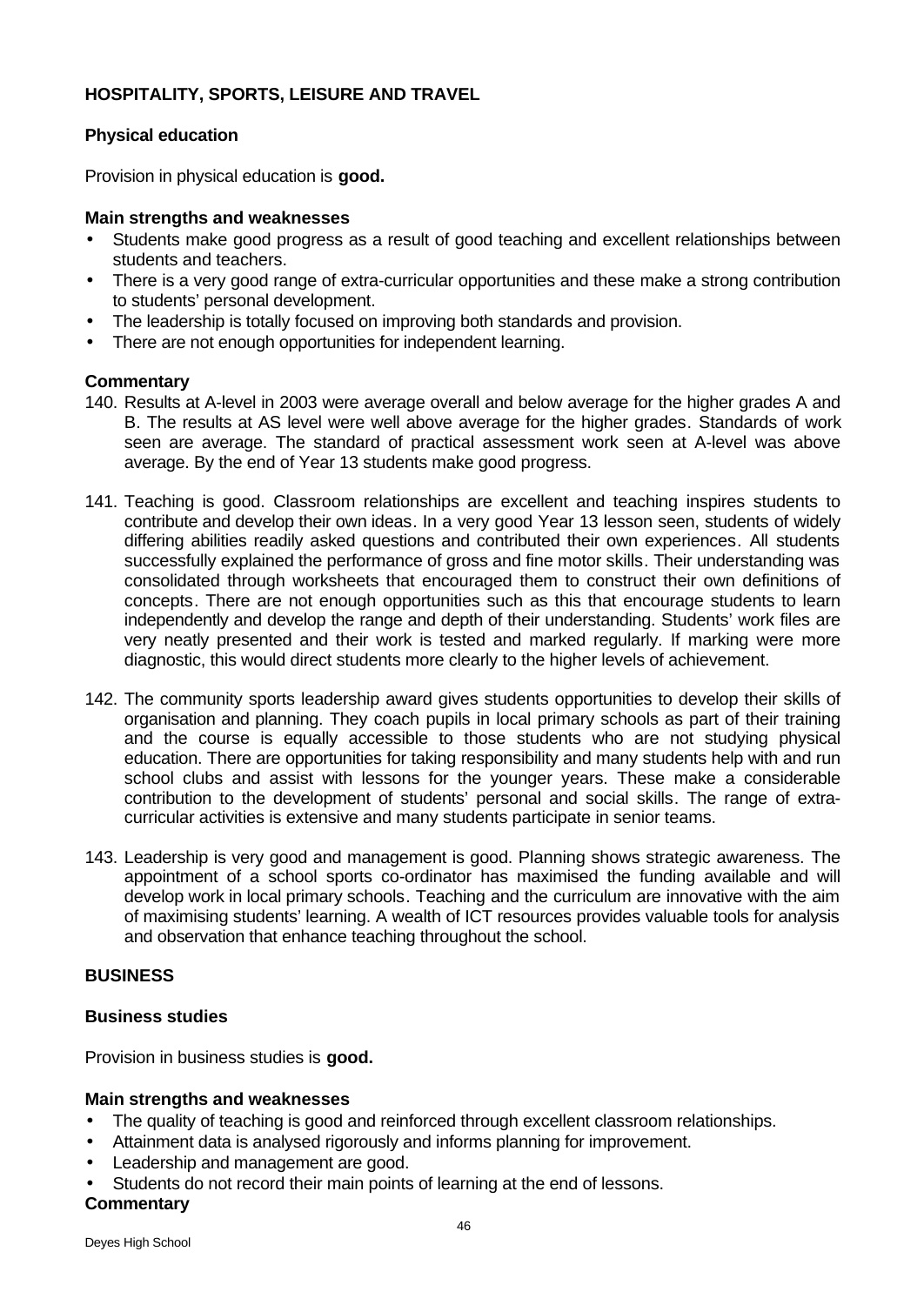- 144. Results at A-level were above average but below for the higher grades A and B. Results at AS level were above average overall and in line for the higher grades. All students gained a pass in the AVCE course. By the end of Year 13 all students achieve well.
- 145. Teaching is good and relationships between staff and students are excellent. Teachers consistently probe what students know and challenge and extend students' learning. As a result, students often make very good progress. The demands made of students are sensitively matched to their needs. Teachers' continual cross-referencing of previously learned concepts often sparks discussions among students. Teachers help students to take their levels of understanding further through astute questioning. In two of the lessons seen, students did not formally bring together or record what they had learned. There is not a sharp enough focus on summarising work at the end of lessons and students do not have opportunities to record any new learning points. In a Year 12 GNVQ lesson seen, students gave PowerPoint presentations on customer service that showed high levels of ICT and communication skills and very good coverage of the assessment objectives.
- 146. Marking and ongoing assessment are very good. Comments made are constructive and prompt the higher attaining students to further levels of achievement and generally provide clear, precise guidance for improvement.
- 147. Leadership and management are good. Care is taken over the choice of texts used in lessons. Schemes of work are in the process of being enriched further through the development of lesson plans that focus on different teaching methods. The curriculum is reviewed regularly and this ensures that the needs of all students are met. Data from examination results is analysed rigorously. Value added indicators, such as performance in relation to predicted grades, helps to identify the performance of particular groups of students and inform target setting. The department has developed its own library of ICT resources that is constantly updated and is available for students to use through an internal booking system.

#### **PERSONAL DEVELOPMENT AND GENERAL PROGRAMMES**

- 148. General studies was sampled as part of the inspection. Last year's examination results at Alevel were above average but AS results were well below the national average, with a large number of students achieving grades that were well below their ability level. A significant proportion of students do not enter for the examination. The current work seen indicates that students are underachieving. Students in both Years 12 and 13 have little or no record of their work in folders. The quality of learning is poor. The quality of teaching and learning varies considerably but is mostly unsatisfactory. Both teachers and students give the subject a low priority. There is no significant evidence of assignments being set or marked. The school knows that there is a problem with the way the course is organised and has recently appointed a new subject leader to reorganise the course.
- 149. Religious education is part of the general studies course. Because of the problems with the way the course is organised and taught this year, students are not receiving their entitlement to religious education in the sixth form. The personal, social, health and citizenship course includes some useful topics but is heavily weighted towards preparation for higher education. It lacks a rationale and aims and objectives, and emphasises knowledge at the expense of understanding and skill.
- 150. There are opportunities for students to participate in sport but few students, other than those following an advanced course in physical education, take up this option.